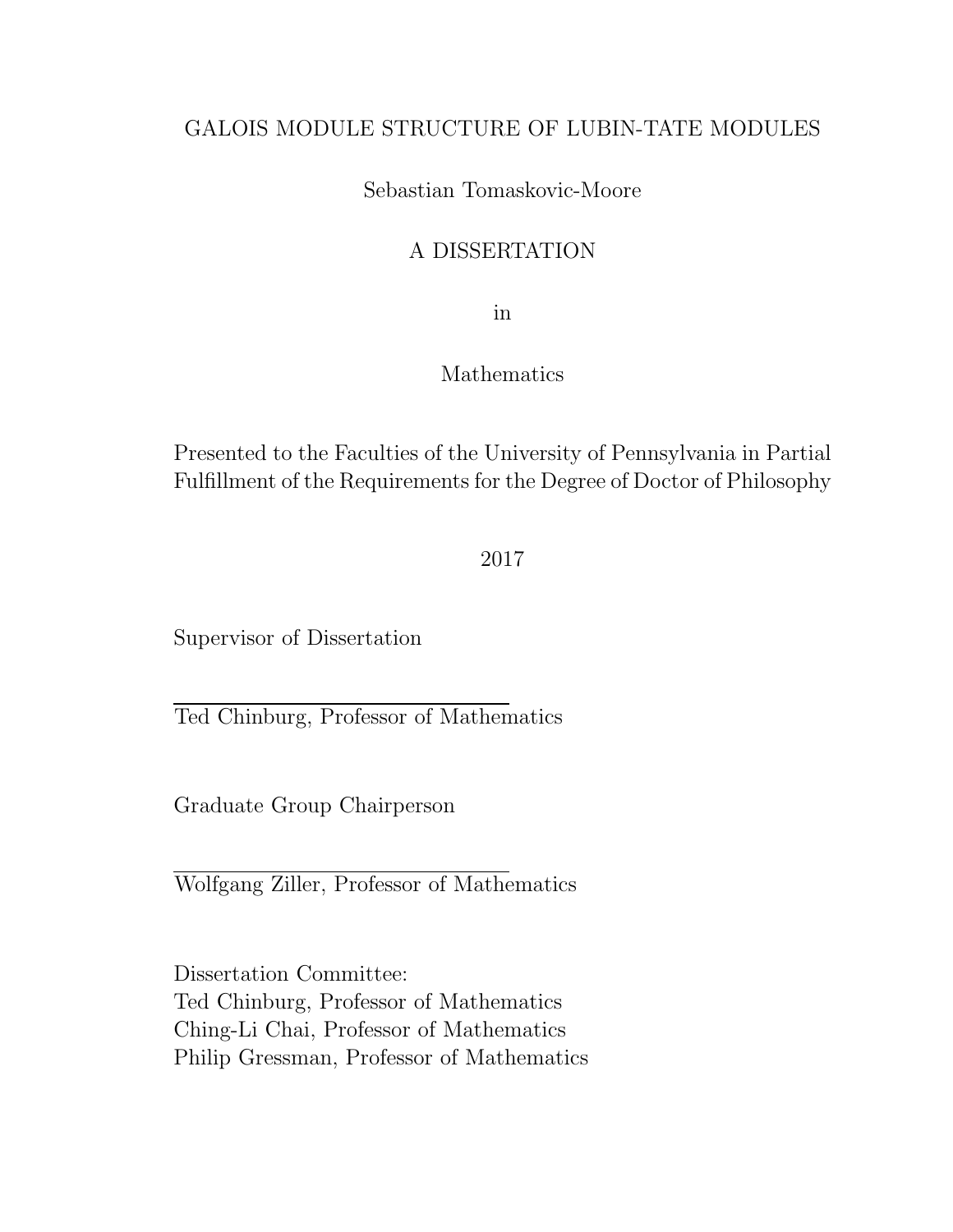### Acknowledgments

I would like to express my deepest gratitude to all of the people who guided me along the doctoral path and who gave me the will and the ability to follow it.

First, to Ted Chinburg, who directed me along the trail and stayed with me even when I failed, and who provided me with a wealth of opportunities.

To the Penn mathematics faculty, especially Ching-Li Chai, David Harbater, Phil Gressman, Zach Scherr, and Bharath Palvannan. And to all my teachers, especially Y. S. Tai, Lynne Butler, and Josh Sabloff. I came to you a student and you turned me into a mathematician.

To Philippe Cassou-Noguès, Martin Taylor, Nigel Byott, and Antonio Lei, whose encouragement and interest in my work gave me the confidence to proceed.

To Monica Pallanti, Reshma Tanna, Paula Scarborough, and Robin Toney, who make the road passable using paperwork and cheer.

To my fellow grad students, especially Brett Frankel, for company while walking and for when we stopped to rest.

To Barbara Kail for sage advice on surviving academia.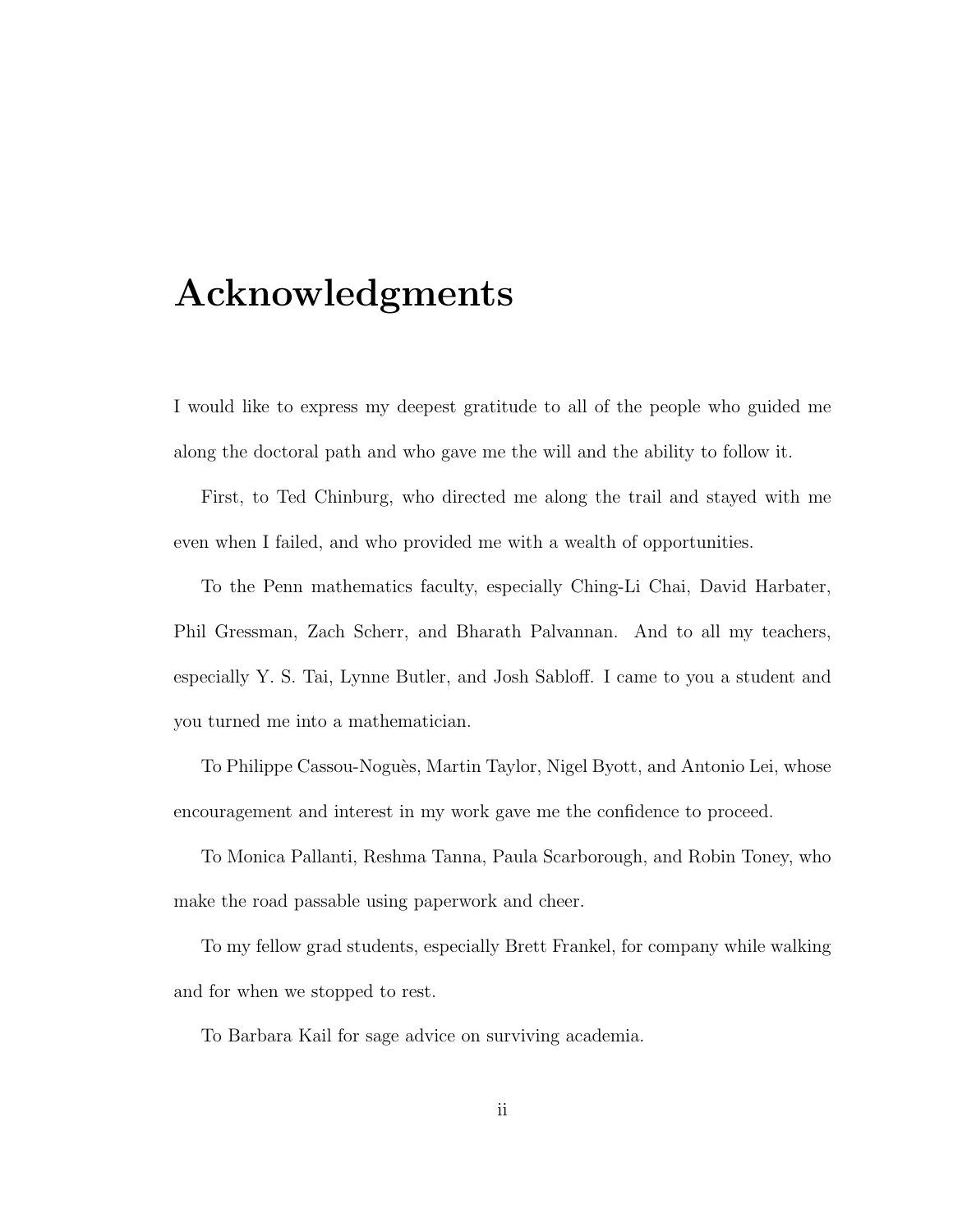To Dan Copel, Aaron Segal, Tolly Moore, and Ally Moore, with whom I feel at home and at ease.

To Bill and Jean Tomaskovic, who never doubted that I would make it.

To Stephanie Stern and John Moore, who raised me to follow my passions, both mathematical and artistic. I'm sure I don't realize even half of what you've done for me but I am grateful for all of it.

And most of all to Kate, who shares my ups and my downs. Whether on an adventure or safe at home, I never want to be without you. Everything I do is for you.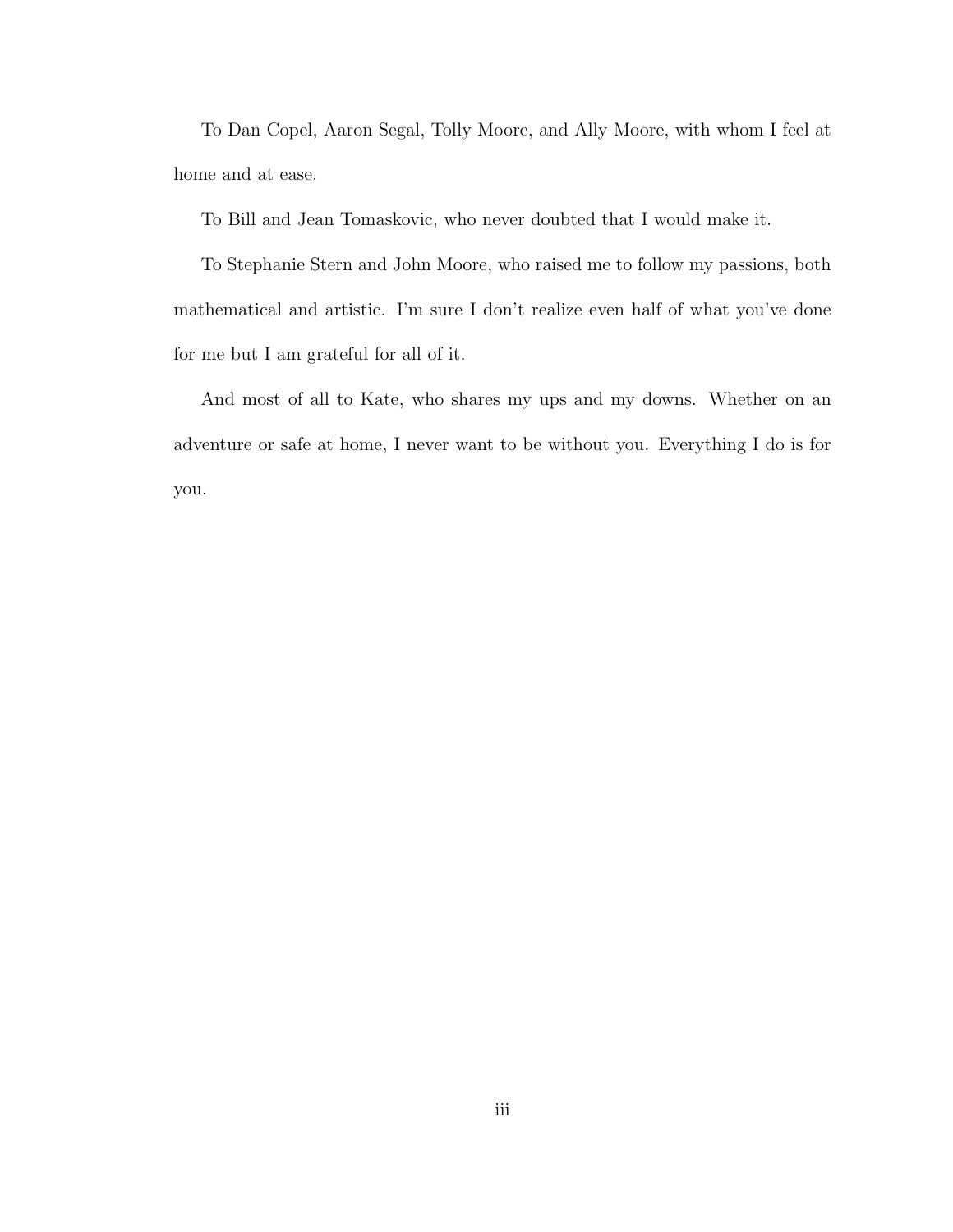#### ABSTRACT

#### GALOIS MODULE STRUCTURE OF LUBIN-TATE MODULES

#### Sebastian Tomaskovic-Moore

#### Ted Chinburg

Let  $L/K$  be a finite, Galois extension of local or global fields. In the classical setting of additive Galois modules, the ring of integers  $\mathcal{O}_L$  of L is studied as a module for the group ring  $\mathcal{O}_KG$ , where G is the Galois group of  $L/K$ . When K is a p-adic field, we also find a structure of  $\mathcal{O}_K G$  module when we replace  $\mathcal{O}_L$ with the group of points in  $\mathcal{O}_L$  of a Lubin-Tate formal group defined over K. For this new Galois module we find an analogue of the normal basis theorem. When K is a proper unramified extension of  $\mathbb{Q}_p$ , we show that some eigenspaces for the Teichmüller character are not free. We also adapt certain cases of E. Noether's result on normal integral bases for tame extensions. Finally, for wild extensions we define a version of Leopoldt's associated order and demonstrate in a specific case that it is strictly larger than the integral group ring.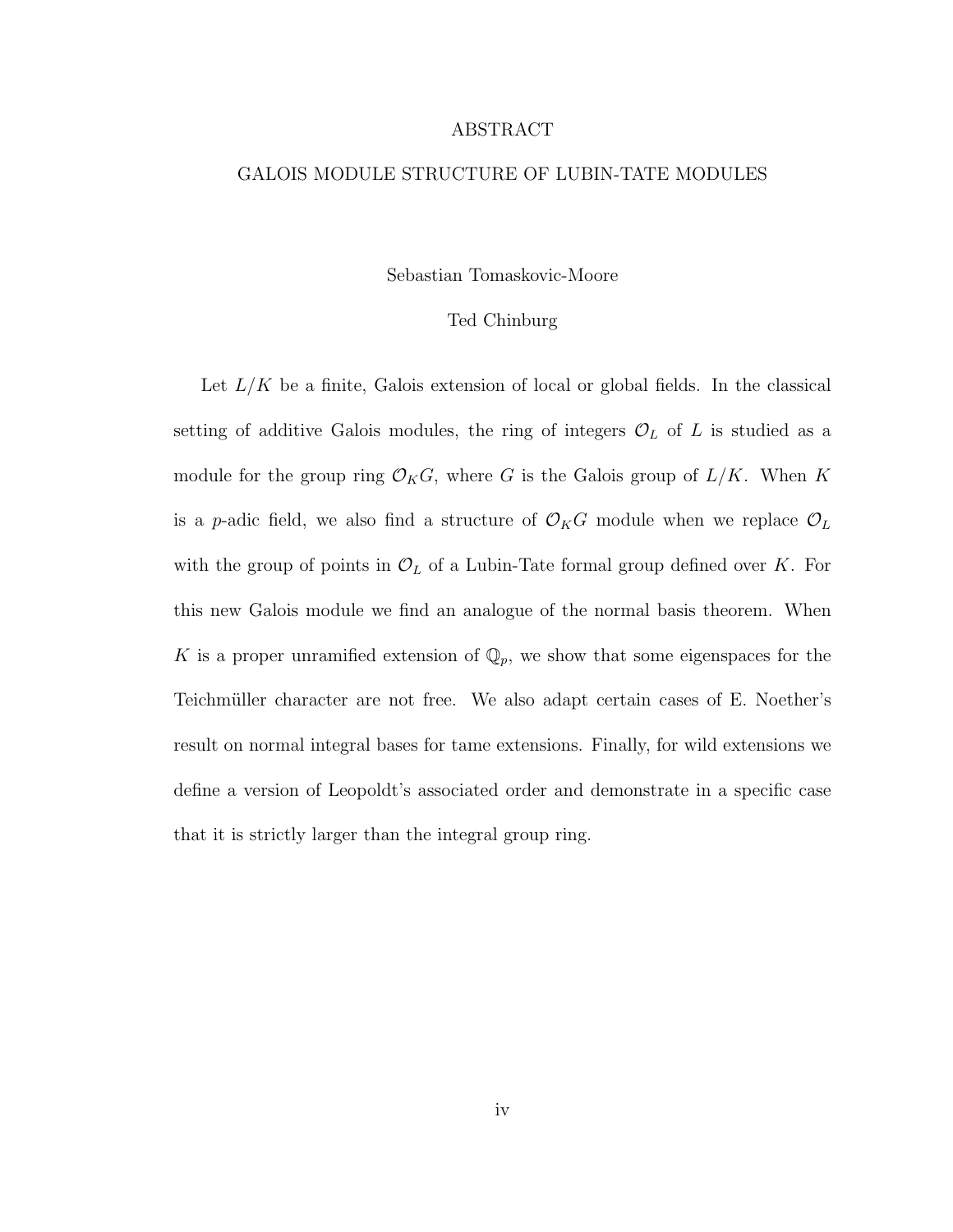## **Contents**

| $\mathbf{1}$                   |     | Introduction                                                                | $\mathbf{1}$   |
|--------------------------------|-----|-----------------------------------------------------------------------------|----------------|
| I.                             |     | <b>Background</b>                                                           | 4              |
| $\bf{2}$                       |     | An abridged history of additive Galois modules                              | $\overline{5}$ |
|                                | 2.1 |                                                                             | $\overline{5}$ |
|                                | 2.2 |                                                                             | 6              |
|                                | 2.3 |                                                                             | $\overline{7}$ |
|                                | 2.4 |                                                                             | 8              |
| Lubin-Tate formal modules<br>3 |     |                                                                             | 9              |
|                                | 3.1 |                                                                             | 9              |
|                                | 3.2 |                                                                             | 13             |
|                                | 3.3 |                                                                             | 14             |
|                                | 3.4 | The formal group of an elliptic curve $\dots \dots \dots \dots \dots \dots$ | 17             |
| $\overline{4}$                 |     | The case of $\mathbb{G}_m$                                                  | 20             |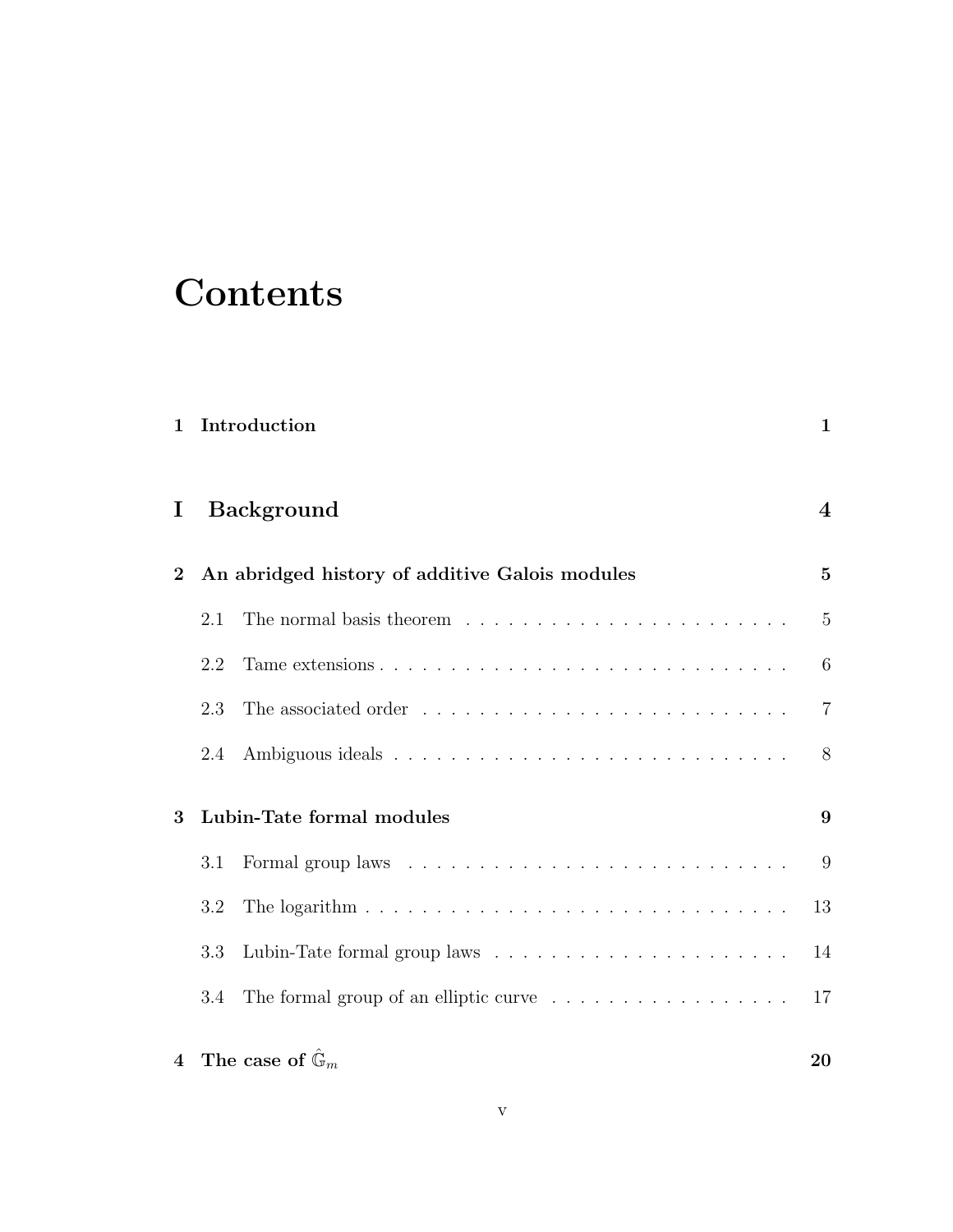| H                             | Results                                                                                                                                                                                                                               | $\bf{22}$ |  |
|-------------------------------|---------------------------------------------------------------------------------------------------------------------------------------------------------------------------------------------------------------------------------------|-----------|--|
| 5                             | More on the logarithm                                                                                                                                                                                                                 | 25        |  |
| 6                             | $\mathcal{O}_K$ -module structure                                                                                                                                                                                                     | 29        |  |
|                               | 6.1                                                                                                                                                                                                                                   | 29        |  |
|                               | 6.2                                                                                                                                                                                                                                   | 30        |  |
| 7                             | Galois module structure                                                                                                                                                                                                               | 34        |  |
|                               | 7.1                                                                                                                                                                                                                                   | 34        |  |
|                               | Higher ramification and filtration $\ldots \ldots \ldots \ldots \ldots \ldots \ldots$<br>7.2                                                                                                                                          | 36        |  |
|                               | 7.3                                                                                                                                                                                                                                   | 37        |  |
| 8                             | The normal basis theorem for formal modules                                                                                                                                                                                           | 39        |  |
| 9                             | Tame extensions                                                                                                                                                                                                                       | 41        |  |
|                               | Unramified extensions resources and contact the contract of the contract of the contract of the contract of the contract of the contract of the contract of the contract of the contract of the contract of the contract of th<br>9.1 | 41        |  |
|                               | 9.2                                                                                                                                                                                                                                   | 42        |  |
| 10 The associated order<br>43 |                                                                                                                                                                                                                                       |           |  |
|                               |                                                                                                                                                                                                                                       | 43        |  |
|                               | 10.2 Some nonintegral elements of the associated order                                                                                                                                                                                | 44        |  |
|                               |                                                                                                                                                                                                                                       | 47        |  |
|                               | 10.4 Comparison to the additive, Kummer case                                                                                                                                                                                          | 48        |  |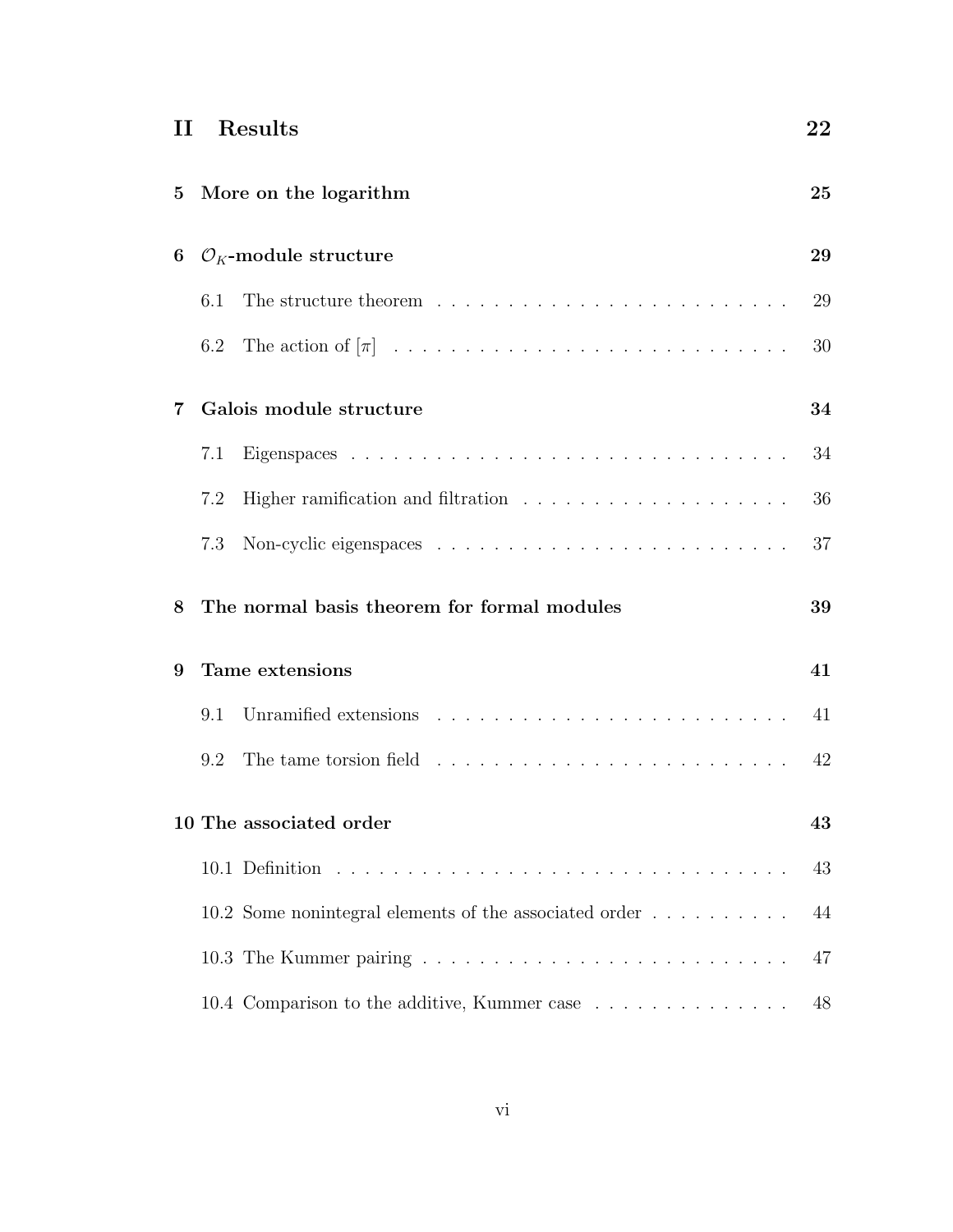### Chapter 1

### Introduction

The classical study of additive Galois modules concerns a finite Galois extension  $L/K$  of global fields, meaning number fields or finite extensions of  $\mathbb{F}_p(t)$ , or nonarchimedean local fields, meaning finite extensions of  $\mathbb{Q}_p$  or  $\mathbb{F}_p(\!(t)\!)$ . Write G for the Galois group of this extension. Then the ring of integers  $\mathcal{O}_L$  of L is a module for  $\mathcal{O}_K$ with an action by G so we may ask questions about the structure of  $\mathcal{O}_L$  as a module over the group ring  $\mathcal{O}_KG$ . Developments in this field include the familiar normal basis theorem; Noether's criterion, which asserts that  $\mathcal{O}_L$  is locally free if and only if  $L/K$  is tame; and Leopoldt's associated order, which serves as a replacement for the coefficient ring  $\mathcal{O}_KG$  in the presence of wild ramification. Details on these innovations will be given in Chapter 2. They serve as the template for the main results of this thesis.

Our object of study here will not be the ring of integers of  $L$ , but rather the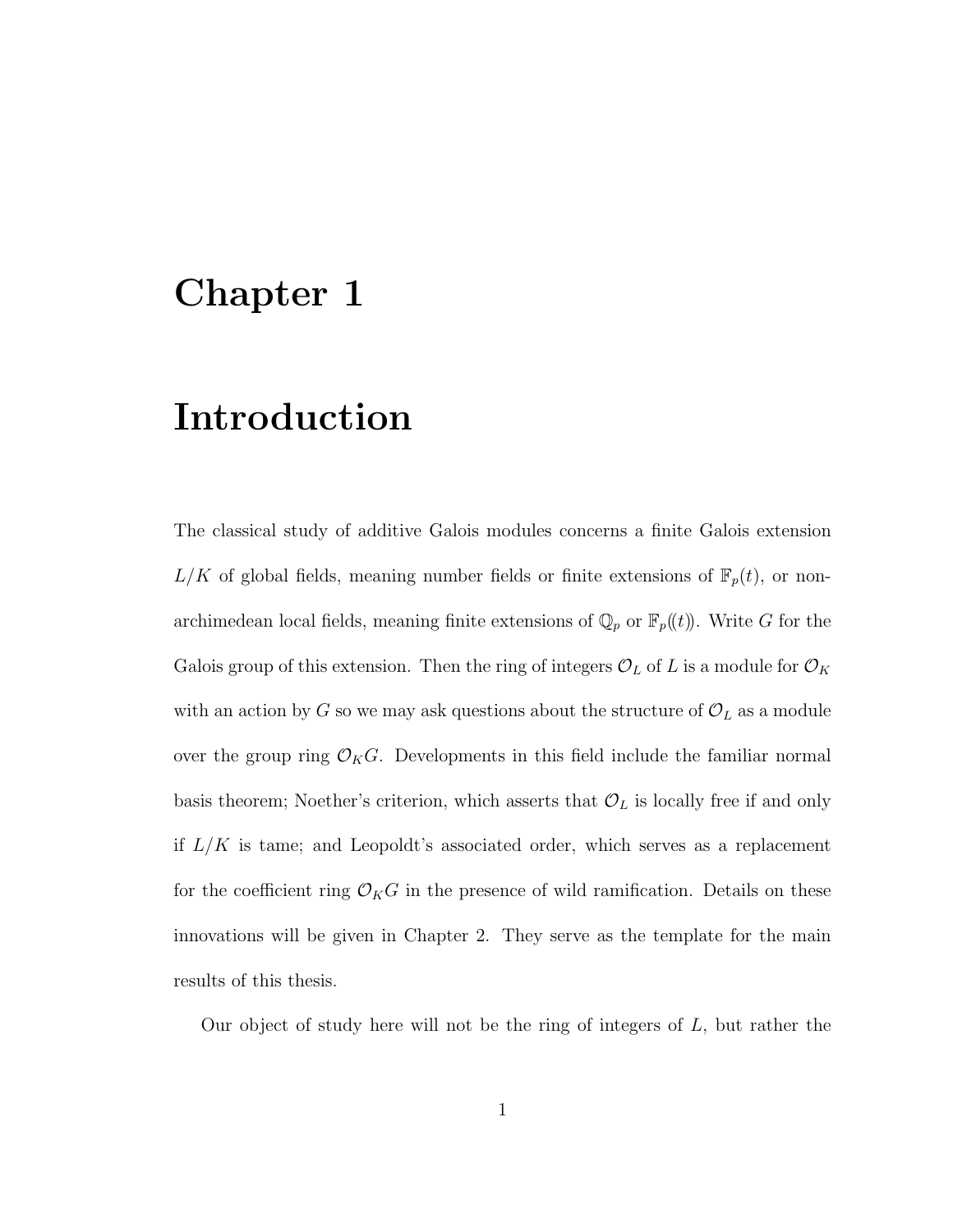$\mathcal{O}_L$ -points of a Lubin-Tate formal group. Suppose that  $L/K$  is a finite, Galois extension of non-archimedean local fields of characteristic zero,  $F$  is a Lubin-Tate formal group defined over K, and denote its points in  $\mathcal{O}_L$  by  $F(\mathcal{O}_L)$ . Then  $F(\mathcal{O}_L)$  is an abelian group by virtue of F being a formal group. It has an action of  $\mathcal{O}_K$  coming from the formal  $\mathcal{O}_K$ -module structure on F. If  $G = \text{Gal}(L/K)$  then the natural G-action on elements of  $L$  commutes with both the formal group operation and the Lubin-Tate endomorphisms because both are given by power series in  $K$ . Hence, we get an  $\mathcal{O}_K$ -linear G-action on  $F(\mathcal{O}_L)$  which makes it a module for  $\mathcal{O}_KG$ . This means that many theorems concerning additive Galois modules make sense when posed as questions about  $F(\mathcal{O}_L)$ . Chapter 3 contains the foundational definitions and facts about Lubin-Tate formal groups.

Another Galois module that has been an object of study is the multiplicative group. Greither [Gre] and later Sharifi [Sha] have given a presentation of the multiplicative group of cyclotomic extensions of  $\mathbb{Q}_p$ , as well as its subgroups the principal *n*-units, as modules for  $\mathbb{Z}_p G$ . This fits under the above rubric since the principal 1-units are the points of the multiplicative formal group. This precedent for the current research is covered in Chapter 4.

New research concerning the Galois module  $F(\mathcal{O}_L)$  begins in Part II. The goal of Chapter 5 is a new result on pointwise convergence of the known formula  $\log_F(X)$  $\lim_{n\to\infty} \pi^{-n}[\pi^n](X)$ . Chapters 6 and 7 contain an analysis of how the  $\mathcal{O}_K$ -action and the Galois action, respectively, affect the valuation of elements of  $F(\mathcal{O}_L)$ . Also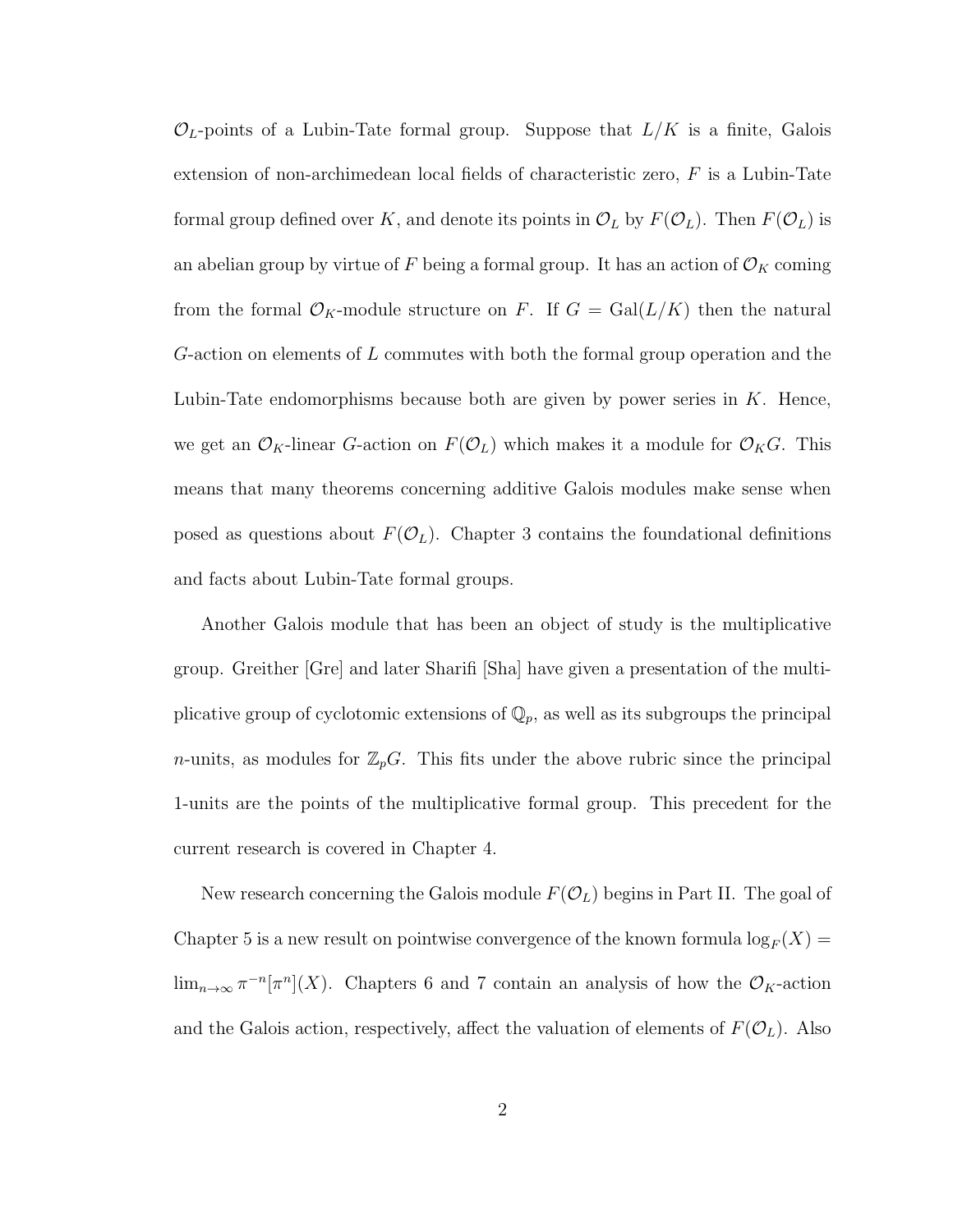in Chapter 6, we use the pointwise convergence of the logarithm to determine the valuation of elements comprising the image of  $\log_F$ . The structure of  $F(\mathcal{O}_L)$  as  $\mathcal{O}_K$ -module is completely determined using the formal logarithm in Section 6.1.

The next three chapters adapt the statements about  $\mathcal{O}_L$  described in Chapter 2 to our new Galois module  $F(\mathcal{O}_L)$ . The normal basis theorem inspires a theorem about freeness of  $F(\mathcal{O}_L) \otimes_{\mathcal{O}_K} K$  in Chapter 8. Then certain tame extensions are investigated in Chapter 9. Finally, in Chapter 10, we define the associated order of  $F(\mathcal{O}_L)$ , prove that it is strictly larger than  $\mathcal{O}_K$  for the  $\pi^2$ -torsion field of a formal group of height 2, and then use class field theory to demonstrate some elements that are not in the associated order. Also, a comparison is made to the associated order determined by Cassou-Noguès and Taylor [CNT].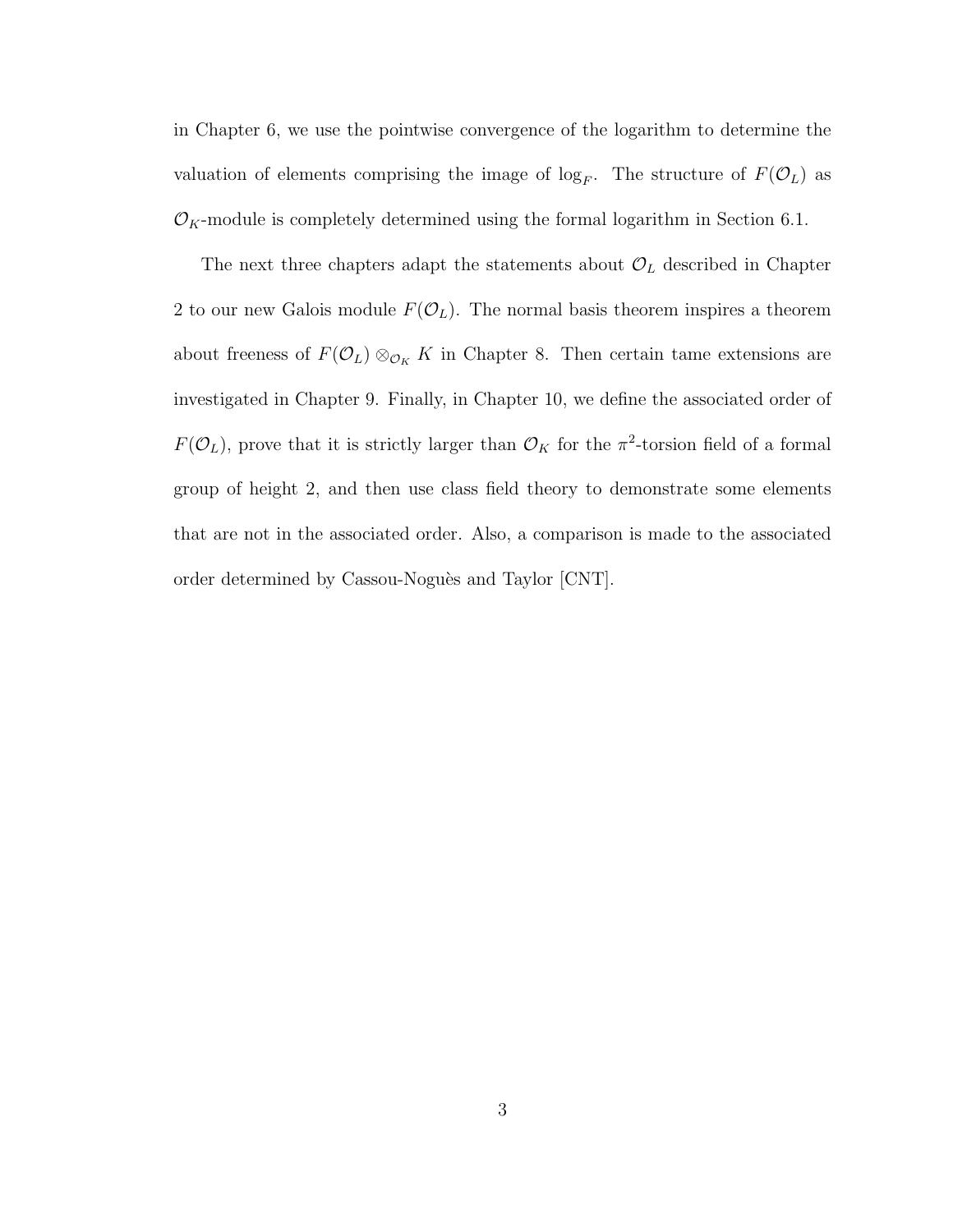# Part I

# Background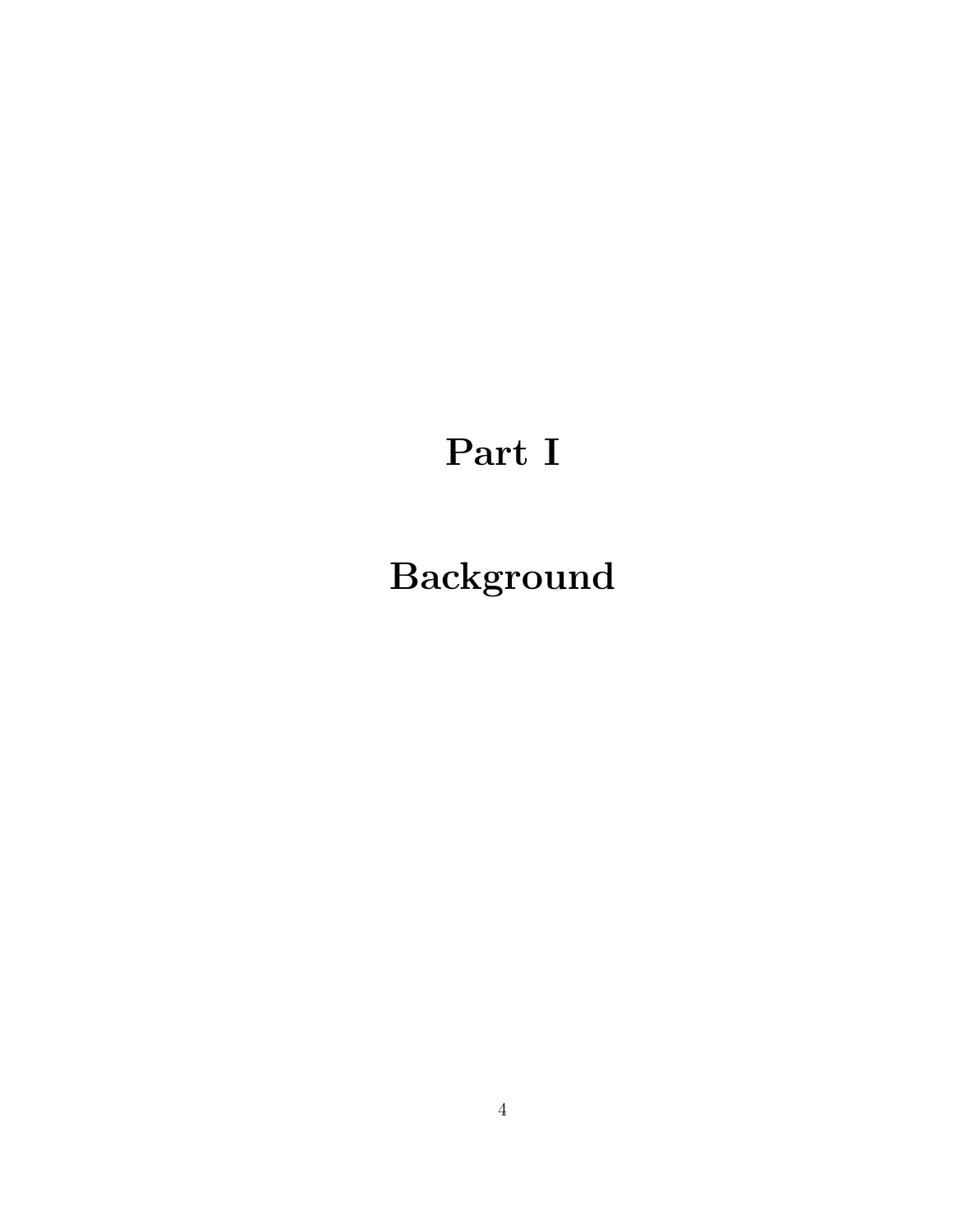### Chapter 2

# An abridged history of additive Galois modules

In this chapter we will review selected pieces of the theory of additive Galois modules. This chapter by no means contains the entirety of what is known about the  $\mathcal{O}_KG$ -structure of  $\mathcal{O}_L$  but only the specific theorems and concepts that will be adapted when we later replace  $\mathcal{O}_L$  with the points of a Lubin-Tate formal group. A more detailed overview of results in this field, focusing especially on the local case, can be found in [Tho].

#### 2.1 The normal basis theorem

The study of Galois modules can be said to begin with a familiar result, the normal basis theorem. It is the statement that  $L$ , when considered as a K-vector space with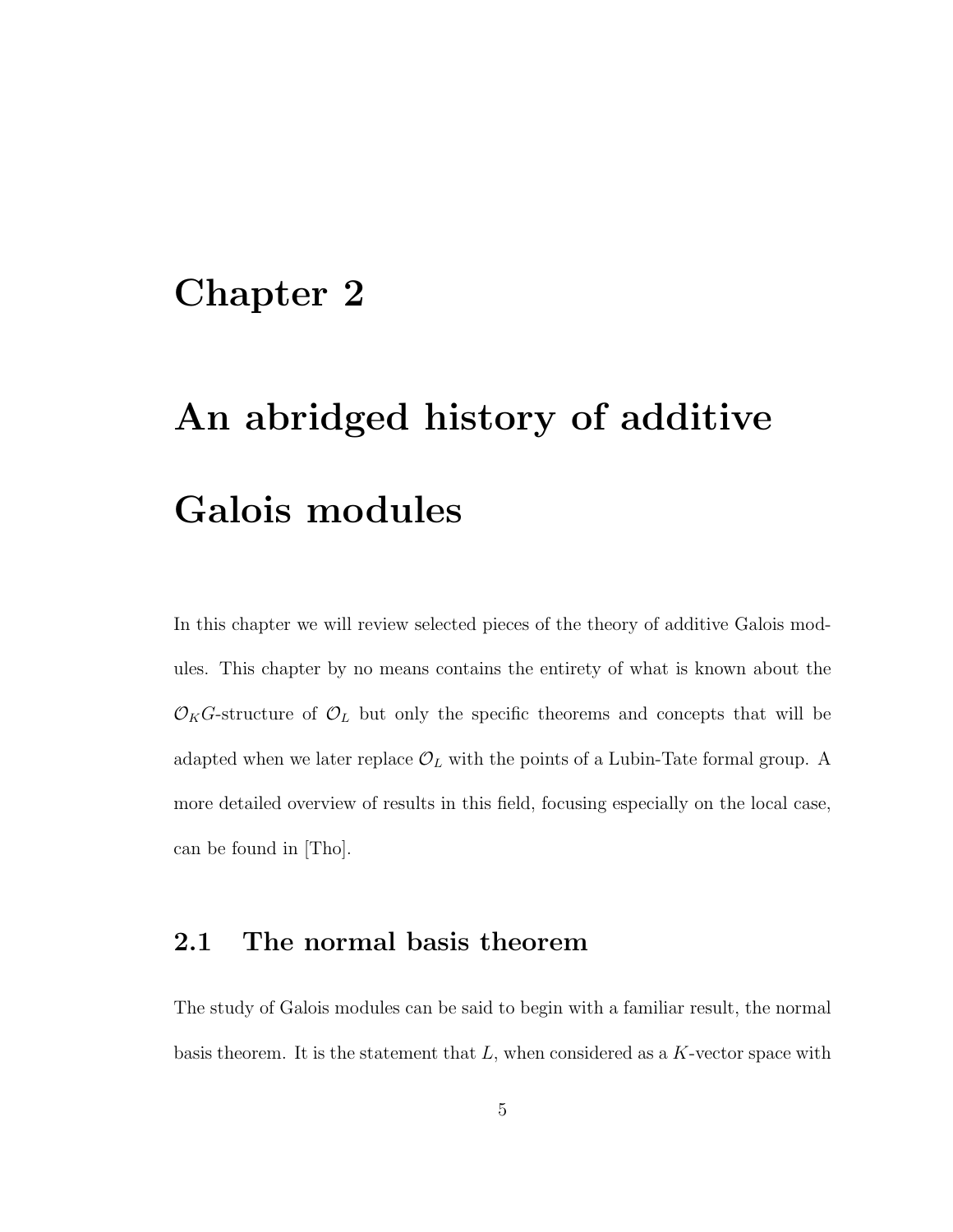K-linear G-action, i.e. as a  $KG$ -module, is a free module of rank 1. Equivalently, it says that there is a K-basis for L consisting of the  $G$ -conjugates of a single element; this is the titular normal basis. It is a result in algebra, but not really number theory.

To make the question more arithmetic, we can try to determine when  $\mathcal{O}_L$  is free, rank 1 over  $\mathcal{O}_KG$ , that is, when is there a basis for  $\mathcal{O}_L$  as an  $\mathcal{O}_K$ -module consisting of G-conjugate elements? Such a basis is an integral normal basis. It is enough to determine when  $\mathcal{O}_L$  is free over  $\mathcal{O}_KG$ , since its rank will not be changed by tensoring with  $K$ , reducing it to the case of the normal basis theorem.

#### 2.2 Tame extensions

The question of the existence of an integral normal basis was answered by E. Noether [Noe] in the case of local fields.<sup>1</sup> She proved that an integral normal basis exists precisely when  $L/K$  is at most tamely ramified. An extension is tamely ramified when, for each ramified prime  $\mathfrak p$  of K with residue field of characteristic p, the ramification index of  $\mathfrak p$  in L is prime to p. In the case of local fields, which have only one prime, a tame extension is one in which the characteristic of the residue field does not divide the subgroup of  $G$  that acts trivially on the residue field.

<sup>&</sup>lt;sup>1</sup>The term *local field* should always be interpreted to mean a non-archimedean local field with finite residue field.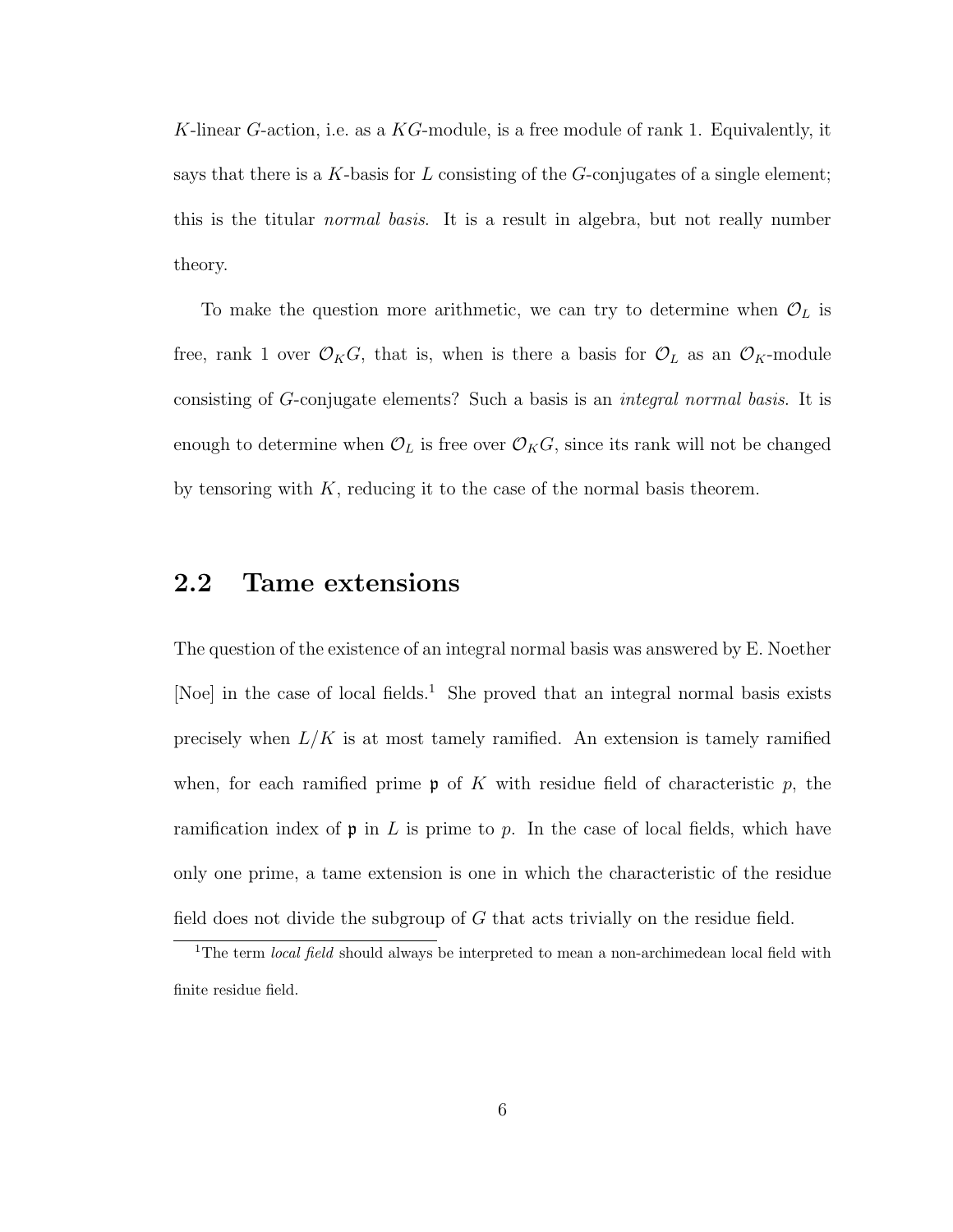#### 2.3 The associated order

If  $L/K$  is not tame then it is called *wildly ramified*. H.-W. Leopoldt [Leo] discovered a way to recover freeness for many wildly ramified extensions. Namely, one enlarges  $\mathcal{O}_KG$  to the associated order  $\mathfrak{A}_{L/K}$  of  $\mathcal{O}_L$  in KG, defined as

$$
\mathfrak{A}_{L/K} = \{ \phi \in KG : \phi(\mathcal{O}_L) \subseteq \mathcal{O}_L \}.
$$

Leopoldt proved that if K is either  $\mathbb{Q}$  or  $\mathbb{Q}_p$  and L is absolutely abelian, then  $\mathcal{O}_L$ is free as a module for  $\mathfrak{A}_{L/K}$ . In one sense, the associated order is the correct ring for this question, for Martinet notes that  $\mathfrak{A}_{L/K}$  is the only  $\mathcal{O}_K$ -order in KG over which it is possible for  $\mathcal{O}_L$  to be free [Mar, §4]. Consistent with this and Noether's criterion, Bergé has proved that  $\mathfrak{A}_{L/K} = \mathcal{O}_K G$  if and only if  $L/K$  is tamely ramified [Ber, Th. 1]. The associated order improves a little on Noether even when  $K$  is not  $\mathbb Q$  or  $\mathbb Q_p$ . If  $L/K$  is an extension of p-adic fields that is at most weakly ramified, meaning that its second ramification group is trivial, then Byott proved that  $\mathcal{O}_L$  is free over  $\mathfrak{A}_{L/K}$  [Byo, Cor. 4.3].

Besides the above, fairly general, results, it is known whether or not  $\mathcal{O}_L$  is free over its associated order in a variety of specific situations. Sometimes we also have an explicit description of the associated order. One such case is the work of Cassou-Noguès and Taylor  $[CNT, Ch, X]$ , in which the authors consider the torsion field of a Lubin-Tate formal group. More will be said about their results in Section 10.4.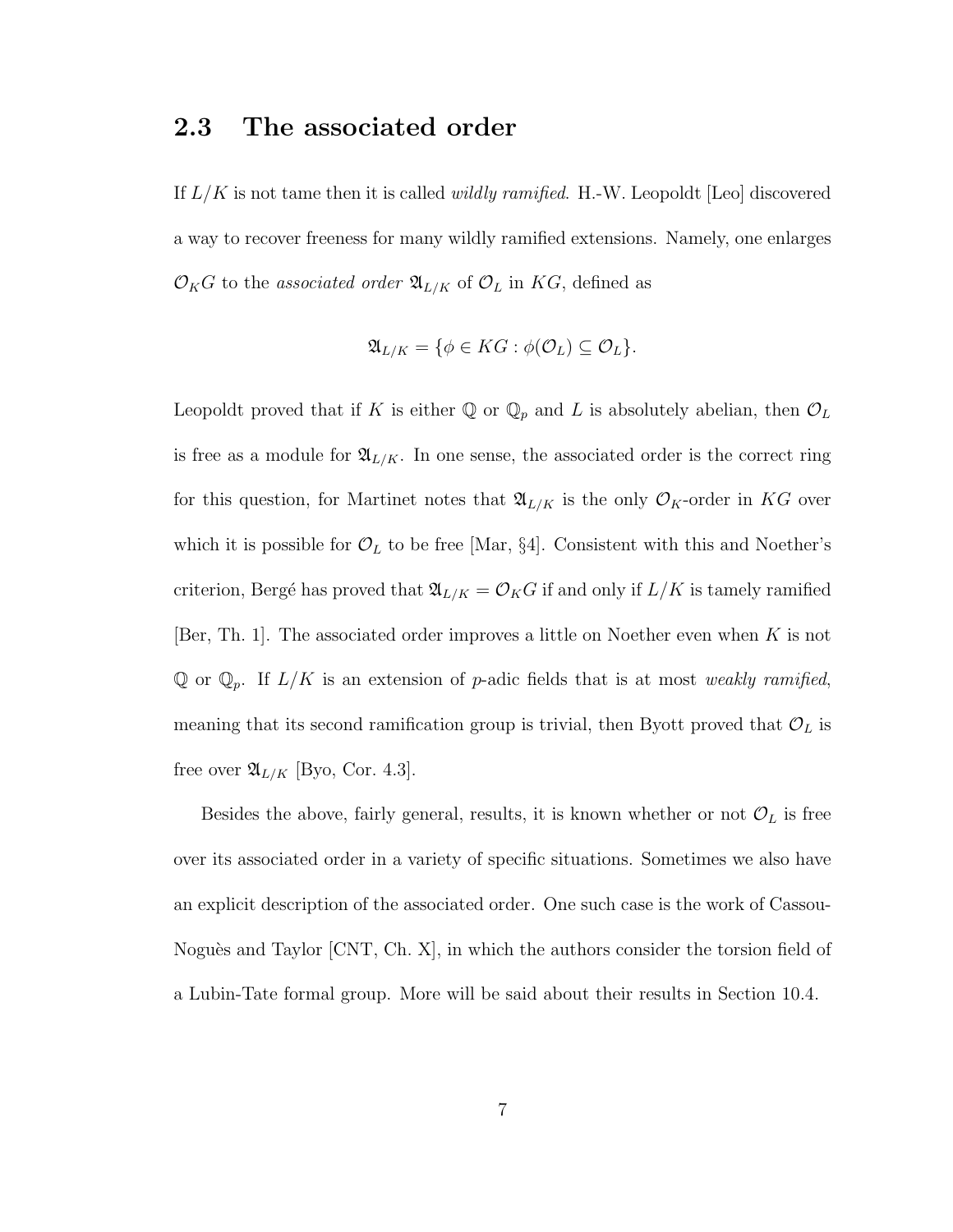### 2.4 Ambiguous ideals

If  $\alpha$  is a so-called *ambiguous ideal*, that is, a fractional ideal of  $L$  that is stable under the action of G, then much the same questions can be asked about  $\mathcal{O}_L$ . Specifically,  ${\mathfrak a}$  is a module for  ${\mathcal O}_KG$  which yields  $L$  when tensored with  $K,$  so we may seek to determine when such  $\mathfrak{a}$  are free over  $\mathcal{O}_KG$ . Ullom has proved that any ambiguous ideal is free over  $\mathcal{O}_KG$  when  $L/K$  is a tame extension of local fields [Ull].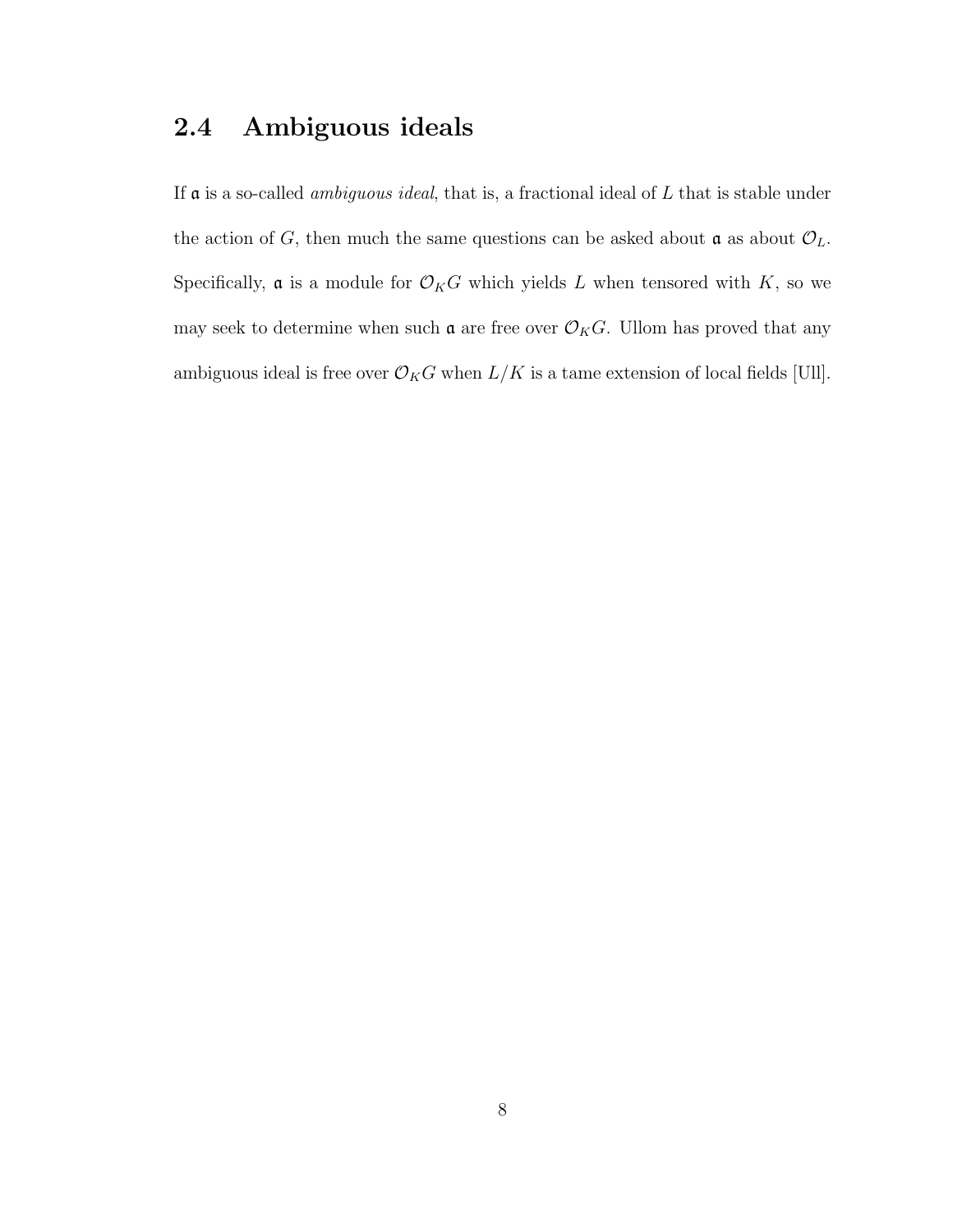### Chapter 3

### Lubin-Tate formal modules

Our aim in this thesis is to replace the ring of integers in the classical theory of additive Galois modules with the group of points of a Lubin-Tate formal group. This chapter provides an introduction to Lubin-Tate formal groups.

### 3.1 Formal group laws

Let R be a commutative ring. A one-dimensional formal group law over R is a power series  $F \in R[[X, Y]]$  with no constant term satisfying

$$
F(X,0) = X \quad \text{and} \quad F(0,Y) = Y \tag{A1}
$$

and

$$
F(F(X,Y),Z) = F(X,F(Y,Z))
$$
\n(A2)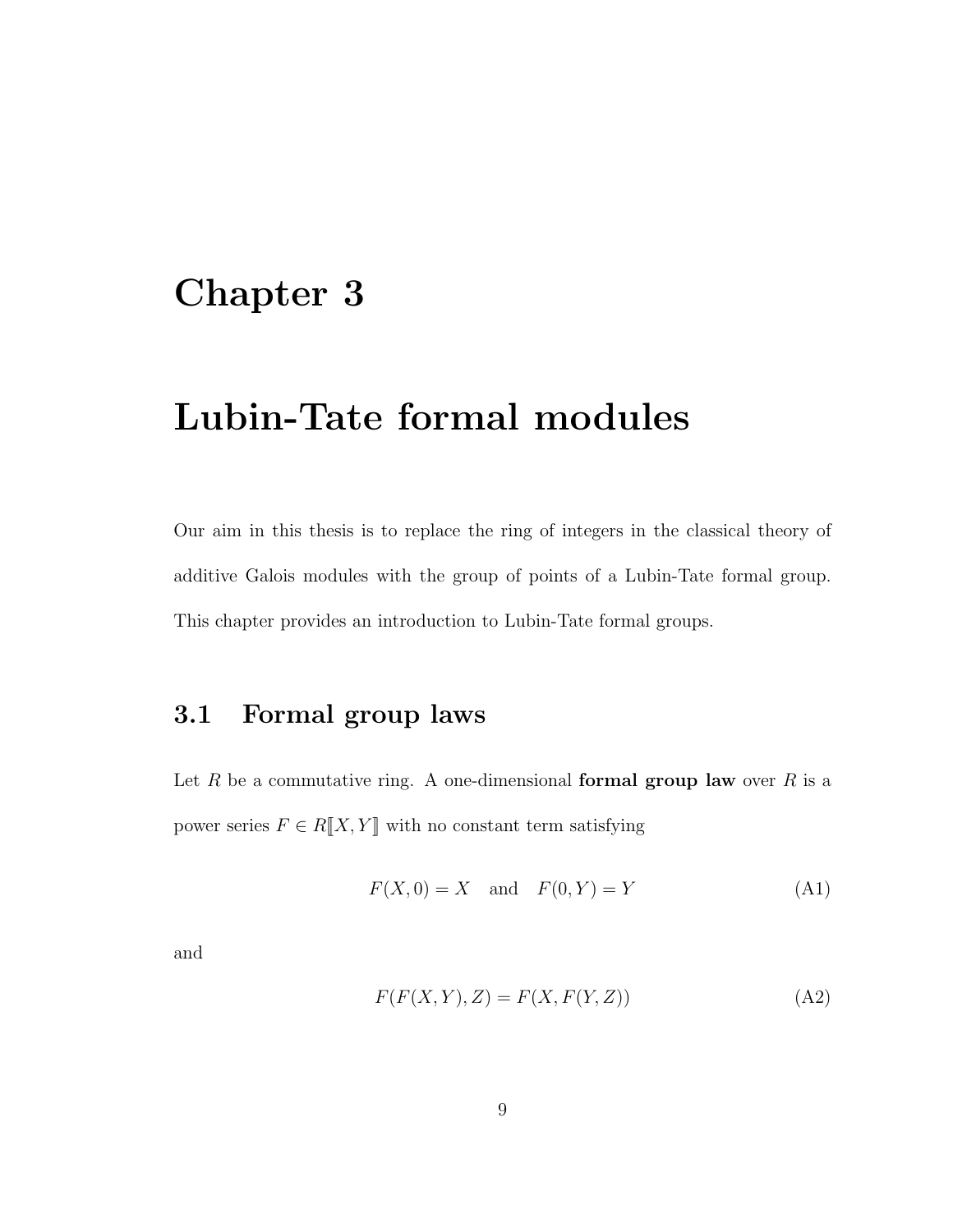If  $F$  also satisfies

$$
F(X,Y) = F(Y,X)
$$
\n(A3)

then  $F$  is a **commutative formal group law**. Most formal group laws are commutative. More precisely, if  $R$  has no elements that are simultaneously torsion and nilpotent, then all one-dimensional formal group laws over  $R$  are commutative [Haz, §6.1]. In this thesis, a formal group law shall always mean a one-dimensional, commutative formal group law.

The first axiom, (A1), may be replaced by one of a few equivalent statements.

Lemma 3.1. Assuming that (A2) holds, the following are equivalent:

$$
F(X,0) = X \quad and \quad F(0,Y) = Y,\tag{A1}
$$

$$
F(X,Y) \equiv X + Y \mod (X,Y)^2,\tag{A1b}
$$

$$
F(X,Y) \equiv X + Y \mod XY. \tag{A1c}
$$

Proof. It is clear that (A1c) implies (A1b). Also, (A1) implies (A1c) because  $F(X, 0)$  is the sum of all terms of  $F(X, Y)$  having no Y factor and similarly for  $F(0, Y)$ . The implication from (A1b) to (A1) is the only one requiring (A2). Substituting  $Y = Z = 0$  in that axiom, we get

$$
F(X,0) = F(X,F(0,0)) = F(F(X,0),0).
$$

If  $F(X, 0) \equiv X + aX^r \mod X^{r+1}$  for some  $a \in R$  then the above equation says that

$$
X + aX^r \equiv X + aX^r + a(X + aX^r)^r \equiv X + 2aX^r \mod X^{r+1},
$$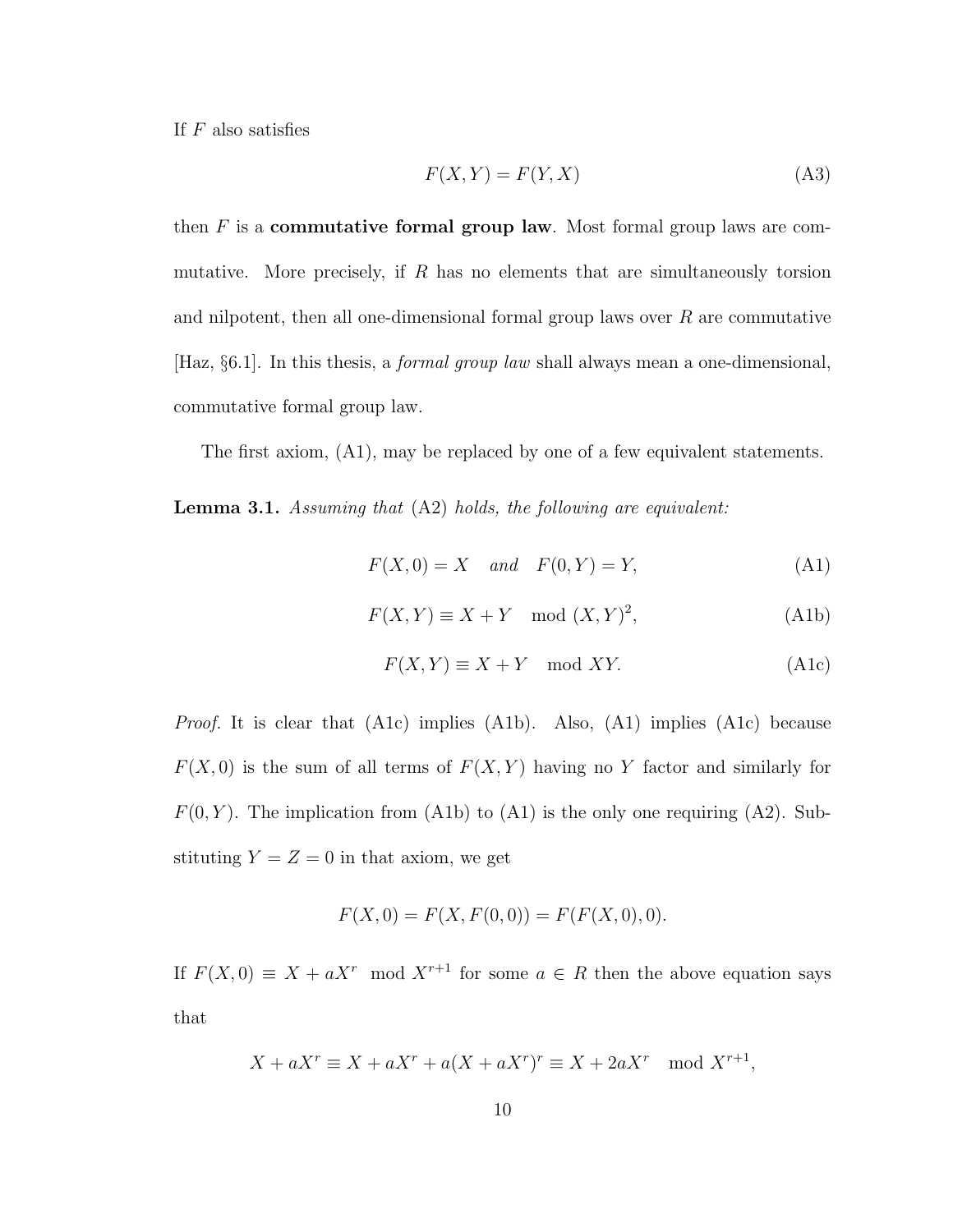which means that  $a = 0$ . Showing that  $F(0, Y) = Y$  is the same.

There is a clear analogy between the above axioms and those defining a group. However, the reader may notice that the usual group axiom asserting the existence of inverses is missing. In fact, such an axiom is not necessary for a formal group law because it is a consequence of the first two axioms.

 $\Box$ 

**Lemma 3.2.** If  $F \in R[[X, Y]]$  is a power series satisfying (A1) and (A2) then there is a unique power series  $\iota(X) \in R[[X]]$  such that  $\iota(X) \equiv -X \mod X^2$  and  $F(X, \iota(X)) = F(\iota(X), X) = 0.$ 

*Proof.* First we will construct  $\iota$  so that  $F(X, \iota(X)) = 0$  and then prove that any such  $\iota$  must also satisfy  $F(\iota(X), X) = 0$ . The series  $\iota$  may be constructed via an iterative procedure as follows.

Let  $\iota_1(X) = -X$ . It is clear that  $F(X, \iota_1(X)) \equiv 0 \mod X^2$ . Now suppose that we have  $\iota_r(X)$  with  $F(X, \iota_r(X)) \equiv aX^{r+1} \mod X^{r+2}$  for some  $a \in R$ . If we define  $\iota_{r+1}(X)$  to be  $\iota_r(X) - aX^{r+1}$  then  $F(X, \iota_{r+1}(X)) \equiv 0 \mod X^{r+2}$  because of (A1b). Now if we define  $\iota(X) = \lim_{r \to \infty} \iota_r(X)$  then it will satisfy  $F(X, \iota(X)) = 0$ .

Now we will show that also  $F(\iota(X), X) = 0$ . It is obvious that  $F(\iota(X), X) \equiv 0$ mod  $X^2$ . So suppose  $r \geq 2$  is such that  $F(\iota(X), X) \equiv aX^r \mod X^{r+1}$ . We have

$$
F(X, F(\iota(X), X)) \equiv X + aX^r \mod X^{r+1}
$$

and, on the other hand,

$$
F(X, F(\iota(X), X)) = F(F(X, \iota(X)), X) = F(0, X) = X.
$$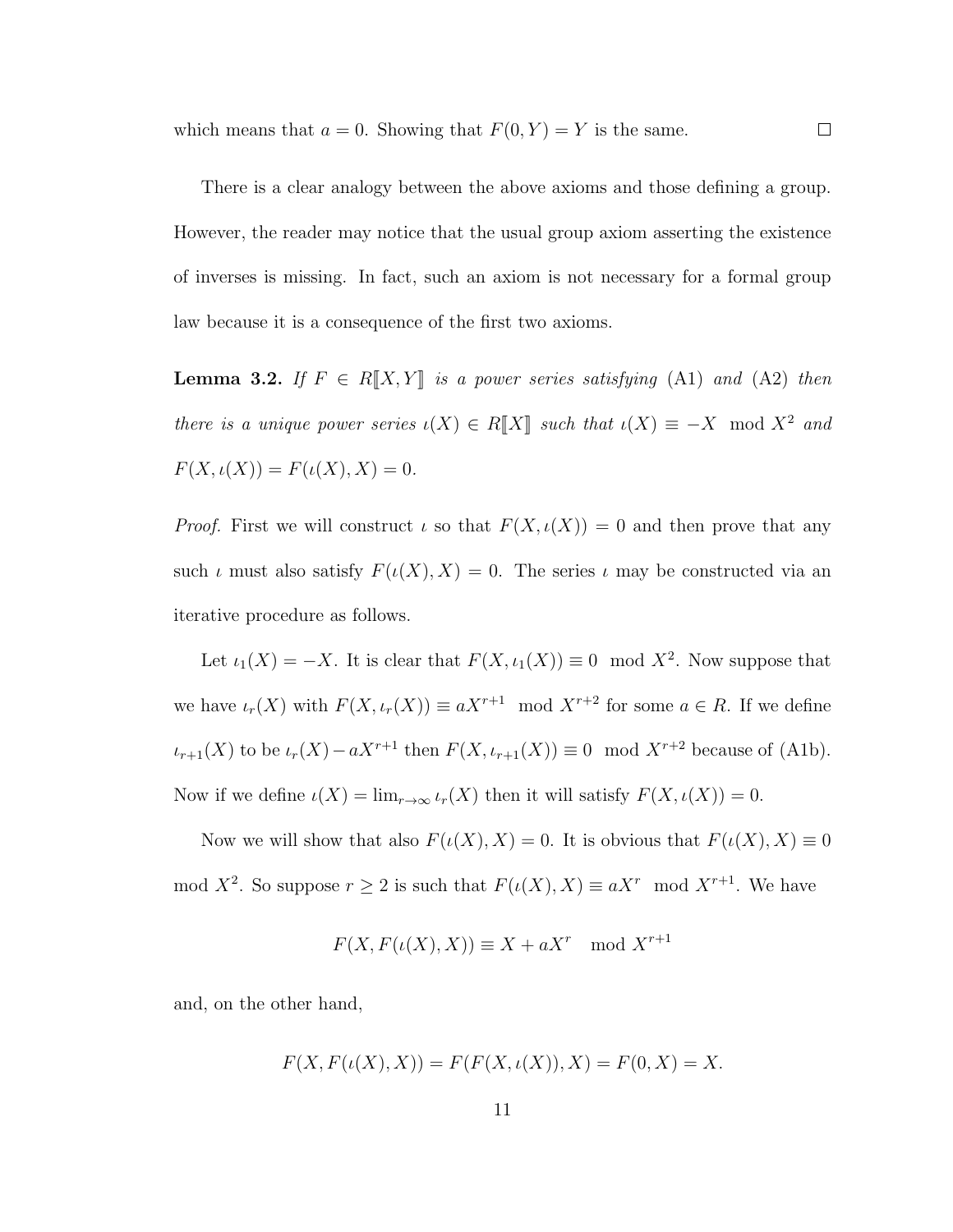So in fact  $a = 0$ , and thus  $F(\iota(X), X) = 0$ .

Uniqueness of  $\iota$  can be proved in the same way as for uniqueness of inverses in  $\Box$ a group.

Some familiar formal group laws are the additive group

$$
\hat{\mathbb{G}}_a(X, Y) = X + Y
$$

and the multiplicative group

$$
\hat{\mathbb{G}}_m(X, Y) = (1 + X)(1 + Y) - 1 = X + Y + XY.
$$

Given a formal group law, the associated **formal group** is a group object in the category of formal schemes. If  $S$  is a complete, local  $R$ -algebra, define the **points** of F in S to be the group with underlying set  $m<sub>S</sub>$ , the maximal ideal of S, and operation

$$
x + y = F(x, y)
$$

for any  $x, y \in \mathfrak{m}_S$ . We write this group as  $F(S)$ , or sometimes  $F(\mathfrak{m}_S)$ . The axioms  $(A1)$  and  $(A2)$  together with Lemma 3.2 guarantee that  $F(S)$  is a group and, when  $F$  is commutative,  $(A3)$  says that it is an abelian group. This group has a filtration by the subgroups  $F(\mathfrak{m}_S^i)$ , the subgroups whose sets are  $\mathfrak{m}_S^i$ .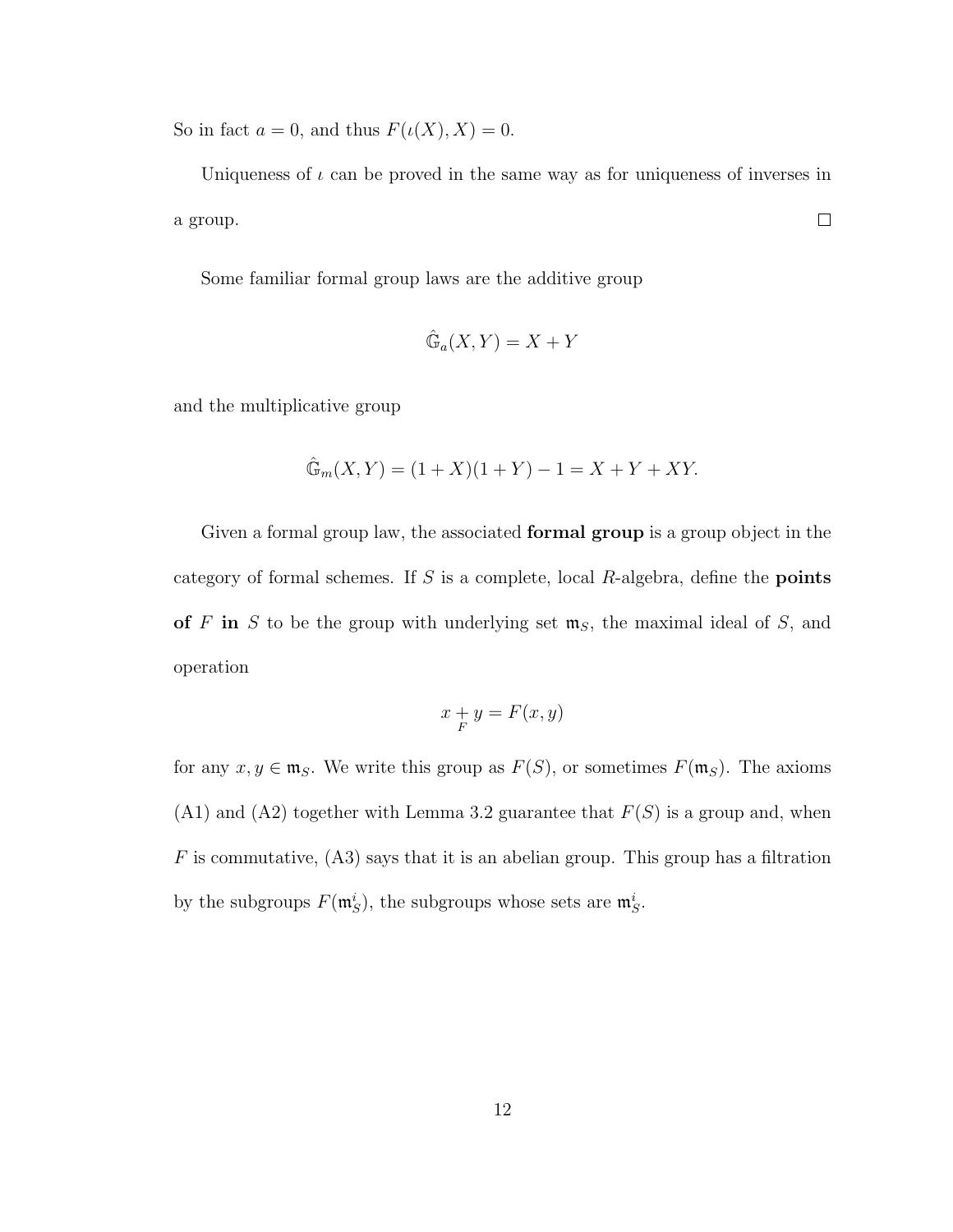### 3.2 The logarithm

A homomorphism of formal group laws from G to F is a power series  $f(X) \in$  $R[X]$  without constant term that satisfies

$$
F(f(X), f(Y)) = f(G(X, Y)).
$$

Clearly such a homomorphism is invertible if and only if f has a composition inverse. For example, when R is a field of characteristic zero, the usual power series  $log(1+X)$ and  $\exp(X) - 1$  are mutually inverse isomorphisms between  $\hat{\mathbb{G}}_m$  and  $\hat{\mathbb{G}}_a$ . It is evident from the definition that a homomorphism of formal group laws induces a homomorphism of functors

$$
f(S) : G(S) \to F(S), x \mapsto f(x)
$$

for any complete, local R-algebra S.

In fact, analogues of log and exp exist for any formal group law over a field of characteristic zero. Specifically, there is a power series

$$
\log_F(X) \equiv X \mod X^2
$$

with coefficients in  $K$  such that

$$
\log_F(F(X, Y)) = \log_F(X) + \log_F(Y),\tag{3.1}
$$

i.e.  $\log_F$  is a homomorphism from F to  $\hat{\mathbb{G}}_a$ . One way to obtain this power series is by solving

$$
\frac{d}{dX}\log_F(X)\frac{dF}{dY}(X,0) = 1.
$$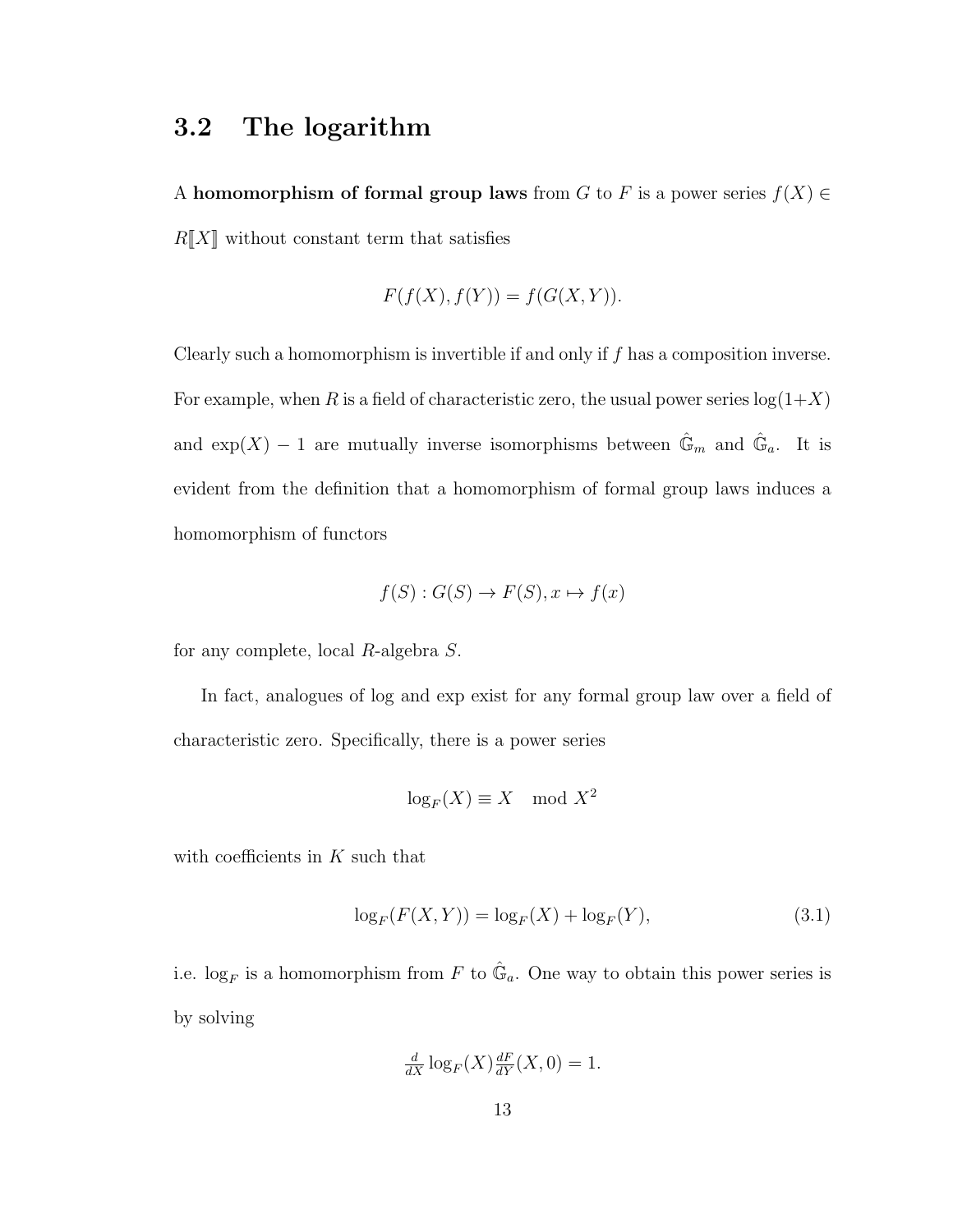This is proved in [FV, Ch. VIII,  $\S1$ ]. Since the linear term of  $\log_F$  is X, it has a composition inverse, which is denoted by  $\exp_F$ .

#### 3.3 Lubin-Tate formal group laws

A Lubin-Tate formal group law is a formal group law over a characteristic zero local field having an endomorphism of a specific form. Let  $R = \mathcal{O}_K$  be the ring of integers of a local field K of mixed characteristic  $(0, p)$  and fix a prime element  $\pi$  of K. Let q be the order of the residue field. A power series  $e(X) \in \mathcal{O}_K[[X]]$  satisfying

$$
e(X) \equiv \pi X \mod X^2
$$
 and  $e(X) \equiv X^q \mod \pi$ 

is called a Lubin-Tate series [Neu, Ch. V,  $\S2$ ] or a Frobenius power series [Lan, Ch. 8, §1] for  $\pi$ . For a given power series  $e(X)$  of this form, there is a unique formal group law  $F_e \in \mathcal{O}_K[[X, Y]]$  having e as an endomorphism, that is,

$$
F_e(e(X), e(Y)) = e(F_e(X, Y)).
$$

This formal group law is the Lubin-Tate formal group law associated to  $e(X)$ .

A Lubin-Tate formal group law comes with many more endomorphisms than just  $e(X)$ . For any  $a \in \mathcal{O}_K$  there is a unique power series  $[a](X) \in \mathcal{O}_K[[X]]$  such that  $[a](X) \equiv aX \mod X^2$  and  $[a]$  is an endomorphism of  $F_e$ . Because of the uniqueness, we must have  $[\pi](X) = e(X)$ . Uniqueness also tells us that the map  $[\cdot] : \mathcal{O}_K \to \text{End}_{\mathcal{O}_K}(F)$  is an injective homomorphism. The existence of such a homomorphism gives a formal group law the name formal  $\mathcal{O}_K$ -module. If F is a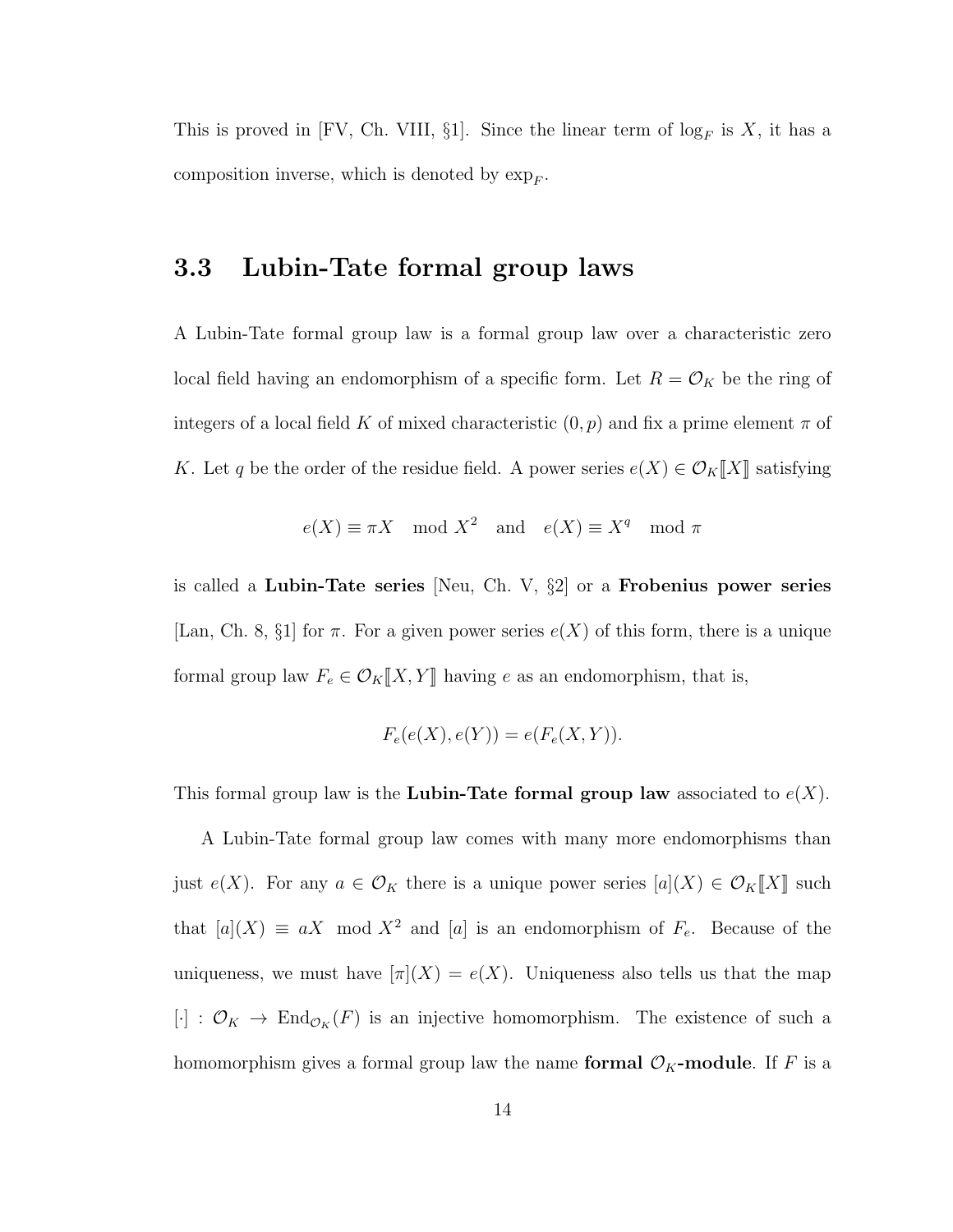formal module, not a priori a Lubin-Tate formal group law, such that  $[\pi](X) \equiv X^q$ mod  $\pi$  then in fact F is a Lubin-Tate formal group law and thus there is a oneto-one correspondence between Frobenius power series and such formal modules [Neu, Ch. V, Th. 4.6].

If  $e(X)$  and  $\overline{e}(X)$  are two different Lubin-Tate series, both for the uniformizer  $\pi$ , then in fact  $F_e$  and  $F_{\overline{e}}$  are isomorphic over  $\mathcal{O}_K$  [Neu, *loc. cit.*]. If a different uniformizer,  $\overline{\pi}$  is chosen for K, it comes with a different set of Lubin-Tate power series and thus a different set of Lubin-Tate formal group laws. These formal group laws will not be isomorphic over  $\mathcal{O}_K$  to those for  $\pi$ . However, there are isomorphisms defined over the completion of the maximal unramified extension of  $K$  [Lan, Ch. 8, §3].

In the sequel, F is assumed to be a Lubin-Tate formal group law for the uniformizer  $\pi \in K$ .

For positive integers n, let  $F[\pi^n]$  denote the set of  $\pi^n$ -torsion points of F in  $\overline{\mathbb{Q}}_p$ ,

$$
F[\pi^n] = \{ x \in \overline{\mathbb{Q}}_p : [\pi^n](x) = 0 \},
$$

and let  $F[\pi^{\infty}] = \bigcup_{n \geq 1} F[\pi^n]$ . For finite n,  $F[\pi^n]$  is a cyclic  $\mathcal{O}_K$ -module generated by any primitive  $\pi^n$ -torsion point, i.e. any element of  $F[\pi^n] - F[\pi^{n-1}]$ . The  $\pi^n$ torsion field of F is  $L = K(F[\pi^n])$ , the field obtained by adjoining all of the  $\pi^n$ torsion points of  $F$  to  $K$ . It can be proved using Weierstrass preparation on the power series  $\lceil \pi^n \rceil(X)$  that  $L/K$  is totally ramified and that the ring of integers of L is generated by a primitive  $\pi^n$ -torsion point  $\lambda$ . Clearly, if a is any element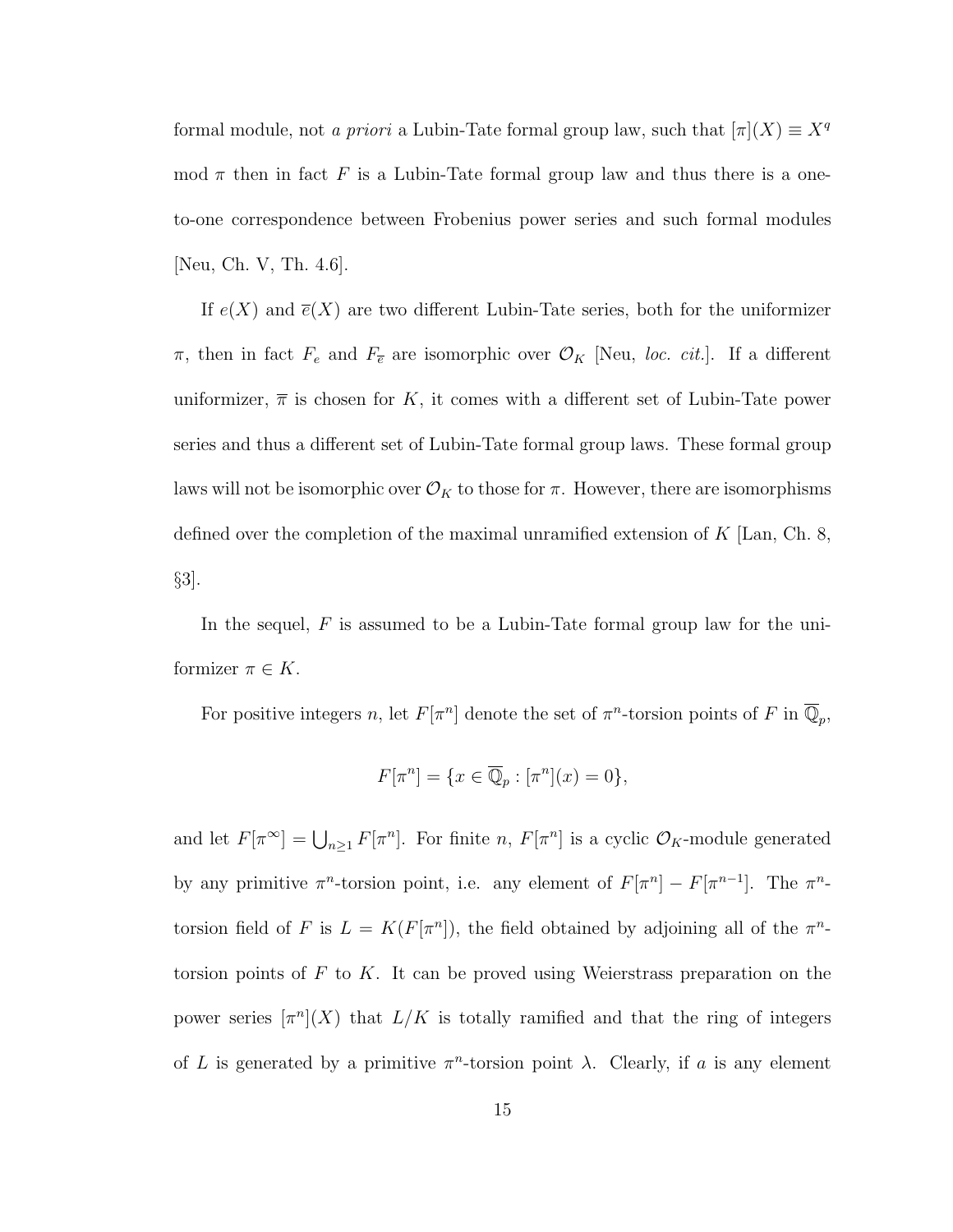of  $(\mathcal{O}_K/(\pi^n))^{\times}$  then  $[a](\lambda)$  is also a primitive  $\pi^n$ -torsion point. Thus, we get an injective homomorphism  $(\mathcal{O}_K/(\pi^n))^{\times} = \mathcal{O}_K^{\times}/U_K^{(n)} \to \text{Gal}(L/K)$ , where  $U_K^{(n)}$  is the group of principal *n*-units of K, which sends  $a \in \mathcal{O}_K^{\times}/U_K^{(n)}$  to the automorphism mapping  $\lambda \mapsto [a](\lambda)$ . By considering the degree of the polynomial obtained by Weierstrass preparation, we see that in fact this map is an isomorphism. Hence,  $L/K$  is an abelian extension of K with Galois group isomorphic to  $\mathcal{O}_K^{\times}/U_K^{(n)}$  and degree equal to  $\#\left(\mathcal{O}_K^{\times}/U_K^{(n)}\right) = (q-1)q^{n-1}$ . Lubin-Tate formal groups are used in local class field theory because  $K^{\text{ab}}$  is the compositum of  $K(F[\pi^{\infty}])$  and  $K^{\text{nr}}$ .

Even though  $\mathcal{O}_K$  is not a field, the logarithm of a Lubin-Tate formal group is still very useful. It can be defined as in Section 3.2 to yield a power series  $log_F \in K[[X]]$  and it will still satisfy (3.1). The coefficients of  $log_F$  are not too far from integral; the formal derivative  $\frac{d}{dX} \log_F(X)$  has coefficients in  $\mathcal{O}_K$ . This is enough to guarantee that, even though  $\log_F$  has nonintegral coefficients, it will converge on the valuation ideal  $\mathfrak m$  of any algebraic extension L of K. This means that evaluation of  $\log_F$  induces a homomorphism from  $F(\mathfrak{m})$  to the additive group of L. Note that its image will not generally be contained in  $\mathfrak{m}$  because of  $\log_F$ 's nonintegral coefficients. But this only happens for arguments of small valuation. If we restrict to a small enough neighborhood of zero then  $log_F$  becomes bijective. To be precise,  $\log_F$  and  $\exp_F$  induce mutually inverse isomorphisms between  $F(\mathfrak{m}^i)$ and  $\mathfrak{m}^i$  whenever  $i > \frac{e_{L/K}}{q-1}$  [Lan, La. 8.6.4].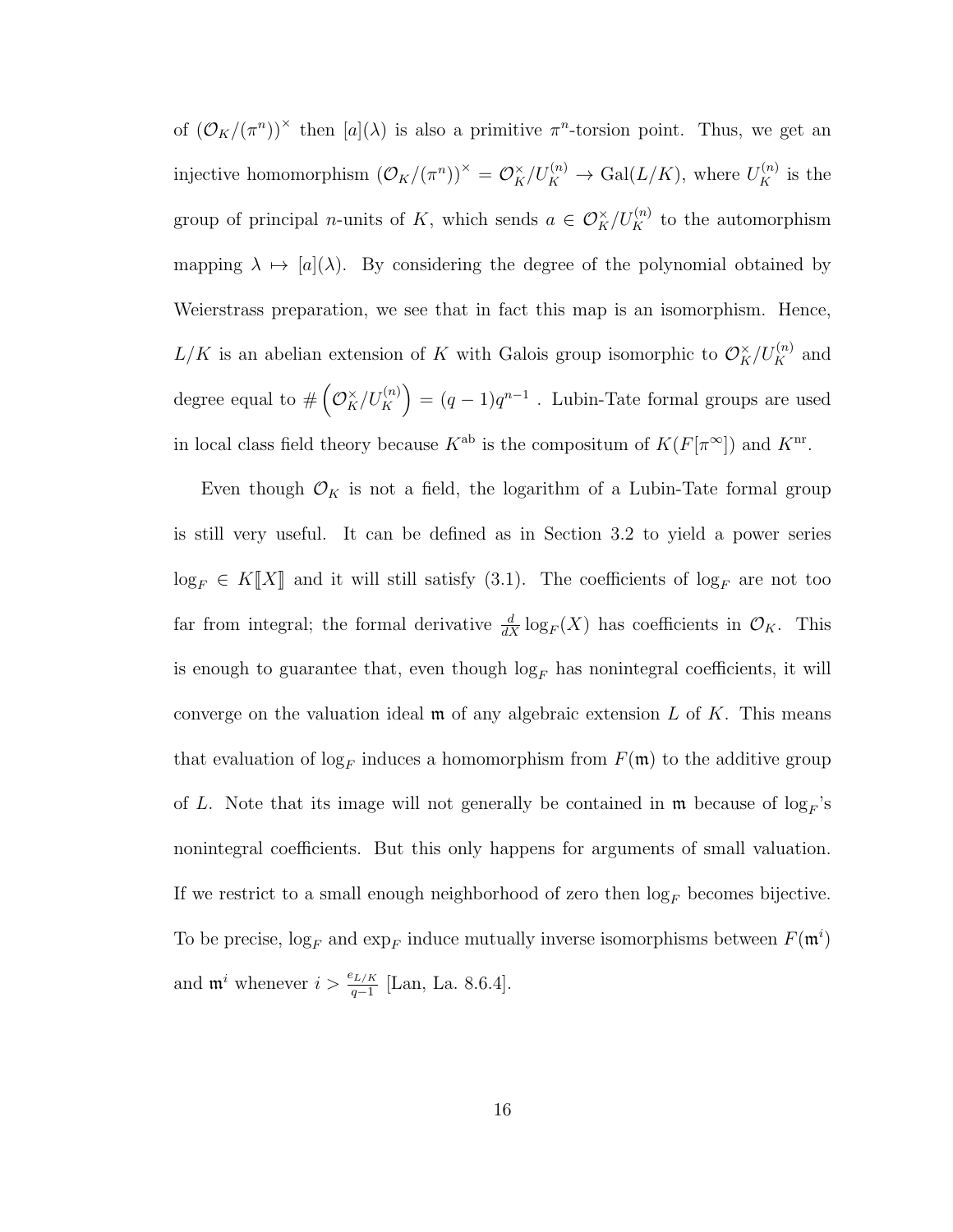#### 3.4 The formal group of an elliptic curve

A formal group law can be obtained from an elliptic curve. Let E be an elliptic curve defined over the field  $K$ . When completed at the identity, the group law of E becomes a morphism  $\operatorname{Spec} K[\![X,Y]\!] \to \operatorname{Spec} K[\![Z]\!]$ . The image of Z under the corresponding ring map is a power series  $\hat{E}$  with coefficients in K. This power series will be a formal group law since it comes from a group scheme multiplication.

Given a Weierstrass model

$$
y^{2} + a_{1}xy + a_{3}y = x^{3} + a_{2}x^{2} + a_{4}x + a_{6}
$$
\n(3.2)

for E, we can derive the power series  $\hat{E}$  as follows. This approach may be found in [Sil, Ch. IV, §1] or [Hus, Ch. 12, §7]. We begin by making the change of variables

$$
z = -\frac{x}{y} \quad \text{and} \quad w = -\frac{1}{y}
$$

which results in z being a local parameter for  $E$  at the origin. This causes the Weierstrass equation to take the form

$$
w = z3 + a1zw + a2z2w + a3w2 + a4zw2 + a6w3.
$$
 (3.3)

Using this expression, we may express w as a power series  $w(z) \equiv z^3 \mod z^4$  in K[z]. Inverting the change of variables gives Laurent series  $x(z)$  and  $y(z)$  in  $K(z)$ ) that satisfy (3.2).

We now use  $w(z)$  and z to find the power series  $\hat{E}$ . Regarding  $z_1$  and  $z_2$  as independent indeterminates, the line through  $(z_1, w(z_1))$  and  $(z_2, w(z_2))$  has slope

$$
\lambda = \frac{w(z_2) - w(z_1)}{z_2 - z_1}.
$$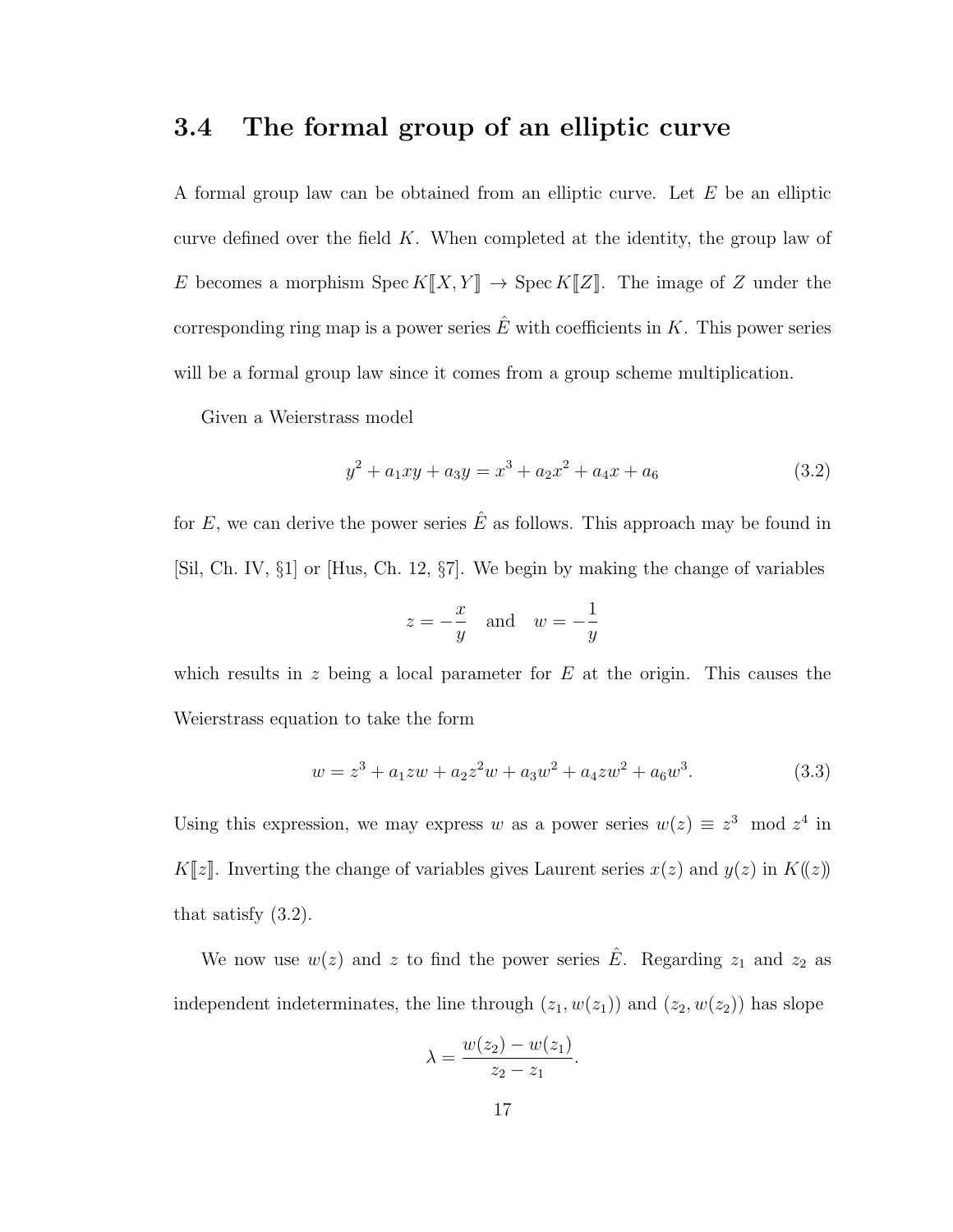The equation for the line is  $w = \lambda z + \nu$ , where  $\nu = w(z_1) - \lambda z_1$ . Write  $z_3$  for the z-coordinate of the third intersection point of the line with  $E$ . If we substitute  $w = \lambda z + \nu$  into (3.3) then we obtain a cubic polynomial in z whose roots are  $z_1$ ,  $z_2$ , and  $z_3$ . Hence, the  $z^2$  coefficient in this cubic is  $-z_1 - z_2 - z_3$ . This yields

$$
z_3 = -z_1 - z_2 - \frac{a_1\lambda + a_3\lambda^2 + a_2\nu + 2a_4\lambda\nu + 3a_6\lambda^2\nu}{1 + a_2\lambda + a_4\lambda^2 + a_6\lambda^3}.
$$

This means that the sum of  $(z_1, w(z_1))$  and  $(z_2, w(z_2))$  will have z-coordinate

$$
\hat{E}(z_1, z_2) = \frac{x(z_3)}{y(z_3) + a_1 x(z_3) + a_3} \equiv z_1 + z_2 \mod (z_1, z_2)^2.
$$

It is proved in [Sil] that in fact this power series has coefficients in  $\mathbb{Z}[a_1, a_2, a_3, a_4, a_6]$ .

Now suppose that E has good reduction at the prime  $\mathfrak{p} \subset K$ . Let  $E_{\mathfrak{p}}$  be the base change of E to  $K_{\mathfrak{p}}$ , the completion of K at  $\mathfrak{p}$ , and let  $\tilde{E}$  denote the reduction of  $E$  at  $\mathfrak p$ . If  $\mathfrak m$  is the valuation ideal of  $K_{\mathfrak p}$  then

$$
z \mapsto \left(\frac{z}{w(z)}, -\frac{1}{w(z)}\right)
$$

is a homomorphism of abelian groups from  $\hat{E}(\mathfrak{m})$  to  $E(K_{\mathfrak{p}})$  fitting in the exact sequence

$$
0 \to \hat{E}(\mathfrak{m}) \to E(K_{\mathfrak{p}}) \to \tilde{E}(k) \to 0
$$

where k is the residue field of K at  $\mathfrak p$ . See [Sil, Ch. VII, §2] for a proof of this.

This exact sequence tells us that  $\hat{E}$  can show us some or all of the p-torsion points of E, where  $p$  is the rational prime lying below  $\mathfrak p$ . When E has ordinary reduction at  $\mathfrak{p}$ , the formal group will have torsion of rank one, and when E is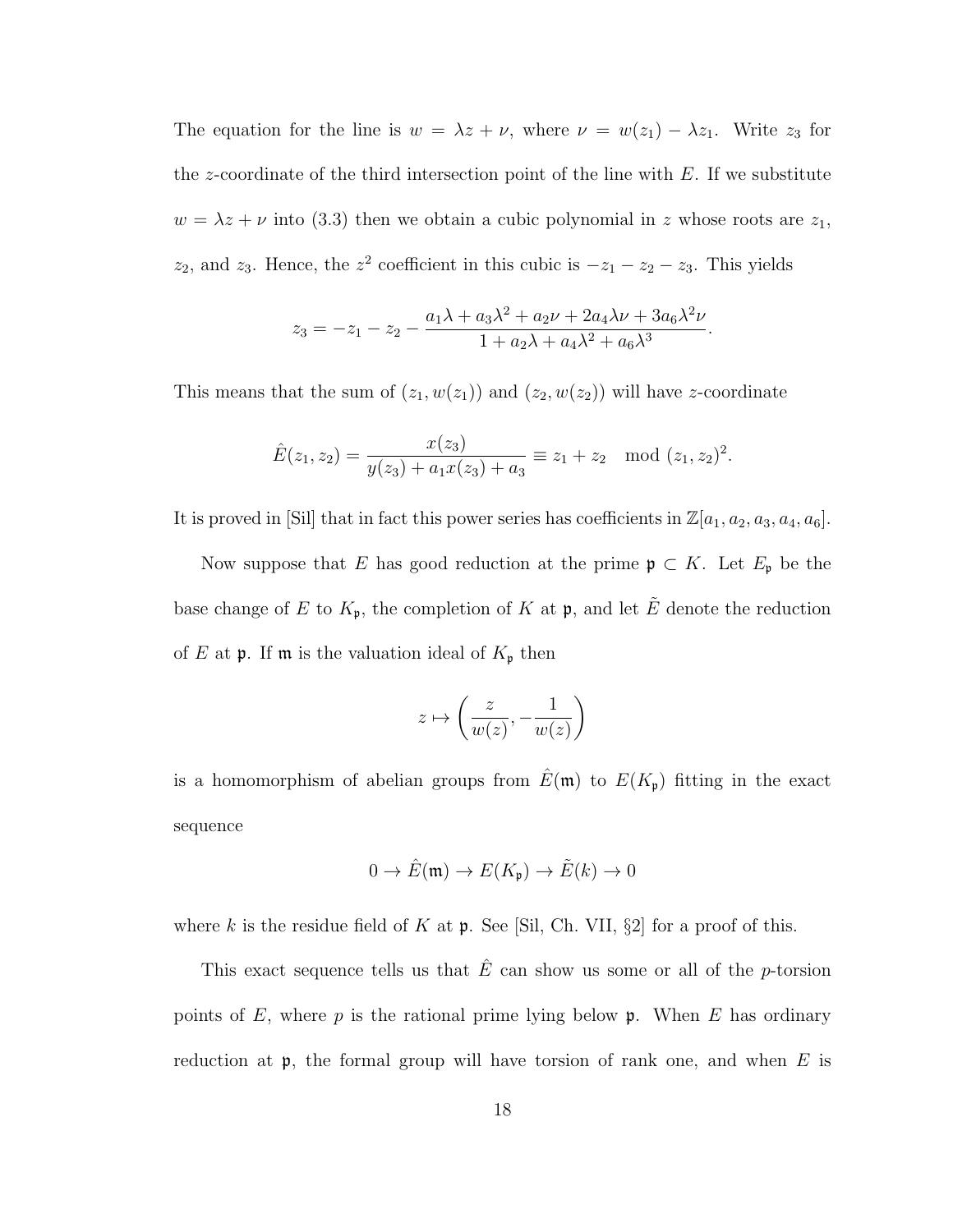supersingular at  $\mathfrak{p},$  the rank of  $\hat{E}[p]$  is two. Furthermore, in the case where  $E$  has complex multiplication by the imaginary quadratic field  $K,$  it turns out that  $\hat{E}$  is a Lubin-Tate formal group [CNT, Ch. X, §5].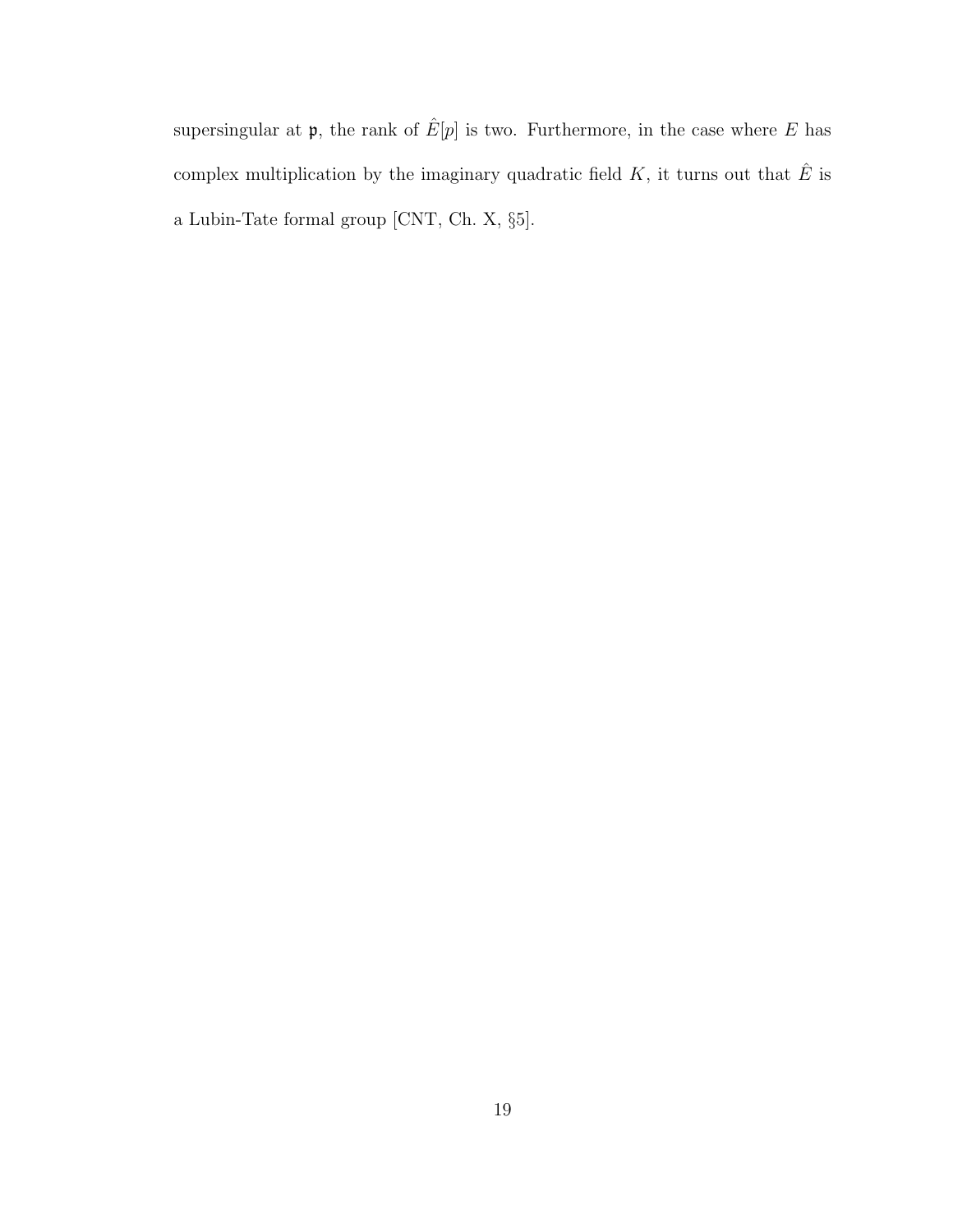### Chapter 4

## The case of  $\mathbb{G}_m$

The multiplicative formal group law  $\mathbb{G}_m$  is a Lubin-Tate formal group law over  $\mathbb{Q}_p$ with uniformizer  $\pi = p$ . Therefore we may consider the question of the structure of the points of  $\hat{\mathbb{G}}_m$  in extensions  $L/\mathbb{Q}_p$  as a module for  $\mathbb{Z}_p[\text{Gal}(L/\mathbb{Q}_p)]$ . The group  $\mathbb{G}_m(\mathcal{O}_L)$  is isomorphic via  $x \mapsto 1 + x$  to the principal units of L. The multiplicative group of L and its subgroup the principal units have been studied as Galois modules.

In 1996, Greither gave a presentation for the multiplicative group of the cyclotomic extension  $\mathbb{Q}_p(\zeta_{p^n})$  as a module for the  $\mathbb{Z}_p$ -group ring of  $Gal(\mathbb{Q}_p(\zeta_{p^n})/\mathbb{Q}_p)$ [Gre]. Sharifi gave another proof of the result, using different methods, in 2014 [Sha].<sup>2</sup> Here we follow Sharifi's treatment.

Let p be an odd prime, n a positive integer, and  $L = \mathbb{Q}_p(\zeta_{p^n})$ . The principal

<sup>&</sup>lt;sup>2</sup>In fact, both Greither's and Sharifi's work concerns the more general situation where L is the compositum of a cyclotomic extension and an unramified extension. The presentation here is simplified to allow an easier comparison to the results that follow.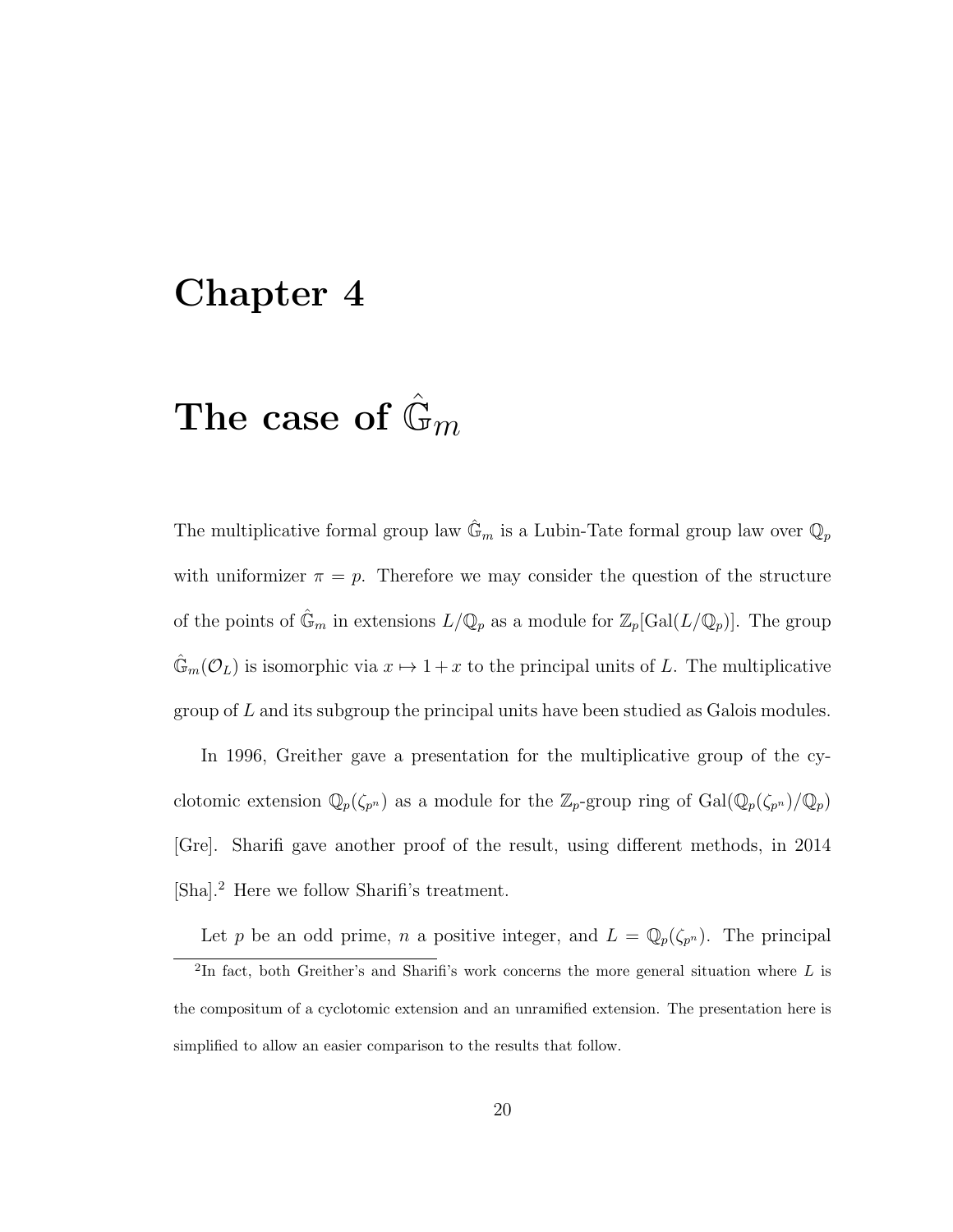unit group  $U_L^{(1)} = \{1 + x : x \in \mathfrak{m}_L\}$  is a  $\mathbb{Z}_p$ -module with  $\mathbb{Z}_p$ -linear action by  $G = \text{Gal}(L/\mathbb{Q}_p)$ , hence a  $\mathbb{Z}_pG$ -module. We have  $G = \Delta \times \Gamma$  with  $\Delta \cong \mu_{p-1}$  and  $\Gamma = \text{Gal}(L/\mathbb{Q}_p(\zeta_p)) \cong \mathbb{Z}_p$ . The group of principal units decomposes into eigenspaces for powers of the Teichmüller character  $\omega : \Delta \to \mathbb{Z}_p^\times$ ; write  $D^{(r)}$  for the  $\omega^r$  eigenspace for  $r = 2, \ldots, p$ . Each  $D^{(r)}$  is a  $\mathbb{Z}_p\Gamma$ -module.

**Theorem 4.1** ([Sha, Th. 4.1.7]). The eigenspace  $D^{(r)}$  is a free  $\mathbb{Z}_p\Gamma$  module generated by any  $u_r \in D^{(r)}$  with  $v_L(u_r) = r$  for  $r = 2, \ldots, p-2$ . The exceptions are

$$
D^{(p)} = \zeta_{p^n}^{\mathbb{Z}_p} u_p^{\mathbb{Z}_p} \quad and \quad D^{(p-1)} = (1+p)^{\mathbb{Z}_p} u_{p-1}^{\mathbb{Z}_p}.
$$

for suitable choices of  $u_p$ , which generates a free  $\mathbb{Z}_p\Gamma$ -submodule, and  $u_{p-1}$ , which is subject to the relation  $N_{L/Q_p(\zeta_p)}(u_{p-1}) = 1$ .

In fact, Sharifi gives a presentation for the pro-p completion of  $L^{\times}$ . It differs from  $U^{(1)}_L$  $L_L^{(1)}$  only in a  $\mathbb{Z}_p$  factor, which is generated by a prime element of L. In this presentation, the generator  $u_{p-1}$  is replaced by this uniformizer, which yields  $u_{p-1}$ when acted on by  $\gamma - 1$ , where  $\gamma$  is a topological generator of Γ. Note that this makes the  $r = p - 1$  eigenspace, like  $D^{(p)}$ , the product of a cyclic  $\mathbb{Z}_p$ -module and a free  $\mathbb{Z}_p\Gamma$ -module.

While Greither proves this result using Coleman theory, Sharifi's proof uses mostly elementary methods involving a precise determination of the valuation of the image of the generator  $u_r$  under elements of the group ring.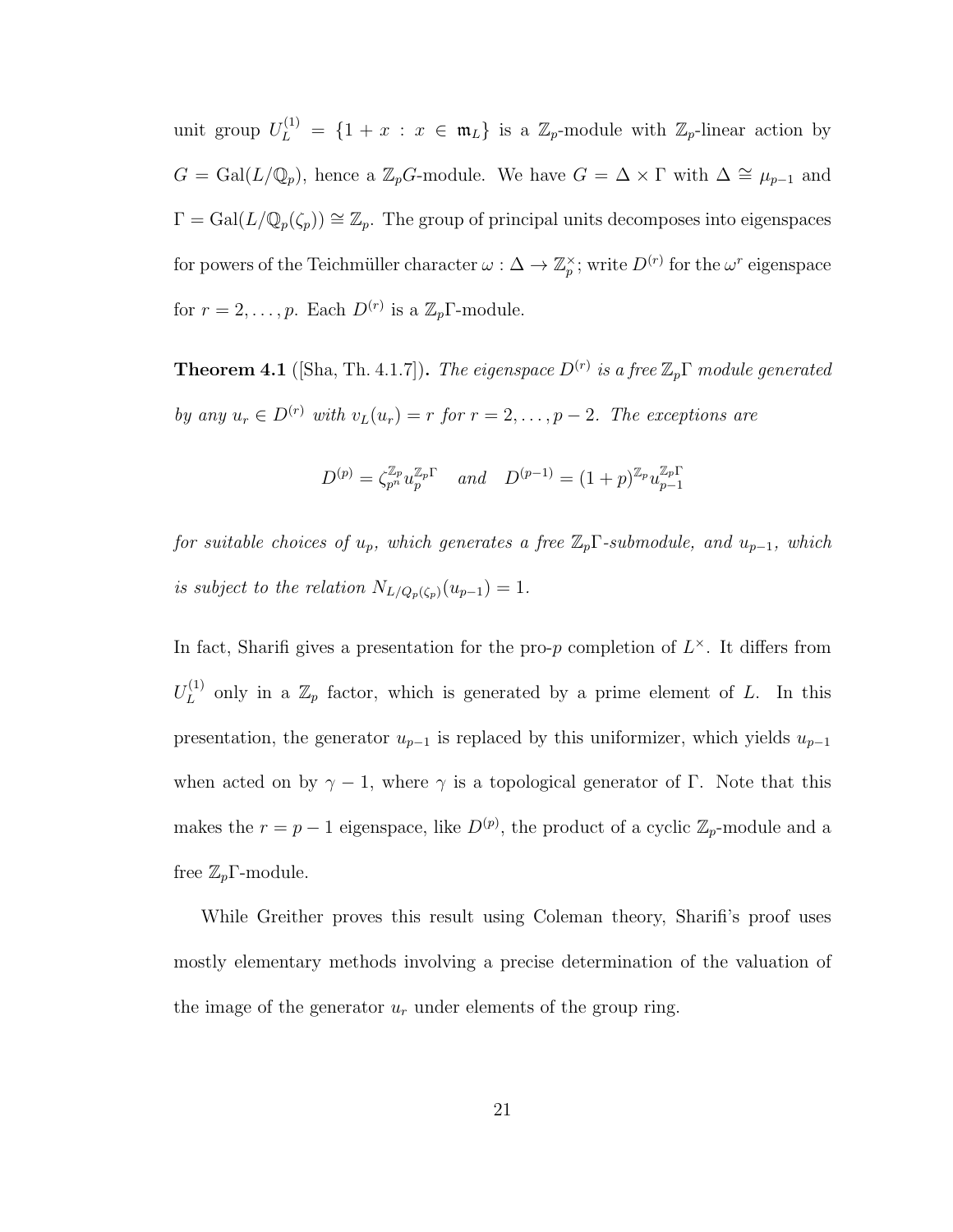# Part II

# Results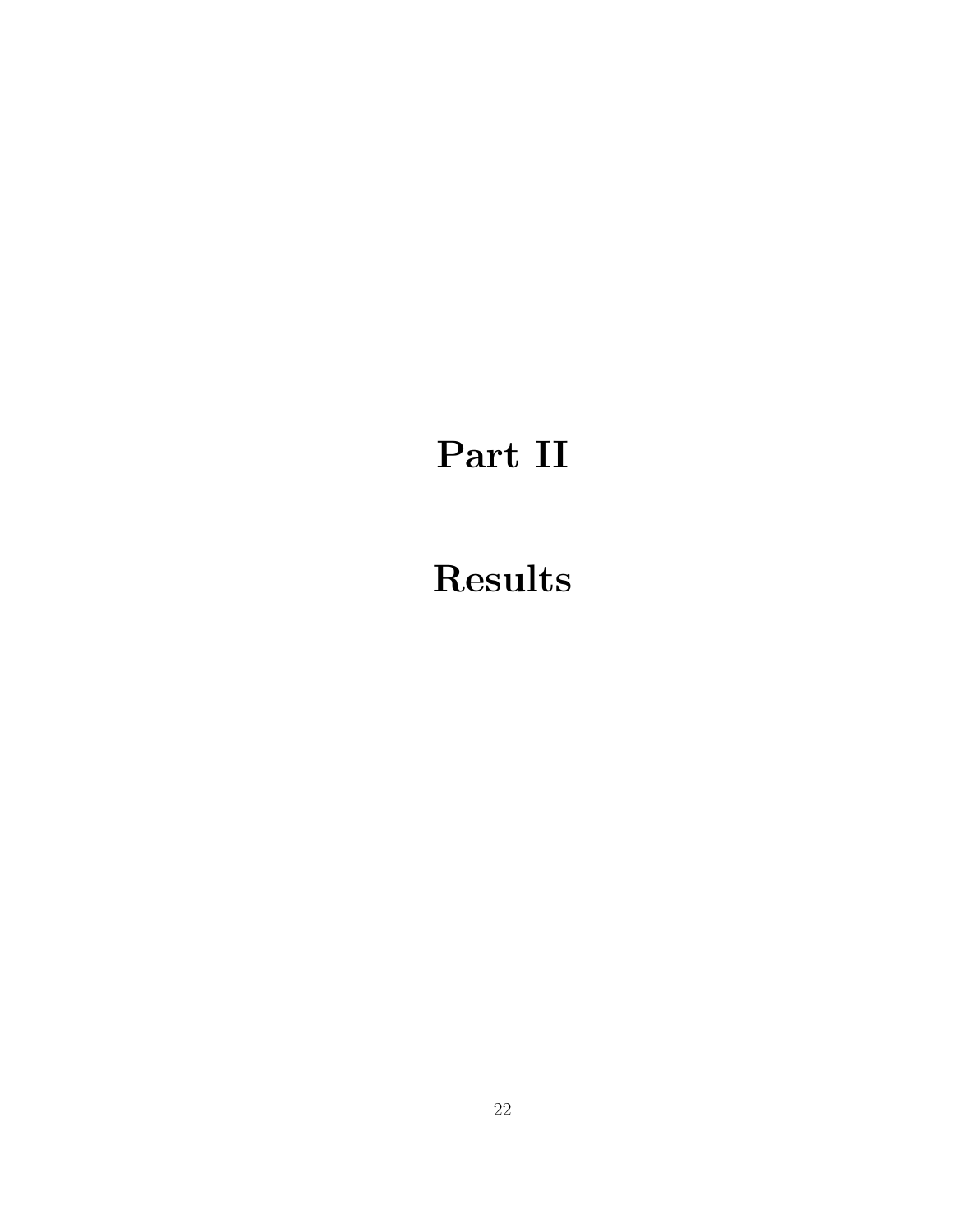Let's fix some notation for the chapters that follow. Let  $p$  be an odd rational prime and K a finite extension of  $\mathbb{Q}_p$  with ring of integers  $\mathcal{O}_K$  and residue field  $\mathbb{F}_q$ of order  $q = p^f$ . Fix a uniformizer  $\pi \in K$  and write  $\mathfrak p$  for the maximal ideal  $\pi \mathcal O_K$ . The principal unit filtration is  $\mathcal{O}_K^{\times} \supset U_K^{(1)} \supset U_K^{(2)} \supset \cdots$  with  $U_K^{(i)} = 1 + \mathfrak{p}^i$  for  $i \geq 1$ . The normalized valuation on  $K$  is  $v_K$ .

L will denote a finite, Galois extension of  $K$  and we write  $\mathfrak m$  for the valuation ideal of L and  $v<sub>L</sub>$  for the normalized valuation. As with K, the principal i-units of L are  $U_L^{(i)} = 1 + \mathfrak{m}^i$  for  $i \geq 1$ . The Galois group of  $L/K$  is denoted by G.

We are given a Lubin-Tate formal group law  $F \in \mathcal{O}_K[[X, Y]]$  for the prime element  $\pi$ . We write the Lubin-Tate module structure as

$$
[\cdot]:\mathcal{O}_K\to\mathrm{End}_{\mathcal{O}_K}(F),
$$

so that  $[a](X) \in \mathcal{O}_K[[X]]$  with  $[a](X) \equiv aX \mod X^2$  for  $a \in \mathcal{O}_K$ . The points of F in  $\mathcal{O}_L$  are  $F(\mathfrak{m})$  which has underlying set  $\mathfrak{m}$  and operation  $x + y := F(x, y)$ . Subtraction is written as  $x \frac{1}{F} y$  and we also sometimes use the notation

$$
\sum_i a_i := a_1 + a_2 + \cdots
$$

for the formal group sum of a collection  $\{a_i\}_i$  of elements of  $F(\mathfrak{m})$ . Besides being an abelian group,  $F(\mathfrak{m})$  is given an  $\mathcal{O}_K$ -module structure by evaluating the power series  $[a](X)$  for  $a \in \mathcal{O}_K$ . Since both F and  $[a]$  have coefficients in K, the action of  $G = \text{Gal}(L/K)$  commutes with the  $\mathcal{O}_K$ -module structure and makes  $F(\mathfrak{m})$  into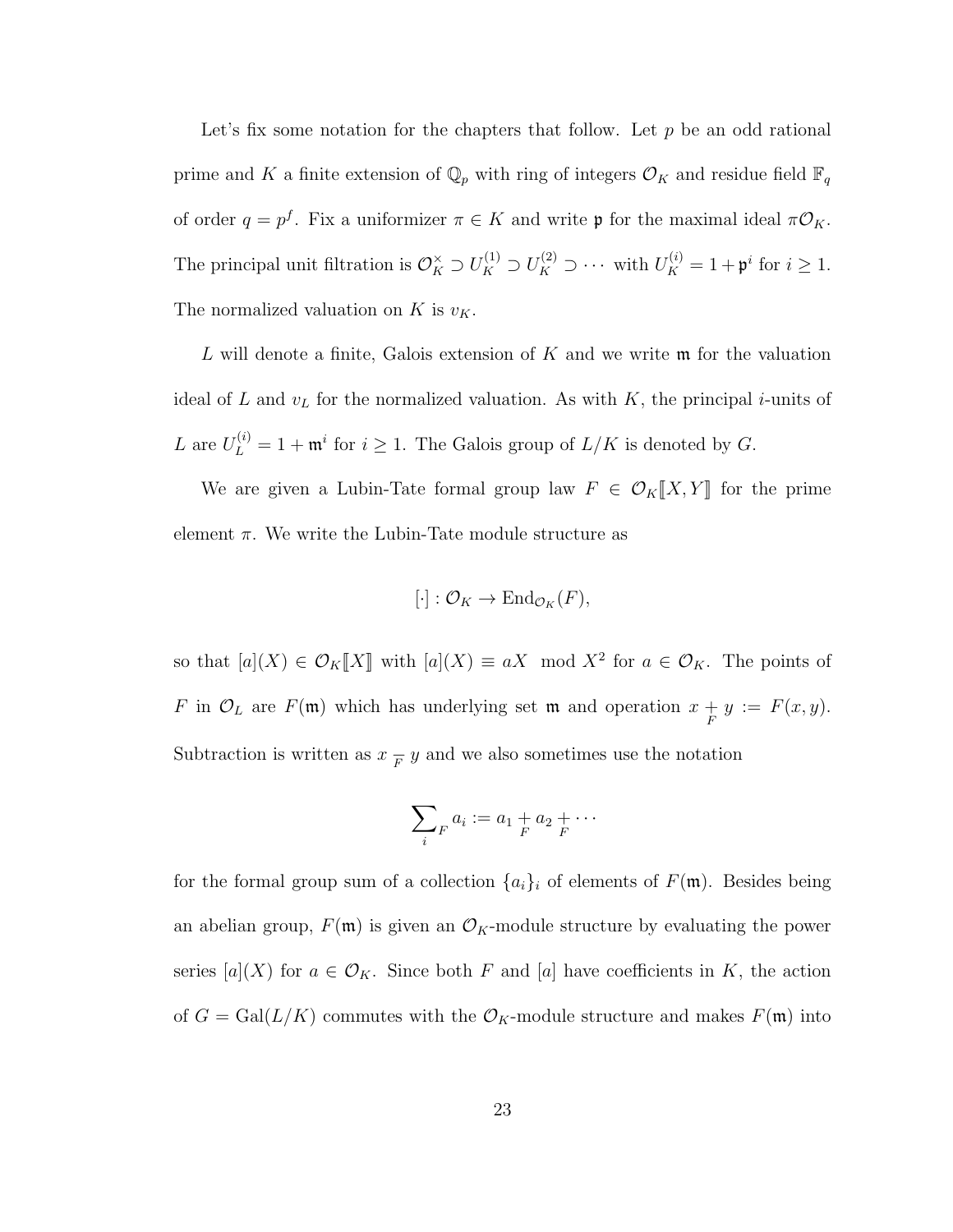a module for the group ring  $\mathcal{O}_KG$ . We will abuse some notation and write

$$
[\cdot]: \mathcal{O}_KG \to \mathrm{End}_{\mathcal{O}_K}(F(\mathfrak{m}))
$$

for this action as well. The group  $F(\mathfrak{m})$  has the filtration  $F(\mathfrak{m}) \supset F(\mathfrak{m}^2) \supset \cdots$  and these subgroups are stable under the action of  $\mathcal{O}_K G$ .

If  $G_K$  is the absolute Galois group of K, the action of  $G_K$  on  $F[\pi^\infty]$  is given by a character  $\chi: G_K \to \mathcal{O}_K^{\times}$  such that  $\sigma(\lambda) = [\chi(\sigma)](\lambda)$  for any  $\sigma \in G_K$  and  $\lambda \in F[\pi^{\infty}]$ . Of course  $\chi$  factors through  $G_K^{\text{ab}} = \text{Gal}(K^{\text{nr}}K(F[\pi^{\infty}])/K)$ , and we decompose  $G_K^{\text{ab}}$  as  $\text{Gal}(K^{\text{nr}}/K) \times \Delta \times \Gamma_{\infty}$ , corresponding to the decomposition  $K^{\times} \cong \pi^{\mathbb{Z}} \times \mu_{q-1} \times U_K^{(1)}$ . For finite extensions  $L/K$  such that  $L \supset F[\pi^m]$ , we may also write  $\chi(g)$  for  $g \in G = \text{Gal}(L/K)$  with the understanding that its value lies in  $\mathcal{O}_K^{\times}/U_K^{(m)}.$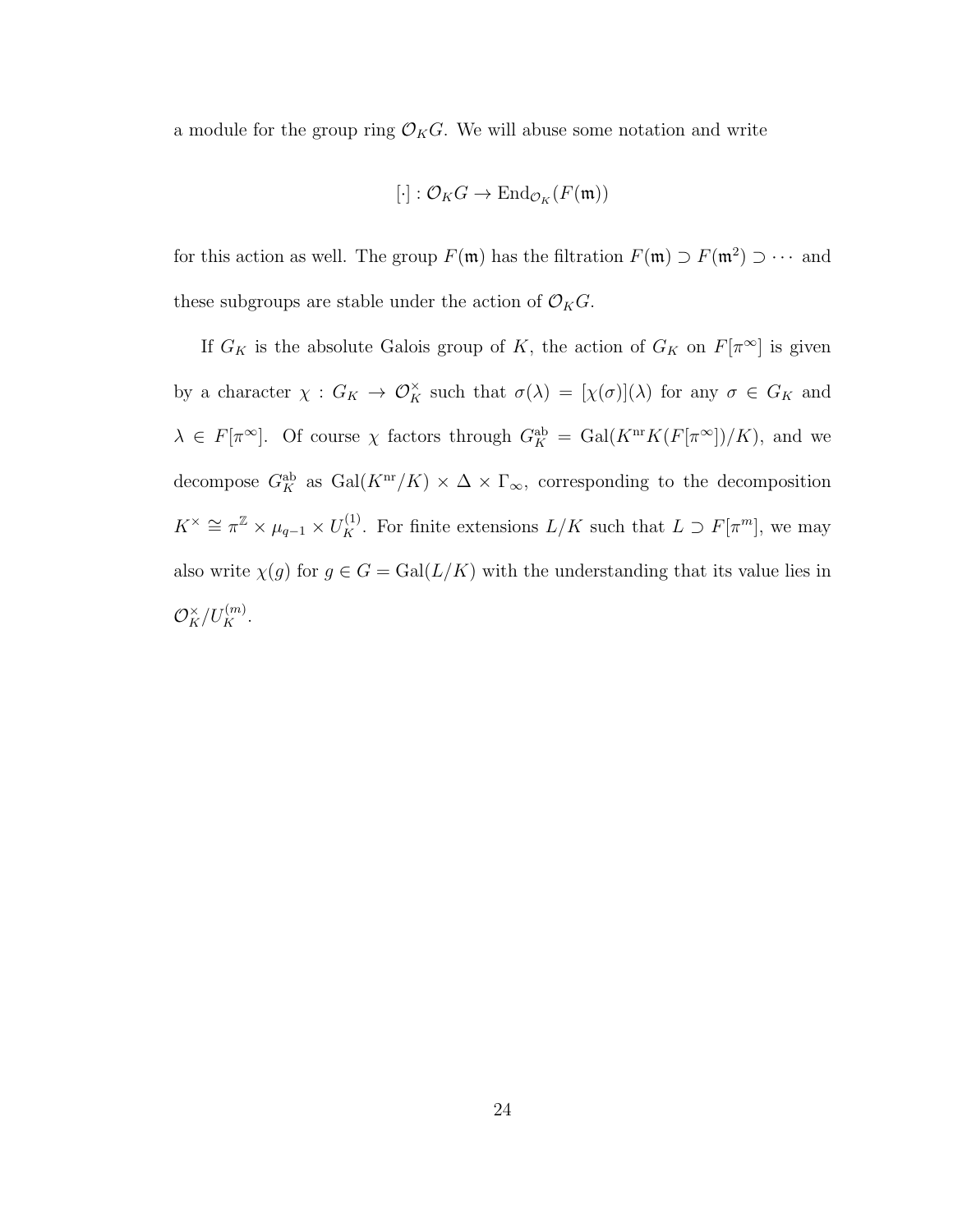### Chapter 5

### More on the logarithm

We saw in Section 3.2 that there is a power series  $\log_F(X) \in K[[X]]$  that converges on  $\mathfrak m$  and is a homomorphism (defined over K) from F to  $\hat{\mathbb G}_a$ . In the present case where F is a Lubin-Tate formal group, another way to obtain  $log_F$  is the limit

$$
\log_F(X) = \lim_{n \to \infty} \pi^{-n} [\pi^n](X),
$$

in the sense that the coefficient of  $X^i$  in  $\log_F(X)$  is equal to the limit as n goes to infinity of the coefficient of  $X^i$  in  $\pi^{-n}[\pi^n](X)$  [Lan, La. 8.6.1]. We will show that this limit can also be used to compute  $\log_F(x)$  for a particular  $x \in \mathfrak{m}$ . First, here is a lemma adapted from [Haz, Eq. 5.4.9].

**Lemma 5.1.** For each  $n \geq 1$ , there are power series  $\beta_{0,n}, \ldots, \beta_{n,n} \in \mathcal{O}_K[[X]]$  such that  $\beta_{i,n} \equiv X \mod X^2$  and

$$
[\pi^n](X) = \pi^n \beta_{0,n}(X) + \pi^{n-1} \beta_{1,n}(X^q) + \cdots + \pi \beta_{n-1,n}(X^{q^{n-1}}) + \beta_{n,n}(X^{q^n}).
$$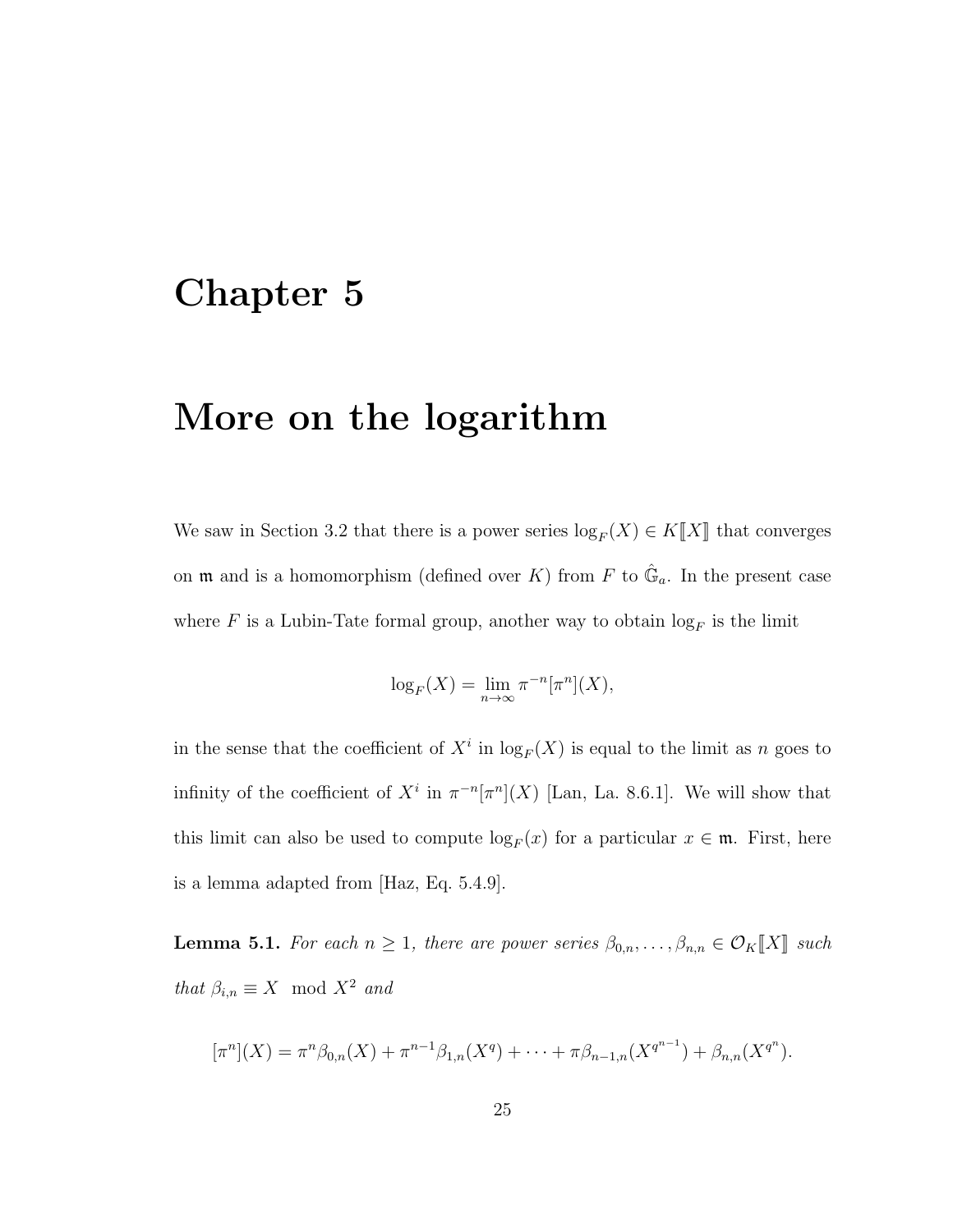*Proof.* We will show that the desired equation holds modulo  $X^m$  by induction on m. It is true for  $m = 2$  since the Lubin-Tate property  $[\pi](X) \equiv \pi X \mod X^2$  implies that  $[\pi^n](X) \equiv \pi^n X \mod X^2$ . Now suppose that it holds modulo  $X^m$  and write

$$
[\pi^n](X) = \pi^n \beta_{0,n}(X) + \pi^{n-1} \beta_{1,n}(X^q) + \cdots + \beta_{n,n}(X^{q^n}) + bX^m \mod X^{m+1}.
$$

Let  $k \in \mathbb{Z}$  be such that  $q^k \mid m$  and  $q^{k+1} \nmid m$ . We would like to show that  $b \in \pi^{n-k} \mathcal{O}_K$ . Now apply  $log_F$  to this equation. Using the fact that  $log_F(X) \equiv X \mod X^2$ , as well as part (iv) of Hazewinkel's functional equation lemma [Haz, Ch. I, §2.2], we have

$$
\pi^n \log_F(X) = \log_F([\pi^n](X))
$$
  
\n
$$
\equiv \log_F\left(\sum_{i=k+1}^n \pi^{n-i} \beta_{i,n}(X^{q^i})\right) + bX^m \mod (\pi^{n-k}, X^{m+1}).
$$
 (5.1)

On the other hand, we can use Hazewinkel's functional equation [Haz, Ch. I, §8.3]:

$$
\log_F(X) = g(X) + \pi^{-1} \log_F(X^q),
$$

for some  $g(X) \in \mathcal{O}_K[[X]]$ , to see that

$$
\pi^n \log_F(X) = \pi^n g(X) + \pi^{n-1} g(X^q) + \dots + \pi g(X^{q^{n-1}}) + \log_F(X^{q^n}).
$$

This means that  $\pi^n \log_F(X)$  is congruent mod  $\pi^{n-k}$  to a power series in  $X^{q^{k+1}}$ . Combining this with (5.1), we can see that, since  $q^{k+1} \nmid m$ , it must be the case that  $\pi^{n-k} \mid b.$  $\Box$ 

**Theorem 5.2.** For any  $x \in \mathfrak{m}$ , we have  $\log_F(x) = \lim_{n \to \infty} \pi^{-n}[\pi^n](x)$ .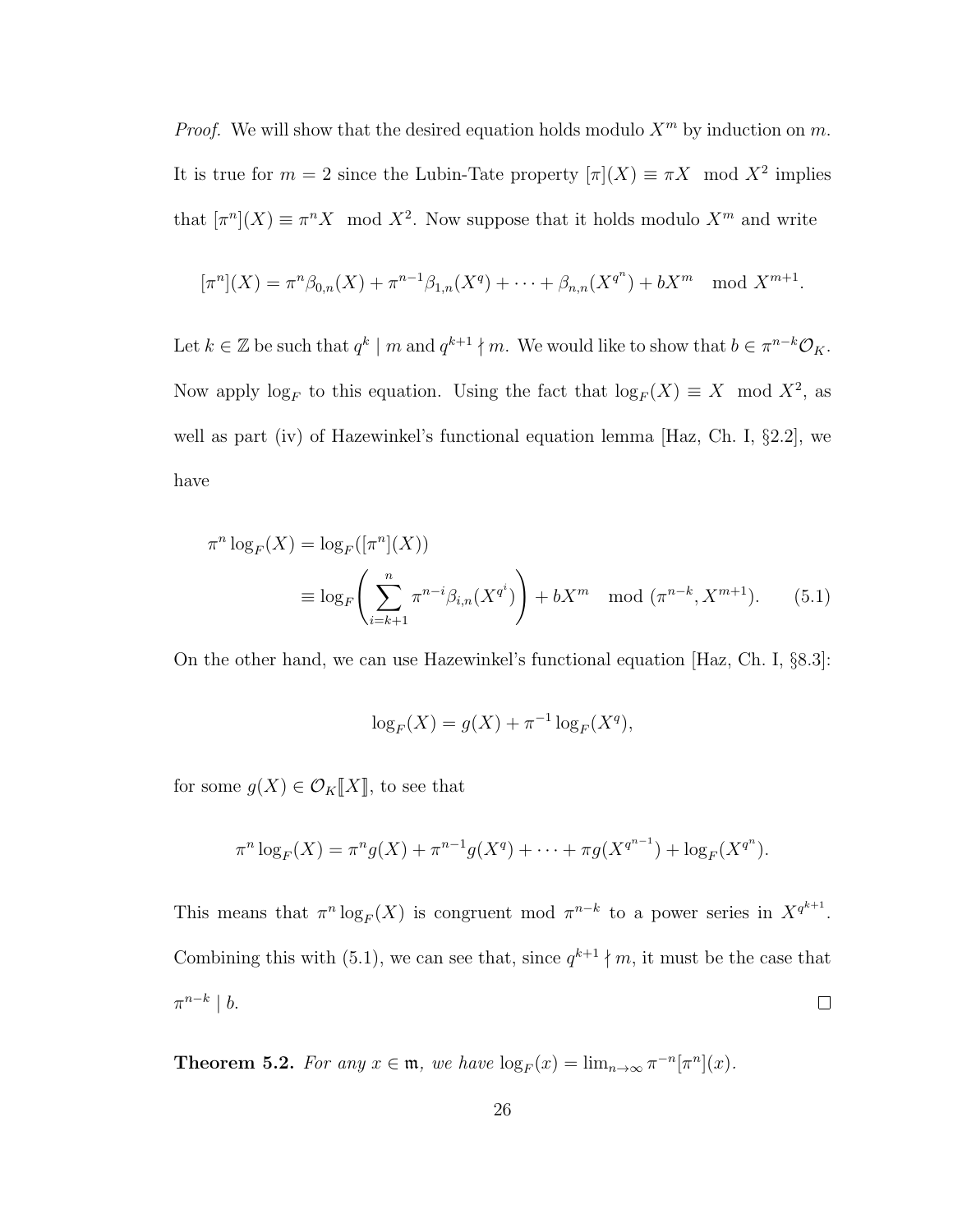Proof. Write

$$
\log_F(X) = \sum_{i \ge 1} a_i X^i
$$
 and  $\pi^{-n}[\pi^n](X) = \sum_{i \ge 1} b_{i,n} X^i$ 

for  $a_i, b_{i,n} \in K$ . We know that  $\lim_{n\to\infty} b_{i,n} = a_i$  for all  $i \geq 1$ . Define  $c_{m,n}$ , for  $m, n \geq 1$ , to be

$$
c_{m,n} = \sum_{i=1}^{m} b_{i,n} x^i.
$$

Then we have

$$
\lim_{n \to \infty} c_{m,n} = \sum_{i=1}^m a_i x^i \text{ and } \lim_{m \to \infty} c_{m,n} = \pi^{-n} [\pi^n](x).
$$

Our goal is to show that  $\lim_{m\to\infty} \lim_{n\to\infty} c_{m,n} = \lim_{n\to\infty} \lim_{m\to\infty} c_{m,n}$ .

The previous lemma shows that  $v_K(b_{i,n}) \geq -\log_q i$ . Given a bound  $\ell \geq 1$ , first choose m sufficiently large so that  $(m + i)v_L(x) - e_{L/K} \log_q(m + i) \geq \ell$  whenever  $i \geq 0$ . Now we would like to find a bound on  $v_L(c_{m,n+r} - c_{m,n})$  for  $r \geq 1$ . This difference involves the coefficients of the terms of degree at most  $m$  of

$$
\frac{1}{\pi^{n+r}}[\pi^{n+r}](X) - \frac{1}{\pi^n}[\pi^n](X) = \frac{1}{\pi^{n+r}}([\pi^r]([\pi^n](X)) - \pi^r[\pi^n](X)).
$$
 (5.2)

From Lemma 5.1 we see that, ignoring terms of degree greater than  $m$ , the truncated power series  $\lceil \pi^n \rceil(X)$  is divisible by  $\pi^{n-\lceil \log_q m \rceil}$ . Similarly,  $\lceil \pi^n \rceil(X)$  is divisible modulo  $X^{m+1}$  by  $\pi^{r-\lceil \log_q m \rceil}$ . Because the linear terms will cancel in (5.2), we find that

$$
[\pi^r]([\pi^n](X)) - \pi^r[\pi^n](X) \equiv 0 \mod (\pi^{2(n - \lceil \log_q m \rceil) + r - \lceil \log_q m \rceil}, X^{m+1})
$$

and, dividing by  $\pi^{n+r}$ , this yields

$$
v_L(c_{m,n+r} - c_{m,n}) \ge (n - 3\log_q m)e_{L/K}.
$$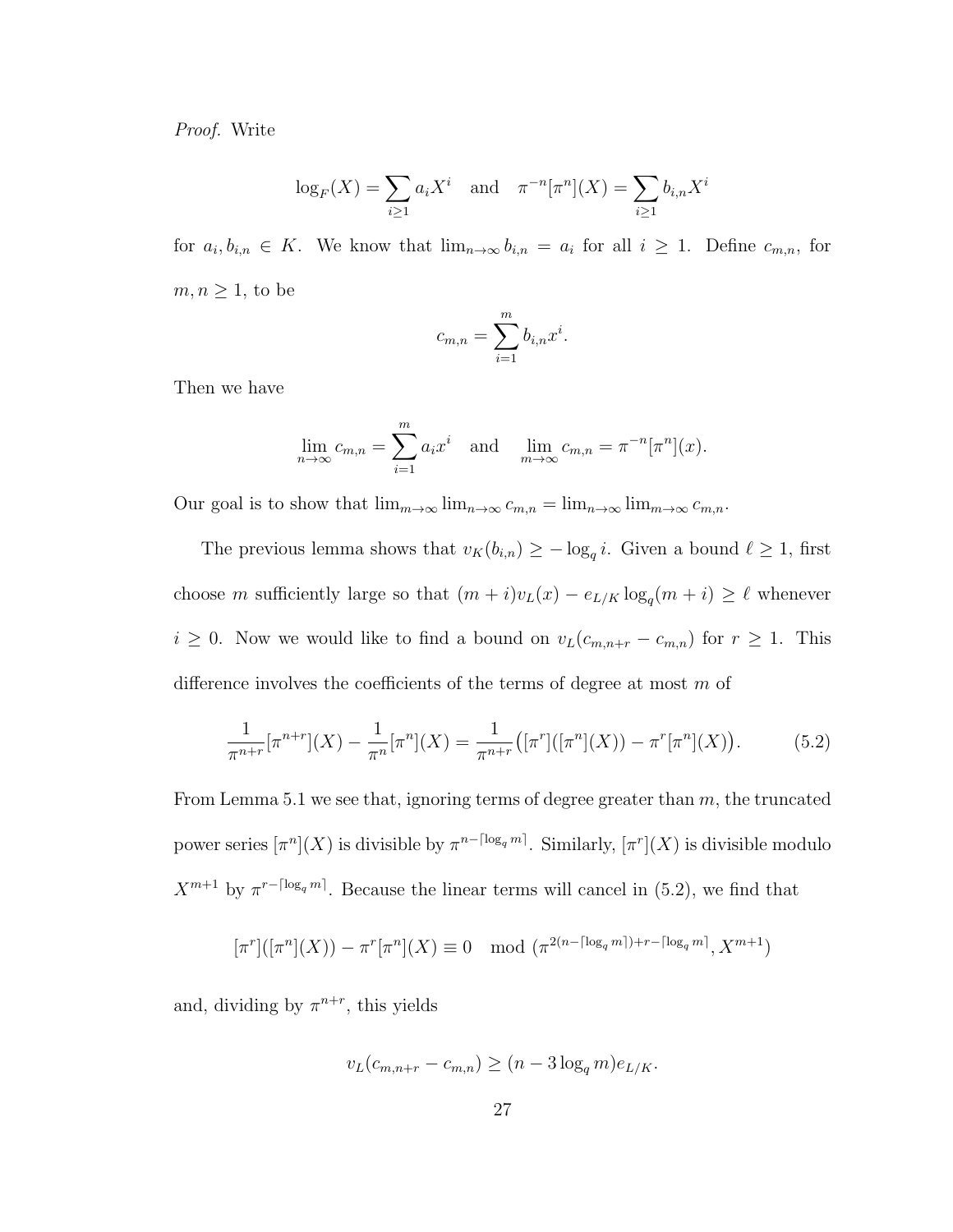Choose n sufficiently large so that the right hand side is at least  $\ell$ . We also have, for any  $s \geq 1$ ,

$$
v_L(c_{m+s,n+r} - c_{m,n+r}) \ge \min\{e_{L/K}v_K(b_{m+i,n+r}) + (m+i)v_L(x) \mid 1 \le i \le s\}
$$
  

$$
\ge \min\{(m+i)v_L(x) - e_{L/K}\log_q(m+i) \mid 1 \le i \le s\} \ge \ell.
$$

Combining the two inequalities shows that  $\lim_{m,n\to\infty} c_{m,n}$  exists, and hence this limit may be obtained by letting either  $m$  or  $n$  go to infinity first.  $\Box$ 

We will use this theorem in the next chapter to get information about the image under  $\log_F$  of  $F(\mathfrak{m})$ . This image is an object of interest e.g. in [CW].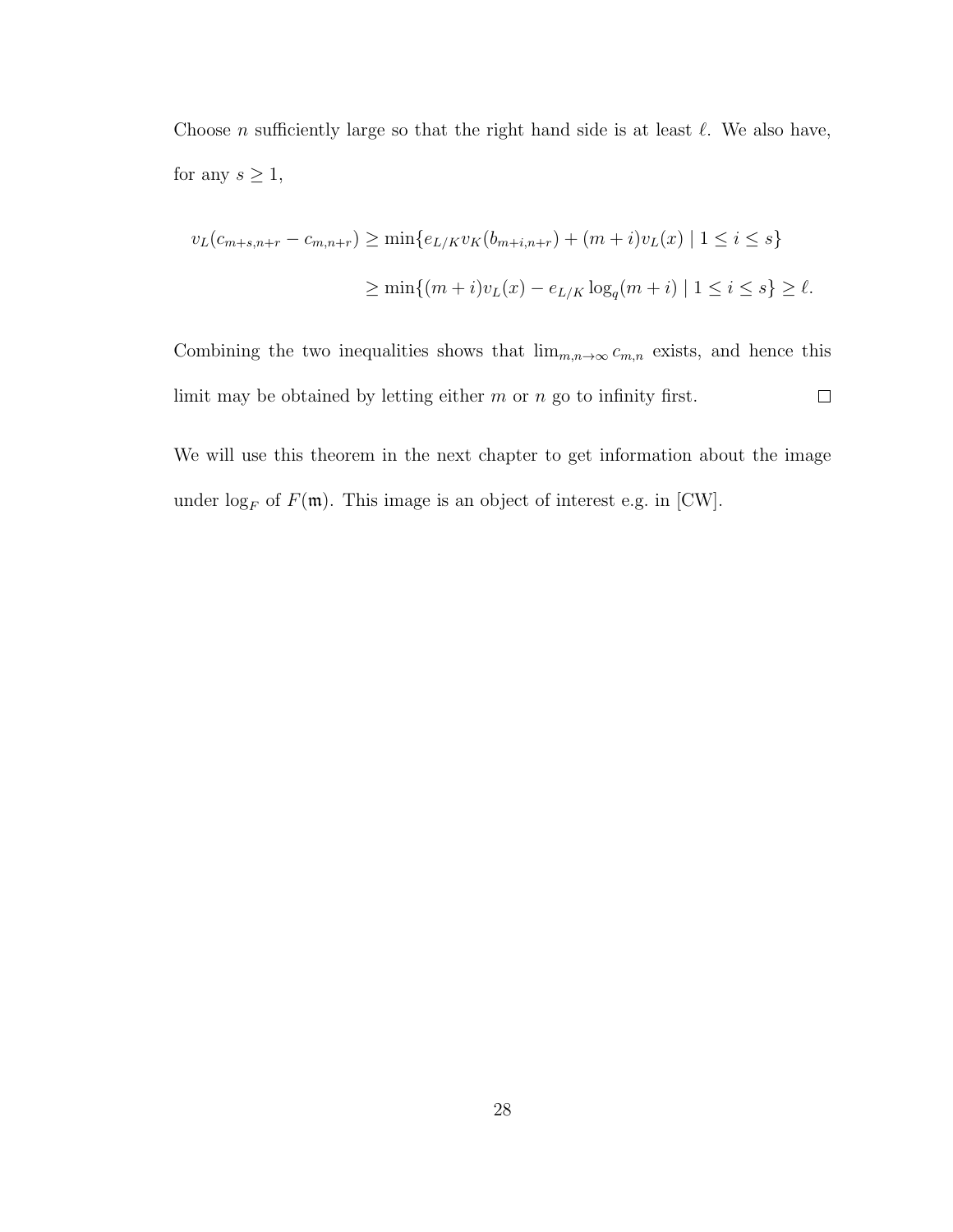### Chapter 6

### $\mathcal{O}_K$ -module structure

#### 6.1 The structure theorem

We can use the formal group logarithm,  $\log_F$ , to get information about the structure of the  $\mathcal{O}_K$ -module  $F(\mathfrak{m})$ .

**Theorem 6.1** (Structure theorem for points of formal  $\mathcal{O}_K$ -modules). We have an isomorphism of  $\mathcal{O}_K$ -modules

$$
F(\mathfrak{m}) \cong F[\pi^m] \oplus \mathcal{O}_K^{[L:K]}
$$

where  $m \geq 0$  is the maximal integer such that  $F[\pi^m] \subset L$ , i.e.  $F[\pi^m] = F[\pi^{\infty}] \cap L$ .

*Proof.* For large i, the image of  $\mathfrak{m}^i$  under  $\exp_F$  is a free  $\mathcal{O}_K$ -submodule of  $F(\mathfrak{m})$  of rank  $[L: K]$  and finite index. Thus, the free part of  $F(\mathfrak{m})$  has rank  $[L: K]$ . Since  $\mathfrak{m}$ is a torsion-free group,  $F[\pi^m]$  must be contained in the kernel of  $\log_F$ . Furthermore,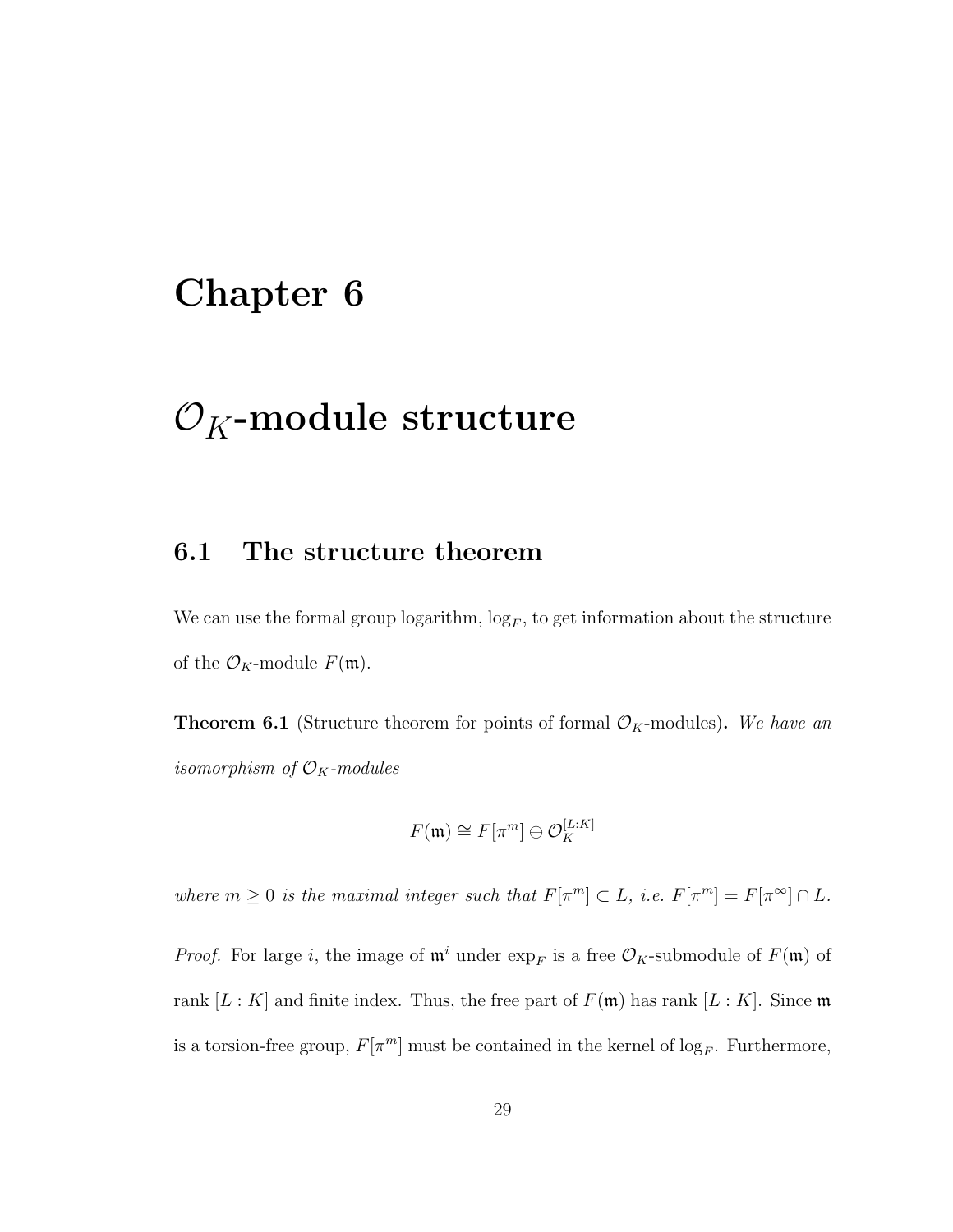the quotient of  $F(\mathfrak{m})$  by its torsion subgroup is free, hence of rank  $[L:K]$ . So the kernel of  $\log_F$  is exactly  $F[\pi^m]$ , and  $F(\mathfrak{m})$  decomposes as the direct sum of  $\ker(\log_F)$ and a submodule isomorphic to  $\text{im}(\log_F)$ .  $\Box$ 

### 6.2 The action of  $[\pi]$

It will be useful to know the effect of the endomorphism  $[\pi]$  on the filtration  ${F(\mathfrak{m}^i)}_{i\geq 1}$  of  $F(\mathfrak{m})$ . In what follows, let  $e_1 = e_{L/K}/(q-1)$ .

**Lemma 6.2.** Suppose  $z \in F(\mathfrak{m})$  and  $v_L(z) = i$ . Then  $v_L([a](z)) = i$  for any  $a \in U_K$ and

$$
v_L([\pi](z)) = qi \t\t if i < e_1,
$$
  

$$
v_L([\pi](z)) \ge qi \t\t if i = e_1,
$$
  

$$
v_L([\pi](z)) = i + e_{L/K} \t\t if i > e_1.
$$

Proof. The first statement is a result of

$$
[a](X) \equiv aX \mod X^2.
$$

For the second, we use the Lubin-Tate conditions

$$
[\pi](X) \equiv \pi X \mod X^2
$$
 and  $[\pi](X) \equiv X^q \mod \pi$ 

to write

$$
[\pi](X) = \pi X + X^q + \pi X^2 g(X)
$$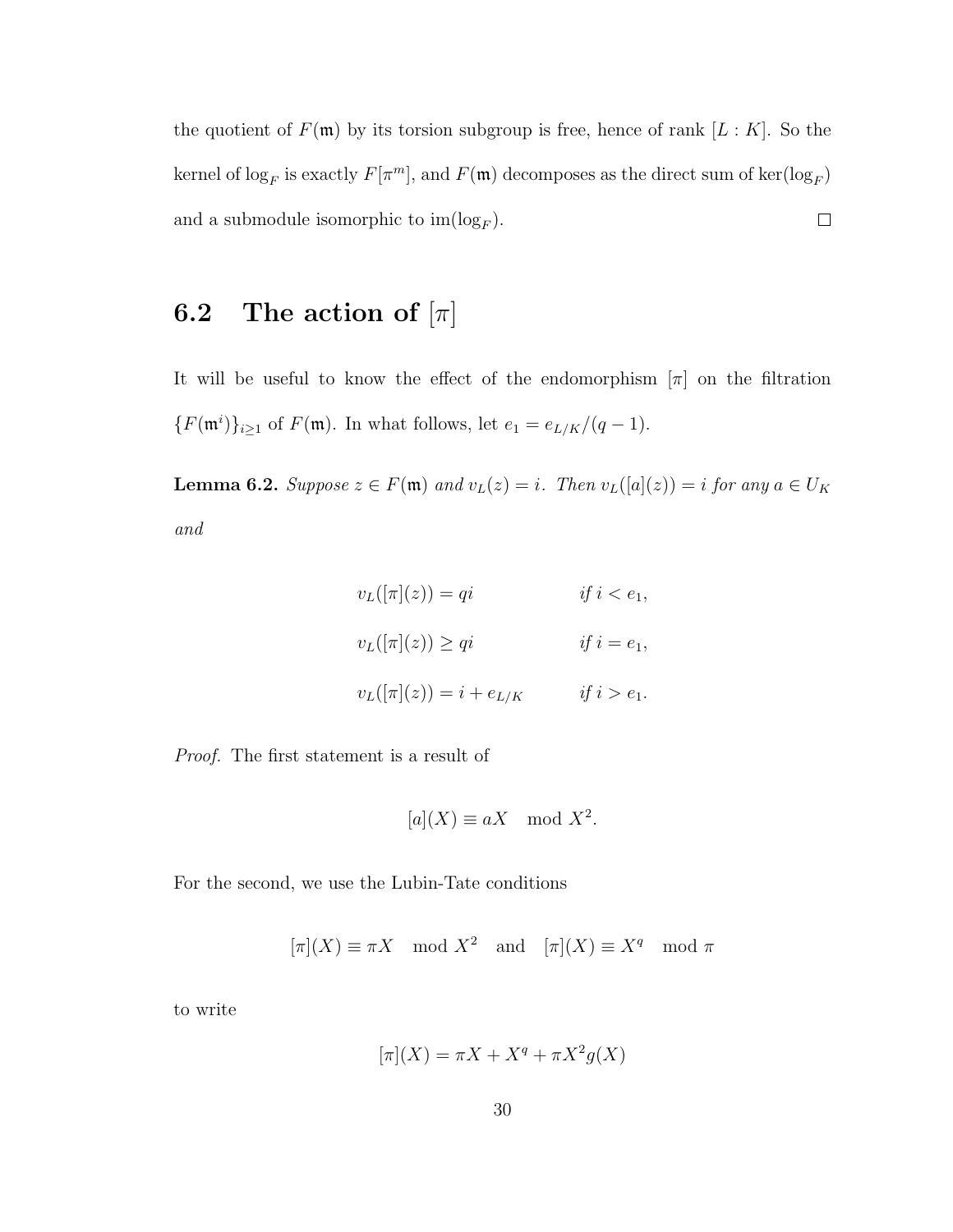for some  $g \in \mathcal{O}_K[[X]]$ . Thus, the valuation of  $[\pi](z)$  will depend on how qi compares to  $i + e_{L/K}$ . The cases are

$$
[\pi](z) \equiv z^q \mod \mathfrak{m}^{qi+1} \quad \text{if } qi < i + e_{L/K},
$$
  

$$
[\pi](z) \equiv z^q + \pi z \mod \mathfrak{m}^{qi+1} \quad \text{if } qi = i + e_{L/K},
$$
  

$$
[\pi](z) \equiv \pi z \mod \mathfrak{m}^{i+e_{L/K}+1} \quad \text{if } qi > i + e_{L/K}.
$$

This proves the lemma.

When  $L/K$  is totally ramified, i.e. there is no extension of the residue field, it is now easy to see that  $F(\mathfrak{m})$  is generated as an  $O_K$ -module by any set of elements whose valuations constitute the set  $S = \{i \in \mathbb{Z} : 1 \leq i \leq e_{L/K} \text{ and } q \nmid i \text{ or } i = e_{L/K}\}.$ 

Corollary 6.3.  $F(\mathfrak{m}^{qe_1+1}) \subseteq [\pi](F(\mathfrak{m})).$ 

The above lemma, combined with Theorem 5.2, allows us to determine the valuations of elements in the image of  $F(\mathfrak{m})$  under  $\log_F$ .

**Proposition 6.4.** Let  $S = \{q^{-m}e_1 : m = 0, 1, 2, ..., v_p(e_1)\}\$ . Given  $x \in F(\mathfrak{m})$  such that  $v_L(x) \notin S$ , we have

$$
v_L(\log_F(x)) = q^r v_L(x) - r e_{L/K},
$$

where  $r = \max\{0, \lceil \log_q \frac{e_1}{v_L(s)}\rceil\}$  $\frac{e_1}{v_L(x)}\rceil$ .

*Proof.* To make use of Theorem 5.2, we will show that  $v_L(\pi^{-n}[\pi^n](x))$  is constant and equal to the value claimed for all sufficiently large  $n$ . We can see from Lemma

 $\Box$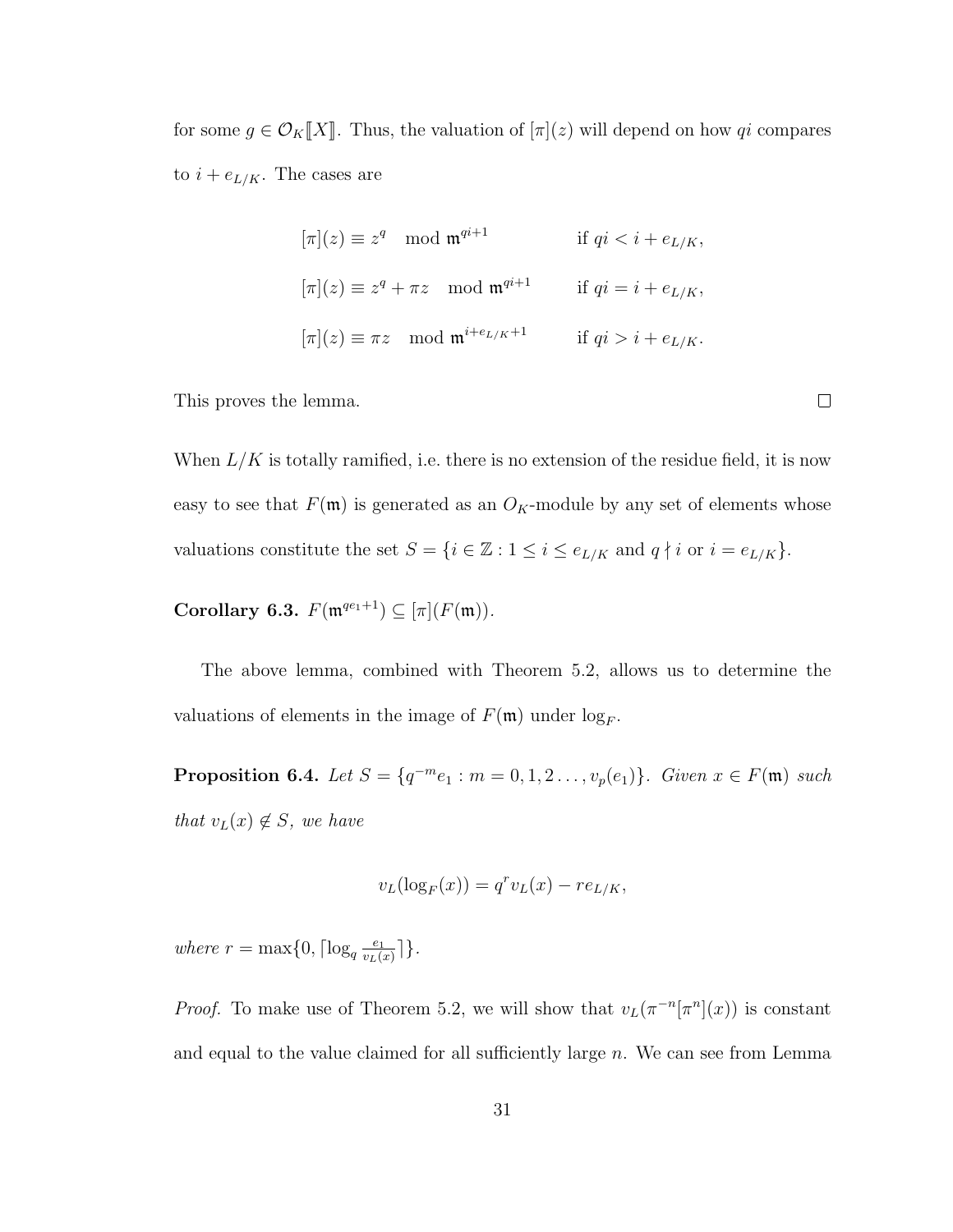6.2 that r is the smallest non-negative integer such that  $v_L([\pi^r](x)) \ge e_1$ . When  $n \geq r$ , this means that

$$
v_L([\pi^n](x)) = q^r v_L(x) + (n-r)e_{L/K}.
$$

 $\Box$ 

Subtracting  $ne_{L/K}$  from this gives the proposed formula.

**Corollary 6.5.** Let  $L = K(F[\pi^n])$ . The largest fractional ideal of L that is contained in  $\log_F(F(\mathfrak{m}))$  is  $\mathfrak{m}^{q^{n-1}+1}$ .

*Proof.* For this L, we have  $e_1 = q^{n-1}$ . Let  $\lambda \in L$  be a primitive  $\pi^n$ -torsion point. We know that  $log_F$  induces an isomorphism between  $F(\mathfrak{m}^{q^{n-1}+1})$  and  $\mathfrak{m}^{q^{n-1}+1}$ , which demonstrates containment in one direction. Next we show that no element of  $\log_F(F(\mathfrak{m}))$  has valuation  $q^{n-1}$ . Suppose  $x \in F(\mathfrak{m})$  and  $v_L(\log_F(x)) = q^{n-1}$ . If  $v_L(x)$ lies in the set S of the above proposition, then  $v_L(x) = q^i$  for some  $0 \le i \le n - 1$ . But if this is the case then  $x \equiv [a](\lambda) \mod \lambda^{q^i+1}$  for some  $a \in K$  with  $v_K(a) = i$ . So if we let  $x' = x \frac{1}{F} [a](\lambda)$  then we will have  $v_L(x') > v_L(x)$ . Repeating this procedure as necessary, we obtain  $x' \in F(\mathfrak{m})$  such that  $x = x' + \xi$  for some  $\xi \in F[\pi^n]$ ,  $v_L(x') \ge v_L(x)$ , and  $v_L(x') \notin S$ . Thus  $\log_F(x) = \log_F(x')$  since  $\log_F(\xi) = 0$ . Also, because the proposition applies to  $x'$ , we will have

$$
q^{n-1} = v_L(\log_F(x')) = q^r v_L(x') - r(q-1)q^{n-1}.
$$

If  $r < n-1$  then the equation implies that  $q | v_L(x')$ . By our construction of x', this is only possible if  $v_L(x') > q^{n-1}$ . But if that is the case then we will have  $r = 0$ , which implies that  $v_L(x') = q^{n-1}$ , a contradiction. On the other hand, if  $n-1 = r$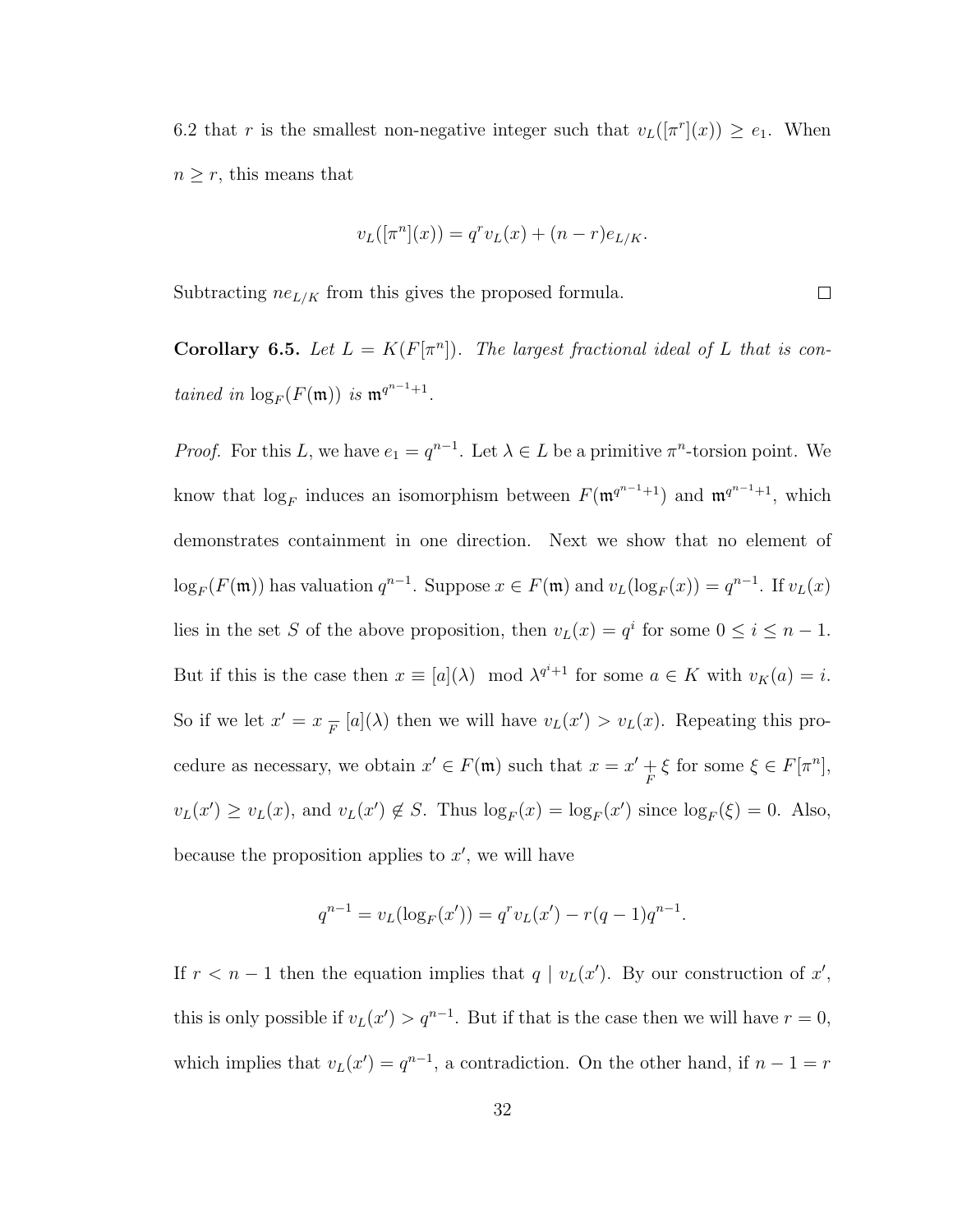then we get  $v_L(x') = (n-1)(q-1) + 1$  and this implies that  $\log_q(\frac{e_1}{v_L(x)})$  $\frac{e_1}{v_L(x')}$  >  $n-1$ , and hence  $r < n - 1$ .  $\hfill \square$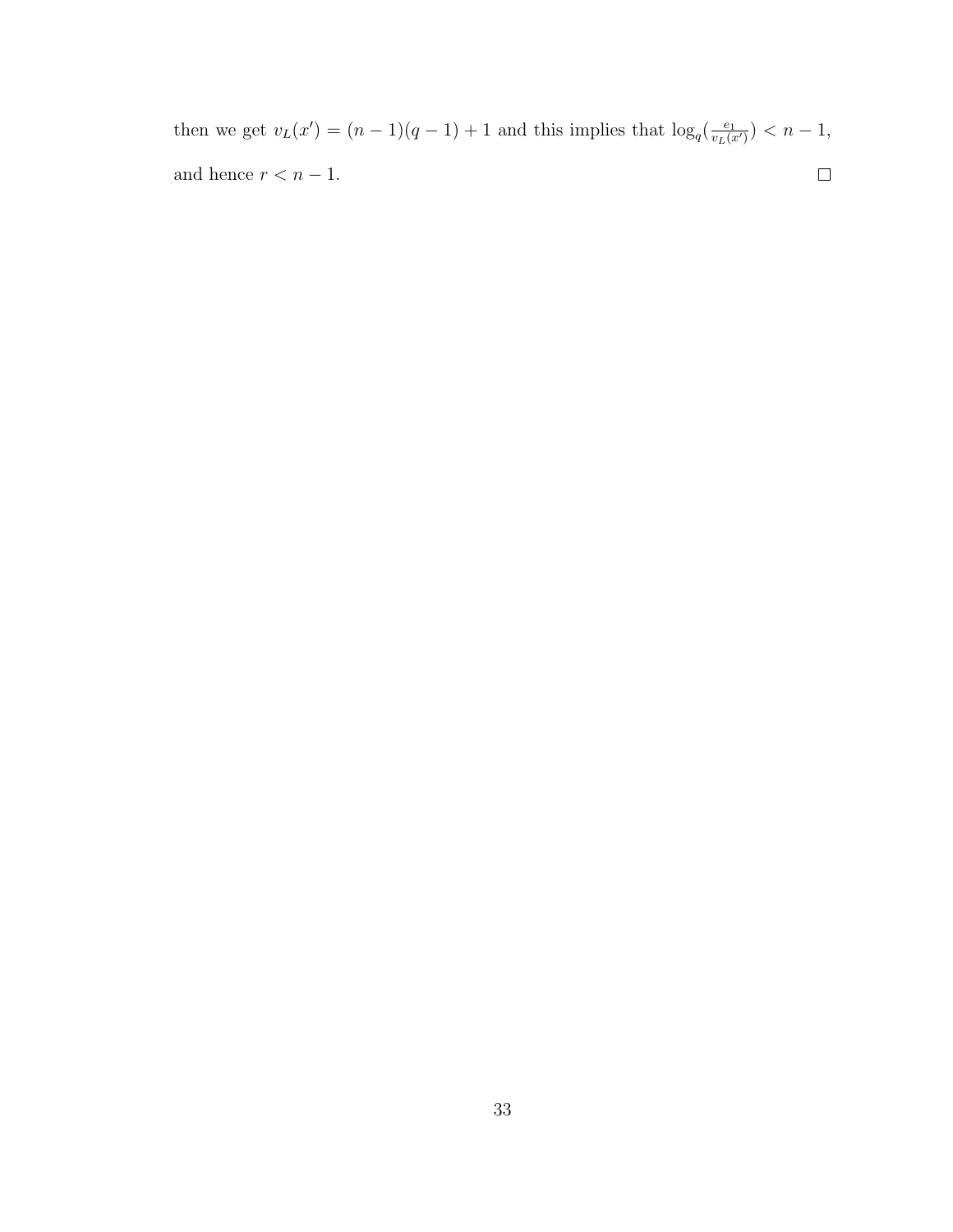### Chapter 7

### Galois module structure

### 7.1 Eigenspaces

Suppose that a finite, Galois extension L of K contains the  $\pi$  torsion points  $F[\pi]$ of F. Then L contains the  $\pi$ -torsion field  $K(F[\pi])$ , which is a Galois extension of K with group  $\Delta$ . Let  $\omega$ :  $G = \text{Gal}(L/K) \to \mathcal{O}_K^{\times}$  be the composition of the quotient map  $G \to \Delta$  with the Teichmüller character  $\chi|_{\Delta} : \Delta \overset{\sim}{\to} \mu_{q-1} \subset \mathcal{O}_K^{\times}$ . That is,  $\omega$  is the character of G giving its action on the free  $\mathcal{O}_K/(\pi)$ -module  $F[\pi]$ . For integers r, let

$$
F(\mathfrak{m})^{(r)} = \{ x \in F(\mathfrak{m}) : \delta(x) = [\omega(g)^r](x) \text{ for all } g \in G \}
$$

be the eigenspace for  $\omega^r$  acting on  $F(\mathfrak{m})$ . If  $L/K$  is abelian, each  $F(\mathfrak{m})^{(r)}$  is a module for the  $\mathcal{O}_K$ -group ring of Gal $(L/K(F[\pi]))$ . Since  $\omega$  surjects onto  $\mu_{q-1}$ , we have  $F(\mathfrak{m})^{(r)} = F(\mathfrak{m})^{(s)}$  if and only if  $r \equiv s \mod q - 1$ . We shall identify the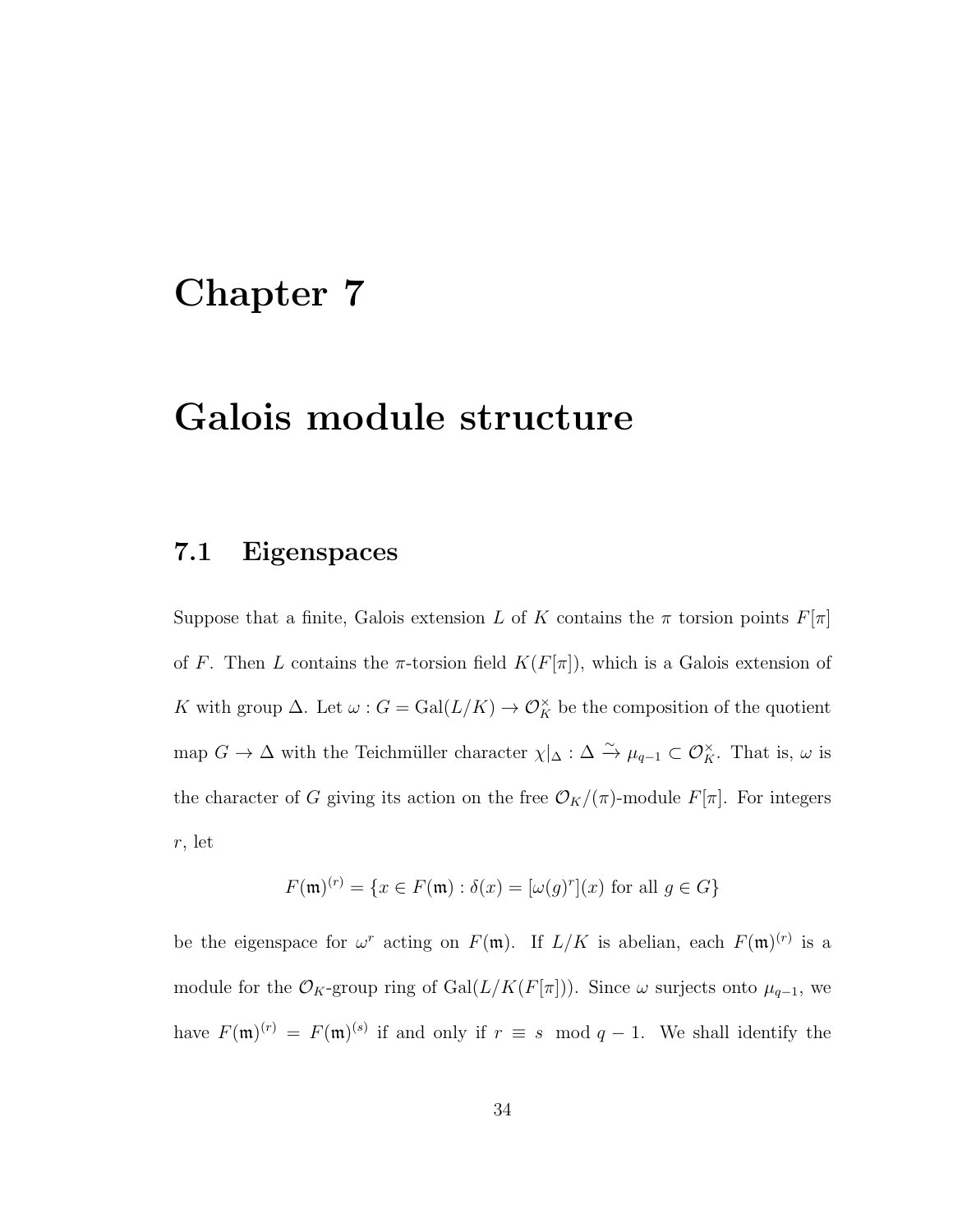eigenspaces by the unique r in the range  $2 \le r \le q$ . Note that  $F[\pi^m] \subset F(\mathfrak{m})^{(1)}$ , for m as in Theorem 6.1, because  $\chi$  factors through  $\omega$ .

When the exact sequence

$$
1 \to \text{Gal}(L/K(F[\pi])) \to G \to \Delta \to 1
$$

is split, we can say more. In this case  $\mathcal{O}_KG$  contains a set of mutually orthogonal idempotents  $\{\varepsilon_r\}_{r=2}^q$ , where

$$
\varepsilon_r = \frac{1}{q-1} \sum_{\delta \in \Delta} \omega(\delta)^{-r} \delta
$$

for  $r = 2, \ldots, q$ . Then we have  $F(\mathfrak{m}) = \bigoplus_{r=2}^q F(\mathfrak{m})^{(r)}$  because  $F(\mathfrak{m})^{(r)} = [\varepsilon_r](F(\mathfrak{m}))$ .

**Lemma 7.1.** If  $L = K(F[\pi^n])$  then, for every  $i \geq 1$ , we have  $F(\mathfrak{m}^i)^{(r)} = F(\mathfrak{m}^{i+1})^{(r)}$ unless  $i \equiv r \mod q - 1$  and  $F(\mathfrak{m}^{i})^{(r)}/F(\mathfrak{m}^{i+q-1})(r) \cong \mathbb{F}_q$ .

*Proof.* Note that  $G = \text{Gal}(L/K)$  decomposes as  $G = \Delta \times \Gamma$  with  $\Gamma = \text{Gal}(L/K(F[\pi]))$ . We know that  $Gal(L/K(F[\pi])) \cong U_K^{(1)}/U_K^{(n)}$ . Take an arbitrary element  $\alpha \in F(\mathfrak{m}^i)$ and apply the endomorphism  $[\varepsilon_r]$  to it. This endomorphism acts as the projection onto the direct summand  $F(\mathfrak{m}^{i})^{(r)}$ . We will show that, modulo  $\mathfrak{m}^{i+1}$ , the result is zero if  $i \not\equiv r \mod q - 1$ , or  $\alpha$  otherwise. The statements follow from this.

Suppose  $\lambda$  is a primitive  $\pi^n$ -torsion point of F and write  $\alpha = u\lambda^i$  for  $u \in \mathcal{O}_L^{\times}$ . For  $\delta \in \Delta$ , we have  $\delta(x) \equiv x \mod \mathfrak{m}$  since  $L/K$  is totally ramified, and

$$
\delta(\lambda^i) = \delta(\lambda)^i = \left( [\omega(\delta)](\lambda) \right)^i \equiv \omega(\delta)^i \lambda^i \mod \mathfrak{m}^{i+1}.
$$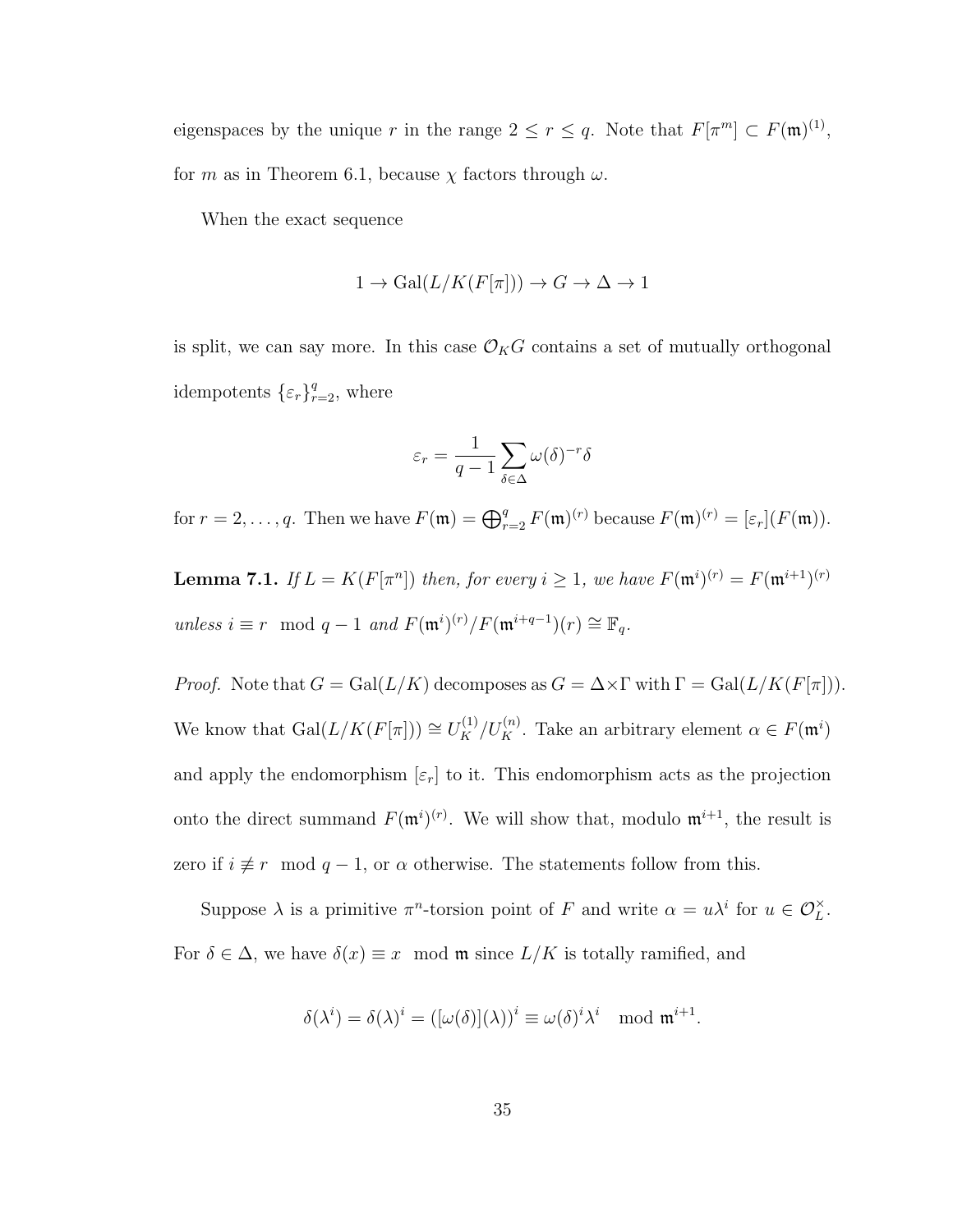We conclude that  $\delta(\alpha) \equiv u\omega(\delta)^i \lambda^i \mod m^{i+1}$ . Then

$$
[(q-1)\varepsilon_r](\alpha) \equiv \sum_{\delta \in \Delta} F^{[\omega(\delta)^{-r}](u\omega(\delta)^i \lambda^i) \mod \mathfrak{m}^{i+1}}
$$

$$
\equiv \sum_{\delta \in \Delta} u\omega(\delta)^{i-r} \lambda^i \mod \mathfrak{m}^{i+1}.
$$

This is zero modulo  $\mathfrak{m}^{i+1}$  unless  $i \equiv r \mod q - 1$ . On the other hand, if  $i \equiv r$ mod  $q-1$  then we have

$$
[(q-1)\varepsilon_r](\alpha) \equiv (q-1)u\lambda^i \equiv -u\lambda^i \mod \mathfrak{m}^{i+1}.
$$

So, multiplying by  $q-1$ , we have

$$
[\varepsilon_r](\alpha) \equiv \begin{cases} 0 & \text{mod } \mathfrak{m}^{i+1} & \text{if } i \not\equiv r \mod q - 1, \\ \\ \alpha \mod \mathfrak{m}^{i+1} & \text{if } i \equiv r \mod q - 1. \end{cases} \square
$$

### 7.2 Higher ramification and filtration

The Galois group of  $L/K$  is denoted by G. Recall the function  $i_G$  defined by Serre in [Ser, Ch. IV, §1]: if  $\lambda \in \mathcal{O}_L$  such that  $\mathcal{O}_L = \mathcal{O}_K[\lambda]$  then for  $g \in G$ ,

$$
i_G(g) = v_L(g(\lambda) - \lambda).
$$

This is also equal to  $\inf \{v_L(g(x)-x) : x \in \mathcal{O}_L\}$ . From [Bon, La. 3.1], we know that for any  $x, y \in \mathfrak{m}$ , we have  $v_L(x - y) = v_L(x - y)$ . Thus also  $i_G(g) = v_L(g(\lambda) - \lambda)$ .

**Lemma 7.2.** Suppose  $L/K$  is totally ramified,  $g \in G$ , and  $x \in F(\mathfrak{m})$ . Then  $v_L(g(x)_{\overline{F}} x) = v_L(x) + i_G(g) - 1$  if  $p \nmid v_L(x)$  and otherwise  $v_L(g(x)_{\overline{F}} x) \ge v_L(x) +$  $i_G(g)$ .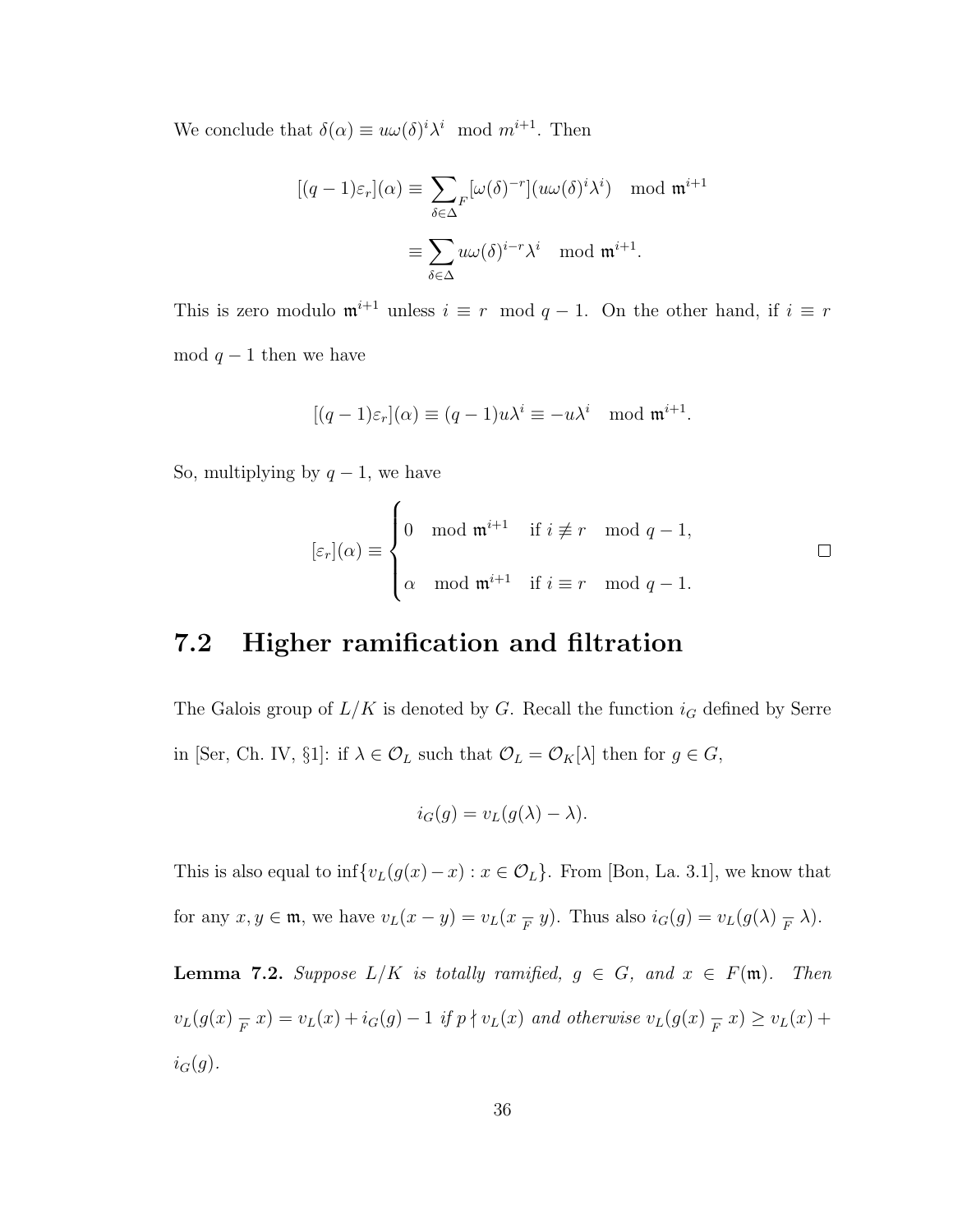*Proof.* When  $L/K$  is totally ramified, we can choose  $\lambda$  to be a root of an Eisenstein polynomial with coefficients in K. In this case  $\lambda$  is a uniformizer for L. Letting  $i = v_L(x)$ , write  $x = u\lambda^i$  with  $u \in \mathcal{O}_L^{\times}$ . Then we have

$$
v_L(g(x) - x) = i + v_L \left(\frac{g(u)}{u} \left(\frac{g(\lambda)}{\lambda}\right)^i - 1\right)
$$
\n(7.1)

Now, by the definition of  $i_G(g)$ ,

$$
v_L\left(\frac{g(y)}{y} - 1\right) \ge i_G(g) - v_L(y)
$$

for any  $y \in \mathcal{O}_L$ . This tells us that  $\frac{g(u)}{u} \in U_L^{(i_G(g))}$  $L^{(i_G(g))}$  and  $\frac{g(\lambda)}{\lambda} \in U_L^{(i_G(g)-1)} - U_L^{(i_G(g))}$  $L^{(lG(g))}.$ When  $p \nmid i$ , the *i*-th power map induces an isomorphism of  $U_L^{(i_G(g)-1)}$  $\frac{L^{(i_G(g)-1)}/U_L^{(i_G(g))}}{L}$ , so  $\left(\frac{\lambda}{\lambda}\right)^i \in U_L^{(i_G(g)-1)} - U_L^{(i_G(g))}$ also  $\left(\frac{g(\lambda)}{\lambda}\right)$  $L^{(i_G(g))}$  and thus the right hand side of (7.1) equals  $\left(\frac{\lambda}{\lambda}\right)^i \in U_L^{(i_G(g))}$  $i + i_G(g) - 1$ . If instead  $p \mid i$  then  $\left(\frac{g(\lambda)}{\lambda}\right)$  $L^{(i_G(g))}$  and this gives us the second part of the claim.  $\Box$ 

#### 7.3 Non-cyclic eigenspaces

In this section we assume that  $K/\mathbb{Q}_p$  is unramified. This would be the case, for example, if  $K$  is an imaginary quadratic field,  $F$  was obtained from an elliptic curve E with complex multiplication by  $\mathcal{O}_K$ , and E has good reduction at p, which is either split or inert in K. With  $K/\mathbb{Q}_p$  unramified, the principal unit group  $U_K^{(1)}$ K is a free  $\mathbb{Z}_p$ -module on generators  $\{1 + bp : b \in B\}$ , where B is a subset of  $U_K$ whose image in  $\mathbb{F}_q$  is an  $\mathbb{F}_p$ -basis. When  $L = K(F[\pi^n])$ , this means that  $\Gamma$ , which is identified with  $U_K^{(1)}/U_K^{(n)}$  by the character  $\chi$ , will be isomorphic to  $(\mathbb{Z}/p^{n-1}\mathbb{Z})^f$ ,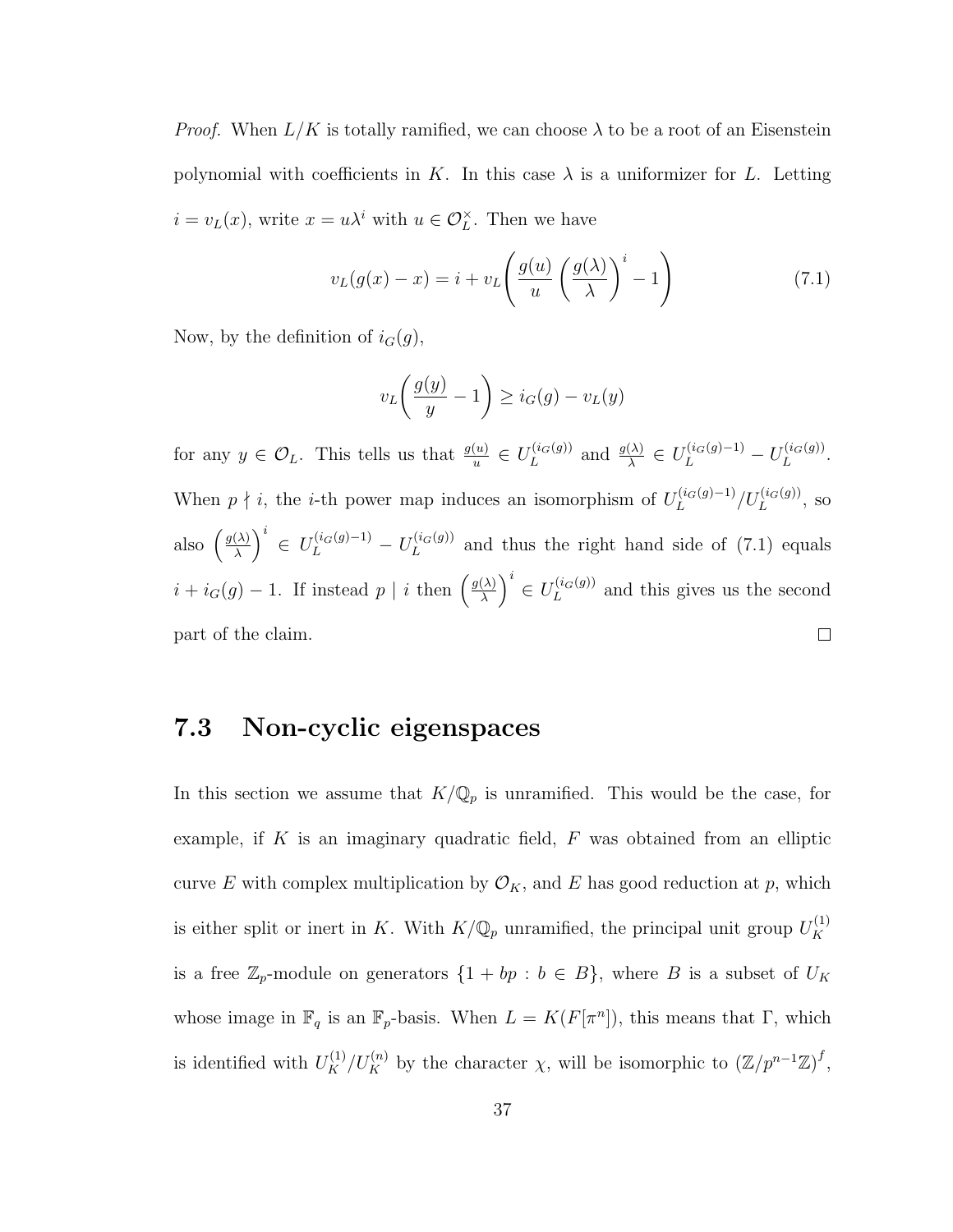where  $f = f_{K/\mathbb{Q}_p} = [\mathbb{F}_q : \mathbb{F}_p]$ . Let  $\gamma_1, \ldots, \gamma_f$  be the images in  $\Gamma$  of the generators  $\{1 + bp : b \in B\} \subset U_K^{(1)}$ . Making the change of variable  $T_i = \gamma_i - 1$  for  $i = 1, \ldots, f$ , we have

$$
\mathcal{O}_K\Gamma \cong \mathcal{O}_K[T_1,\ldots,T_f]/\left((1+T_i)^{p^{n-1}}-1\right).
$$

It is clear that this is a local ring with maximal ideal  $(\pi, T_1, \ldots, T_f)$ .

The lower jumps of the higher ramification filtration of  $L/K$  are known to be  $q<sup>i</sup>$ for  $i = 0, 1, \ldots, n - 1$  [Neu, Ch. V, Pr. 6.1]. These are the values of the function  $i_G$ and they correspond to upper jumps of  $0, 1, \ldots, n - 1$ .

When  $F = \hat{\mathbb{G}}_m$ , Sharifi found that all eigenspaces  $F(\mathfrak{m})^{(r)}$  except for  $r = q$  and  $r = q - 1$  are free over  $\mathcal{O}_K \Gamma$ . In the case where  $K \neq \mathbb{Q}_p$ , we can identify more eigenspaces that are not free.

**Theorem 7.3.** Suppose that  $K/\mathbb{Q}_p$  is unramified and let  $L = K(F[\pi^n])$  with  $n > 1$ . For each  $2 \le r \le q-1$  such that  $p \mid r$ , the eigenspace  $F(\mathfrak{m})^{(r)}$  is not a cyclic  $\mathcal{O}_K\Gamma$ -module.

*Proof.* If  $F(\mathfrak{m})^{(r)}$  is generated by the element  $u_r$  then obviously we must have  $v_L(u_r) = r$  as this is the smallest valuation of an element in  $F(\mathfrak{m})^{(r)}$ . We claim that no element of  $[\mathcal{O}_K\Gamma](u_r)$  has valuation equal to  $r+q-1$ . It is clear that  $v_L([\phi](u_r)) =$ r for any unit  $\phi \in \mathcal{O}_K \Gamma$ . The non-units comprise the ideal  $(p, T_1, \ldots, T_f)$ . But we have  $v_L([\pi](u_r)) \ge \min(qr, r + (q-1)q^{n-1})$  by Lemma 6.2 and, applying Lemma 7.2,  $v_L([T_i](u_r)) \ge r + 2(q-1)$ . Since  $qr, r + (q-1)q^{n-1}$ , and  $r + 2(q-1)$  are all strictly greater than  $r + q - 1$ , there is no  $\phi \in \mathcal{O}_K\Gamma$  such that  $v_L([\phi](u_r)) = r + q - 1$ .  $\Box$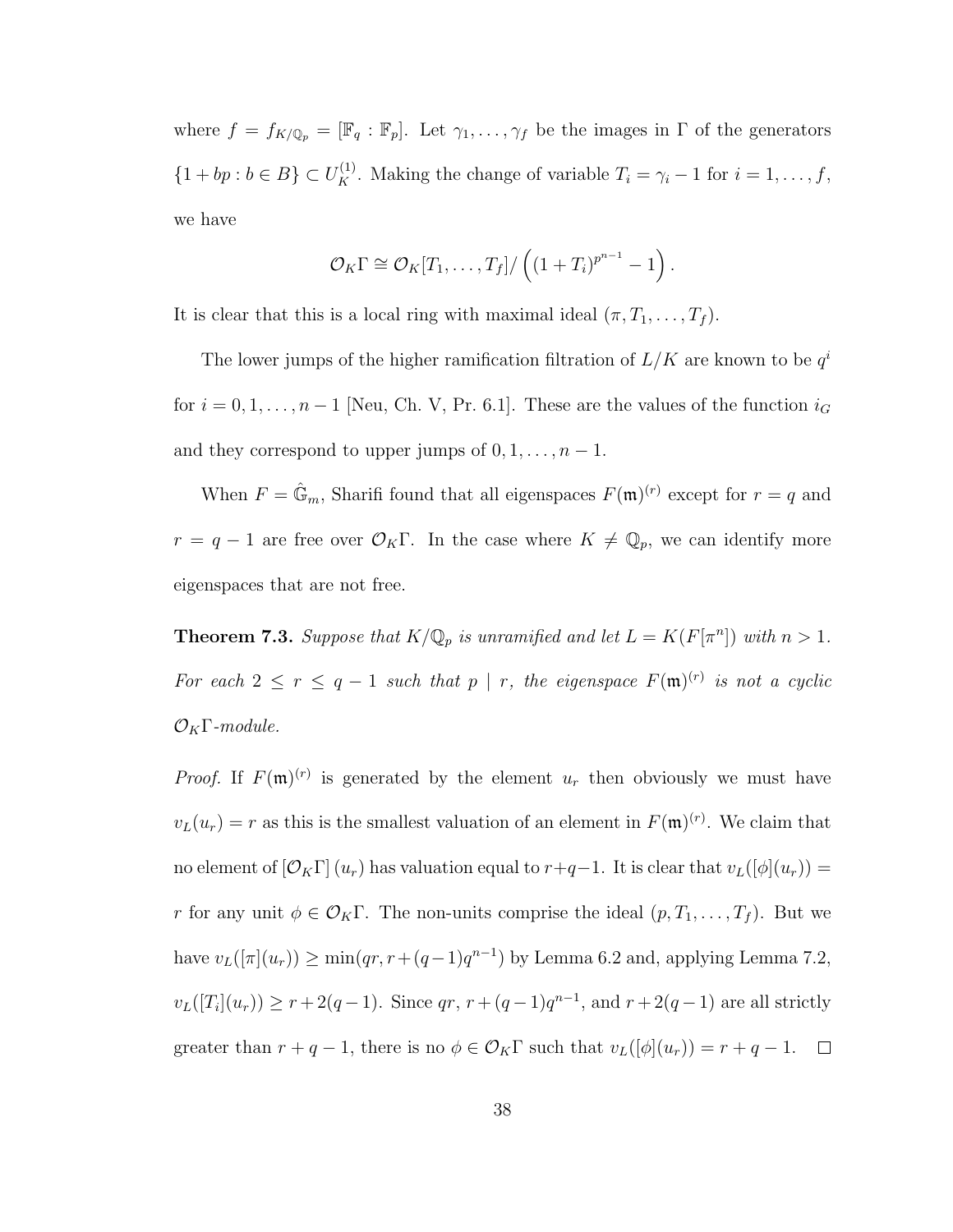### Chapter 8

# The normal basis theorem for formal modules

In the context of the ring of integers  $\mathcal{O}_L$  considered as  $\mathcal{O}_KG$ -module, the normal basis theorem can be stated as the fact that  $\mathcal{O}_L \otimes_{\mathcal{O}_K} K$  is a free module of rank one over the group ring  $KG$ .

**Theorem 8.1** (Normal basis theorem for formal modules). The tensor product  $F(\mathfrak{m}) \otimes_{\mathcal{O}_K} K$  is a free module of rank one over KG.

$$
F(\mathfrak{m}) \xrightarrow{\log_F} L
$$
  

$$
\uparrow \qquad \qquad \uparrow
$$
  

$$
F(\mathfrak{m}^i) \xrightarrow{\sim} \mathfrak{m}^i
$$

 $l_{\text{max}}$ 

*Proof.* Consider the above diagram of  $\mathcal{O}_K G$ -modules, where i is sufficiently large to make  $log_F$  an isomorphism. We would like to tensor this diagram with K. We have  $L \otimes K = L = \mathfrak{m}^i \otimes K$ , and by the classical normal basis theorem L is free, rank 1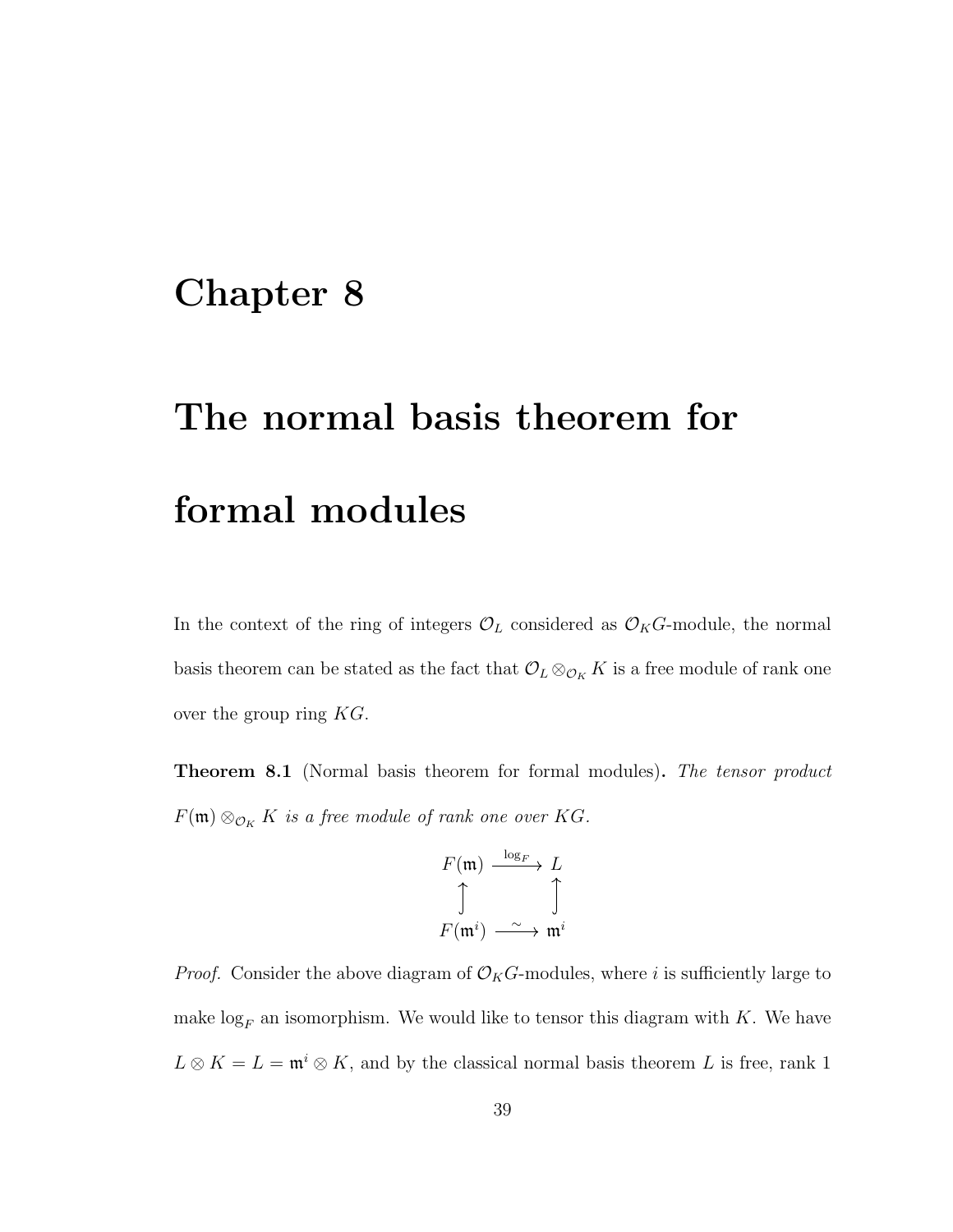over KG. Since K is flat over  $\mathcal{O}_K$ , the bottom arrow in the diagram remains an isomorphism, so  $F(\mathfrak{m}^i) \otimes K$  is also isomorphic to KG. Finally,  $F(\mathfrak{m}^i) \otimes K$  embeds as a subspace in  $F(\mathfrak{m})\otimes K$  and these are both K-vector spaces of dimension  $[L:K]$ , as per our Structure Theorem 6.1, which means that the left-hand side becomes an  $\Box$ equality as well.

When L contains  $F[\pi]$  and  $G \cong \Delta \times \Gamma$  with  $\Delta = \text{Gal}(K(F[\pi])/K)$  and  $\Gamma =$  $Gal(L/K(F[\pi]))$ , note that the isomorphism in the theorem preserves the eigenspace decomposition from Section 7.1. This is because is it induced by  $log_F$ , which commutes with both the Lubin-Tate and the Galois actions, and therefore the idempotents  $\{\varepsilon_r\}_{r=2}^q$  will pass through. Since each eigenspace is a module for  $\mathcal{O}_K\Gamma$ , we can see that the  $\mathcal{O}_K$  rank of each is  $[L:K(F[\pi])]=\frac{[L:K]}{q-1}$ .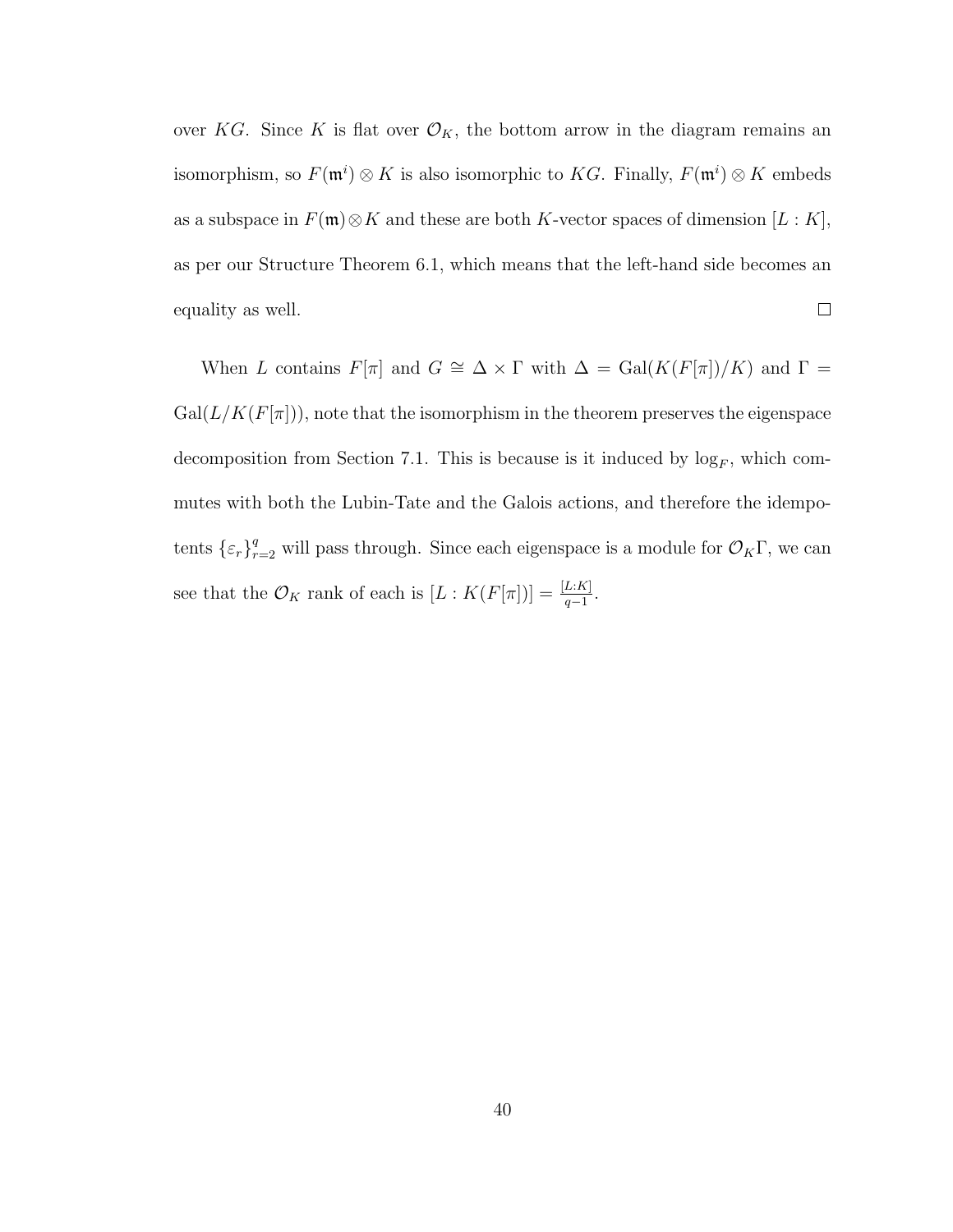### Chapter 9

### Tame extensions

Recall from Chapter 2 that Emmy Noether proved that  $\mathcal{O}_L$  is free over  $\mathcal{O}_KG$  if and only if  $L/K$  is tame. In this chapter we will focus on some specific cases of tame extensions and determine whether  $F(\mathfrak{m})$  is a free  $\mathcal{O}_K G$ -module.

### 9.1 Unramified extensions

One class of tame extensions is the unramified extensions. These extensions have  $e_{L/K} = 1$ , but we will use a weaker assumption in the theorem.

**Theorem 9.1.** Suppose that  $e_{L/K} < q-1$  and  $L/K$  is tame. Then  $F(\mathfrak{m})$  is free over  $\mathcal{O}_KG$ .

*Proof.* The power series  $log_F$  and  $exp_F$  induce isomorphisms on the elements of valuation greater than  $\frac{v_L(\pi)}{q-1}$ . With our assumption, this means that  $F(\mathfrak{m}) \cong \mathfrak{m}$  as  $\mathcal{O}_KG$ -modules. We know from [Ull, Th. 1] that  $\mathfrak{m}$  is a free  $\mathcal{O}_KG$ -module.  $\Box$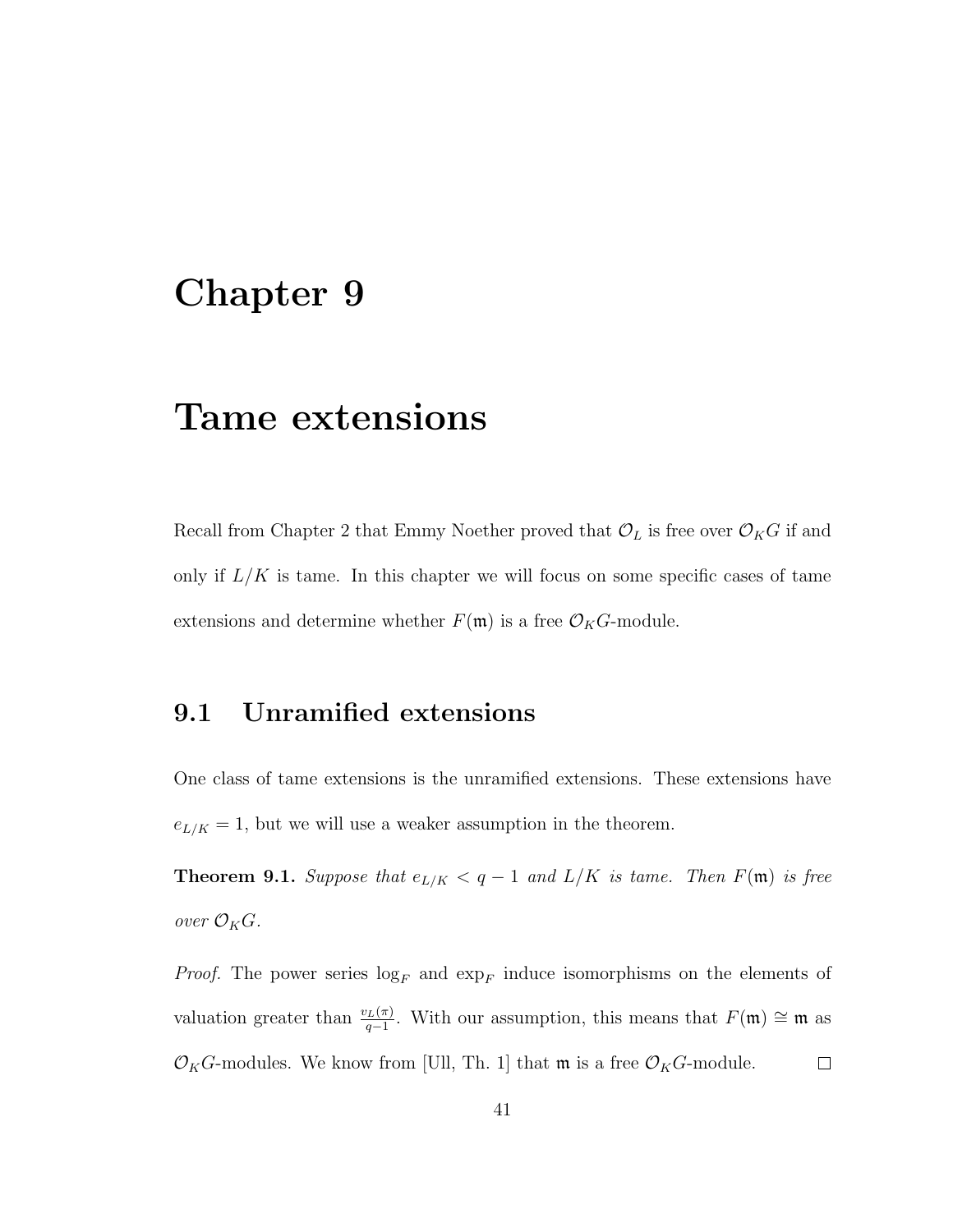#### 9.2 The tame torsion field

Among the torsion fields  $K(F[\pi^n])$  of F, which are a particular focus of this thesis, the only one which is tame is the  $\pi$ -torsion field  $K(F[\pi])$ . Let's investigate freeness of this extension.

**Theorem 9.2.** Let  $L = K(F[\pi])$ . There is an isomorphism of  $\mathcal{O}_KG$ -modules  $F(\mathfrak{m}) \cong F[\pi] \oplus \mathcal{O}_KG.$ 

*Proof.* For this L we have  $e_{L/K} = q - 1$ , so  $log_F$  induces an isomorphism between  $F(\mathfrak{m}^2)$  and  $\mathfrak{m}^2$ . Thus we have a G-equivariant exact sequence

$$
0 \to F[\pi] \to F(\mathfrak{m}) \xrightarrow{\log_F} \mathfrak{m}^2 \to 0
$$

that is split by  $\exp_F : \mathfrak{m}^2 \to F(\mathfrak{m}^2)$  and the quotient  $F(\mathfrak{m})/F(\mathfrak{m}^2)$  is isomorphic to  $F[\pi]$ . Now the statement follows from [Ull, *loc. cit.*].  $\Box$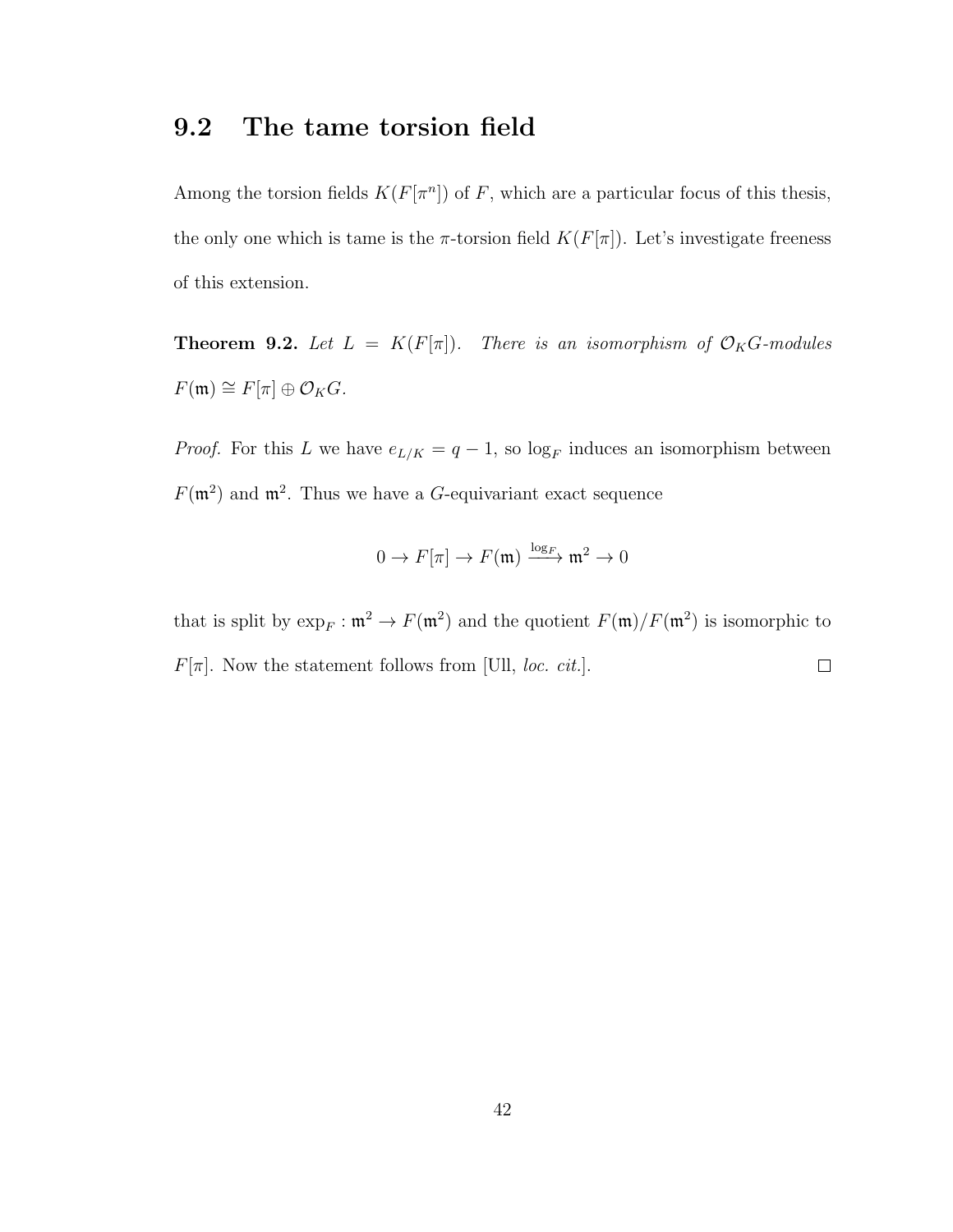### Chapter 10

### The associated order

H.-W. Leopoldt created the associated order of an extension of number fields in order to recover freeness of the ring of integers in the presence of wild ramification. When  $\mathcal{O}_L$  is replaced by  $F(\mathfrak{m})$ , we can still define an associated order and use it to investigate whether the resulting module is free.

### 10.1 Definition

In view of Theorem 8.1, we may define the associated order of a Lubin-Tate module. The group ring KG acts on  $F(\mathfrak{m}) \otimes K$ ; this K-vector space contains  $F(\mathfrak{m})$  modulo torsion as an  $\mathcal{O}_KG$ -submodule. Write  $F(\mathfrak{m})$ <sub>free</sub> for the image of  $F(\mathfrak{m})$ in  $F(\mathfrak{m}) \otimes K$ , which may be identified with  $F(\mathfrak{m})$  modulo torsion. Alternatively,  $F(\mathfrak{m})_{\text{free}}$  is isomorphic to  $[\pi^n](F(\mathfrak{m}))$  for any n that is large enough to kill all of the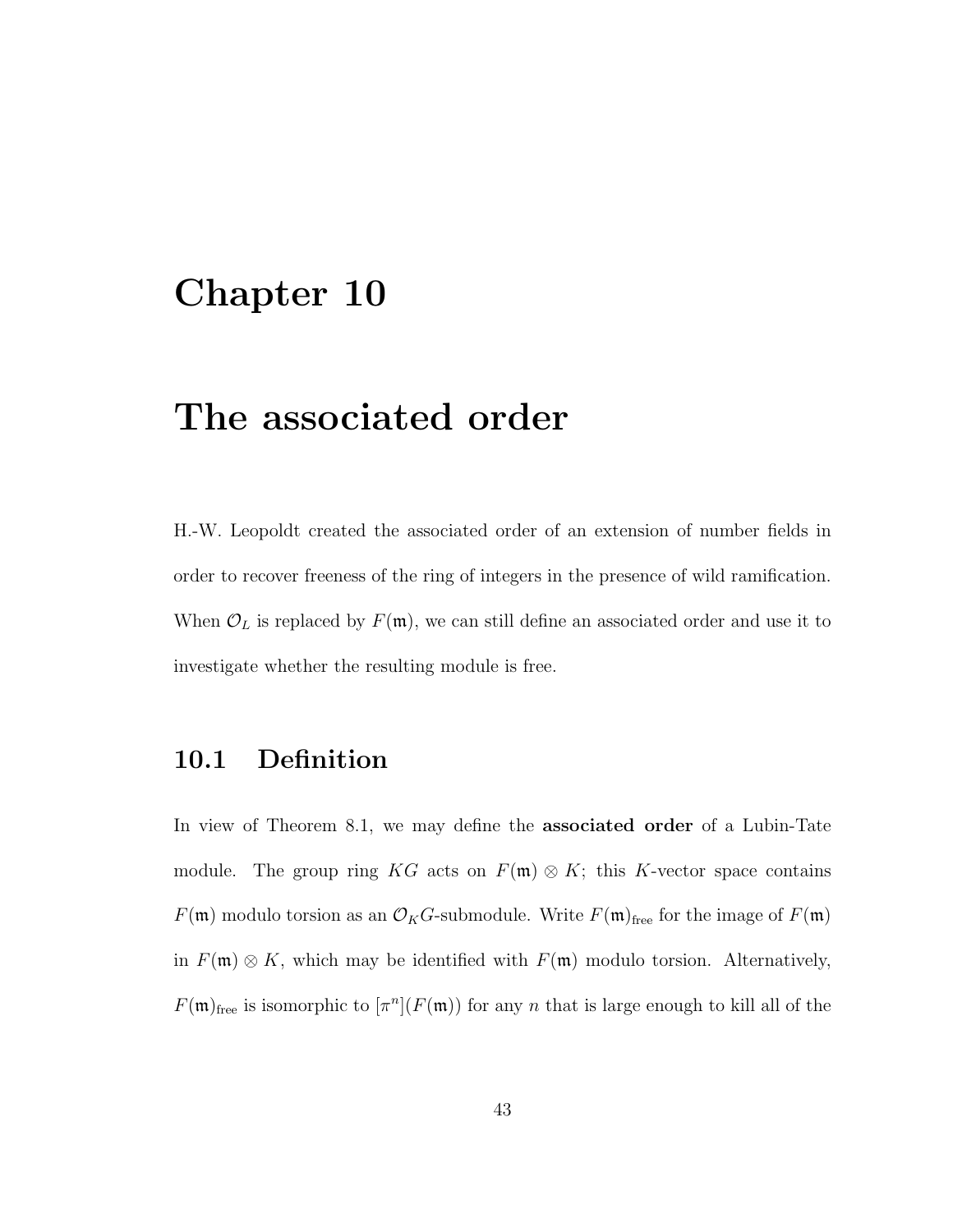F-torsion in L. Now the associated order of  $F(\mathfrak{m})$  is defined as

$$
\mathfrak{A}_{F(\mathfrak{m})} = \{ \phi \in KG : \phi(x) \in F(\mathfrak{m})_{\text{free}} \text{ for all } x \in F(\mathfrak{m})_{\text{free}} \}.
$$

It is an  $\mathcal{O}_K$ -order in KG and clearly  $\mathcal{O}_KG \subseteq \mathfrak{A}_{F(\mathfrak{m})}$ . For a particular  $\phi \in \mathcal{O}_KG$  and  $m \geq 0$ , a sufficient condition for  $\pi^{-m}\phi$  to be in  $\mathfrak{A}_{F(\mathfrak{m})}$  is that  $\phi(F(\mathfrak{m})) \subseteq [\pi^m](F(\mathfrak{m}))$ . It seems likely, however, that this is also a necessary condition.

When  $L \supset F[\pi]$  and  $G = \Delta \times \Gamma$ , the eigenspaces  $F(\mathfrak{m})^{(r)}$  have an associated order in KΓ defined as for  $F(\mathfrak{m})$ . These associated orders may be identified with the ideals  $\varepsilon_r \mathfrak{A}_{F(\mathfrak{m})}$ . When  $r \neq q$ , the eigenspace is free as an  $\mathcal{O}_K$ -module, so the two criteria— $\pi^{-m}\phi$  mapping  $F(\mathfrak{m})_{\text{free}}$  into itself or  $\phi$  having image contained in the image of  $\lbrack \pi^m \rbrack$  are equivalent.

#### 10.2 Some nonintegral elements of the associated

#### order

As in Section 7.3, we assume that  $K/\mathbb{Q}_p$  is unramified. We will make use of the description of  $\mathcal{O}_K \Gamma$  as  $\mathcal{O}_K[T_1,\ldots,T_f]/((1+T_i)^{p^{n-1}}-1)$  and the upper ramification break at  $0, 1, ..., n - 1$ .

**Theorem 10.1.** Suppose that  $K/\mathbb{Q}_p$  is unramified with  $q = p^2$  and let  $L = K(F[\pi^2])$ . Then

$$
\frac{1}{\pi} \sum_{\sigma \in G} \chi(\sigma)^{-r} \sigma
$$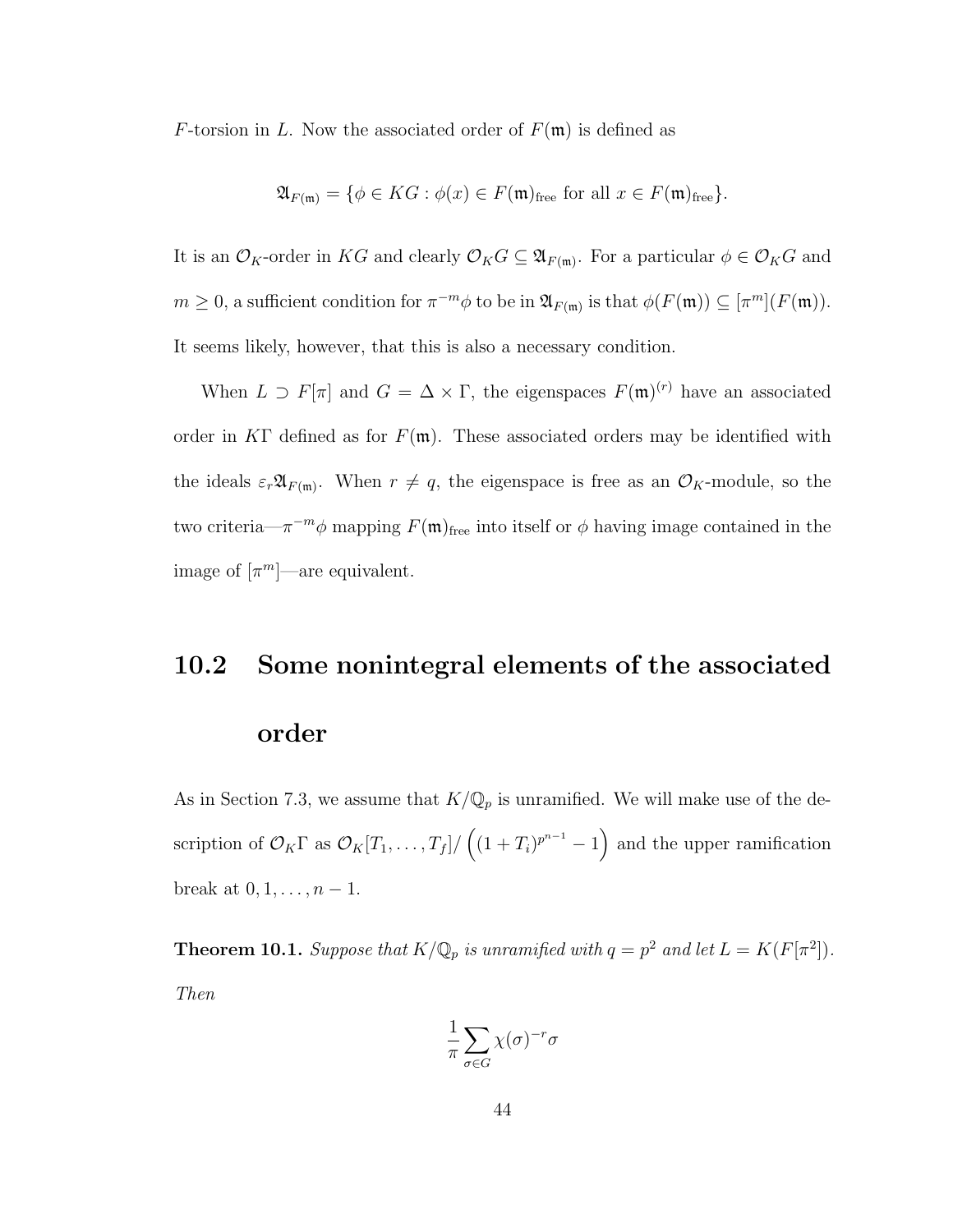is an element of the associated order  $\mathfrak{A}_{F(\mathfrak{m})}$  for  $r = 2, \ldots, q - 2$ .

*Proof.* Write  $N_{\Gamma} = \sum_{\gamma \in \Gamma} \gamma \in \mathcal{O}_K G$ . Then we have

$$
\sum_{\sigma \in G} \chi(\sigma)^{-r} \sigma \equiv \varepsilon_r N_\Gamma \mod \pi
$$

because  $\chi(\gamma) \in U_K^{(1)}$  for  $\gamma \in \Gamma$ . So it is a question of showing that  $[N_{\Gamma}](F(\mathfrak{m})^{(r)}) \subseteq$  $[\pi](F(\mathfrak{m})^{(r)})$  for all r except q and  $q-1$ . With  $T_i$  as in Section 7.3, we have the congruence

$$
N_{\Gamma} \equiv \prod_{i=1}^{2} T_i^{p-1} \mod p.
$$

We will show that  $T_1^{p-1}T_2^{p-1}$  must increase the valuation of an element of  $F(\mathfrak{m})^{(r)}$ so that it becomes greater than  $q^2$ . By Corollary 6.3, this means that it lies in the image of  $[\pi]$ .

Lemma 7.2 and our knowledge of the higher ramification filtration tell us that  $v_L([T_1](x)) \ge v_L(x) + q - 1$ , for  $x \in F(\mathfrak{m})^{(r)}$ . After applying  $T_1$  a total of  $p-1$  times, we can correct by an element of  $[\pi](F(\mathfrak{m}))$  to get  $[1 + \gamma_1 + \cdots + \gamma_1^{p-1}]$  $\binom{p-1}{1}(x)$ , which lies in the fixed field of  $\langle \gamma_1 \rangle$ . Call this element y. Now  $v_L([T_2](y)) \ge v_L(y) + p(q-1)$ since  $[L: L^{\langle \gamma_1 \rangle}] = p$  and Lemma 7.1 says that the valuation must remain congruent to  $v_L(y)$  modulo  $q-1$ . Therefore the minimum increase in valuation from applying  $T_1^{p-1}T_2^{p-1}$  $q^{p-1}$  is  $(q-1)^2$ .

If we begin with  $v_L(x) \geq 2(q-1)$  then the above increase is sufficient for  $[N_{\Gamma}](x)$ to lie in the image of [ $\pi$ ]. Among the positive integers less than 2( $q - 1$ ), we have ruled out  $r = q - 1$  and  $r = q$ . We may therefore assume in what follows that  $q \nmid r$ and  $r \not\equiv -1 \mod q$ .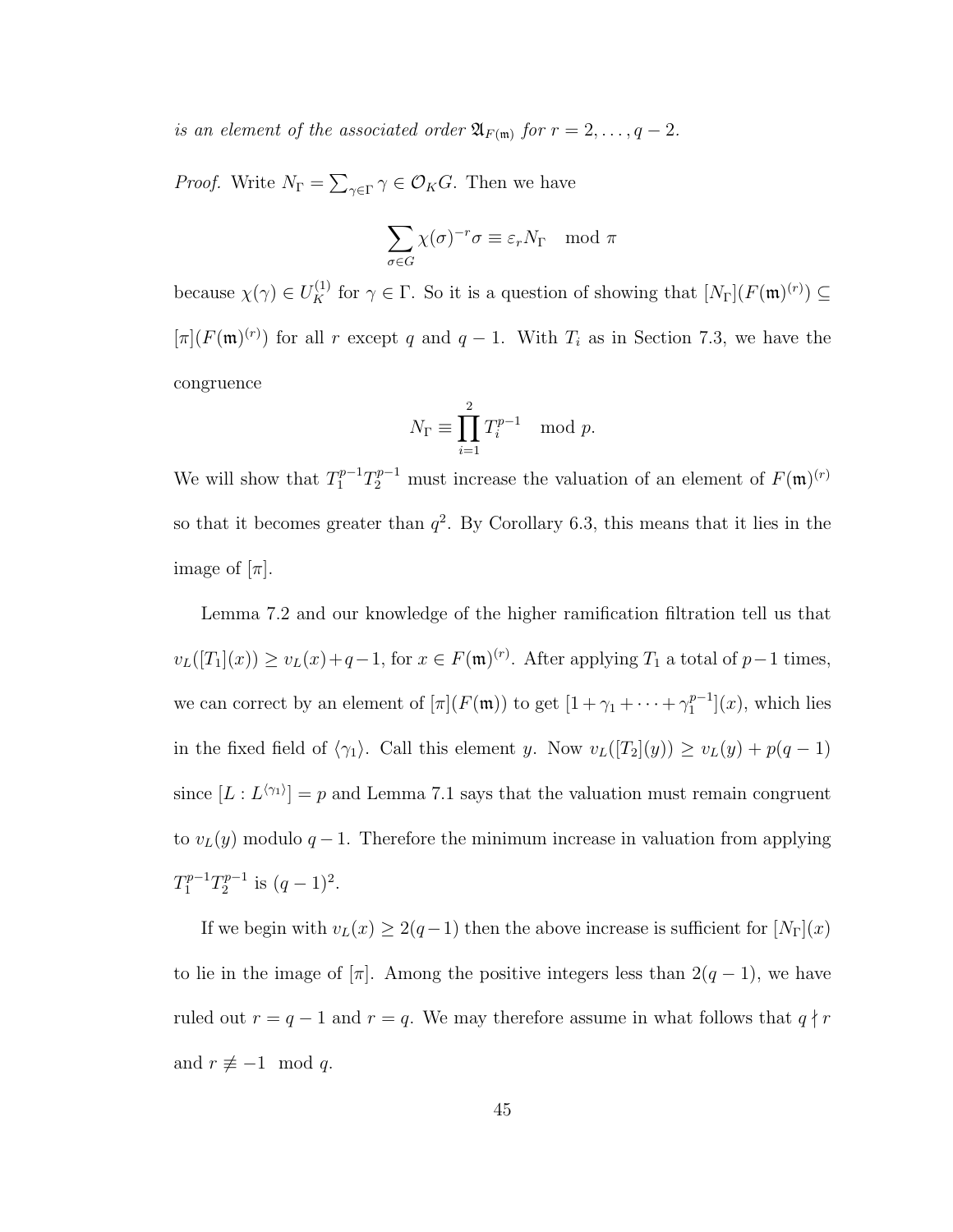It will be sufficient to show an additional increase of at least  $2(q - 1)$  in order to ensure that  $v_L([N_\Gamma](x)) > q^2$ . When  $v_L(x) \neq -1 \mod p$ , one of the numbers  $v_L(x), v_L(x) + q - 1, \ldots, v_L(x) + (p - 2)(q - 1)$  is divisible by p. Lemmas 7.2 and 7.1 imply that  $T_1$  will increase valuation by at least  $2(q-1)$  when we encounter a valuation divisible by p. In the case when  $v<sub>L</sub>(x) \equiv -1 \mod p$ , we have  $v<sub>L</sub>(y) \equiv$  $v_L(x) - (p-1) \mod q$ . Like with  $T_1$ , when applying  $T_2$ , we will be forced to take an extra step of  $p(q-1)$  unless  $v_L(y) \equiv -p \mod{q}$ . This would imply that  $v_L(x) \equiv -1$ mod q, which is addressed above.

It remains to demonstrate a further increase of  $q-1$  in the case where  $v_L(x) \neq -1$ mod p and where the application of  $T_1^{p-1}$  produced a total increase in valuation of just  $p(q-1)$ . When this happens we will have  $v_L(y) \equiv v_L(x) - p \mod q$ . Since we have assumed  $v<sub>L</sub>(x) \neq 0 \mod q$ , we have  $v<sub>L</sub>(y) \neq -p \mod q$  and, as above, this results in a larger jump while applying  $T_2^{p-1}$  $2^{p-1}$ .  $\Box$ 

As noted in the proof of the theorem, the specified element may be viewed as an element of the associated order of the eigenspace  $F(\mathfrak{m})^{(r)}$ . The presence of a nonintegral element in the associated order clearly implies that that eigenspace is not free over  $\mathcal{O}_K\Gamma$ . So the above result stands in contrast to Theorem 4.1 because it was precisely the eigenspaces with r not equal to p or  $p-1$  that were free in the case of  $\hat{\mathbb{G}}_m$ .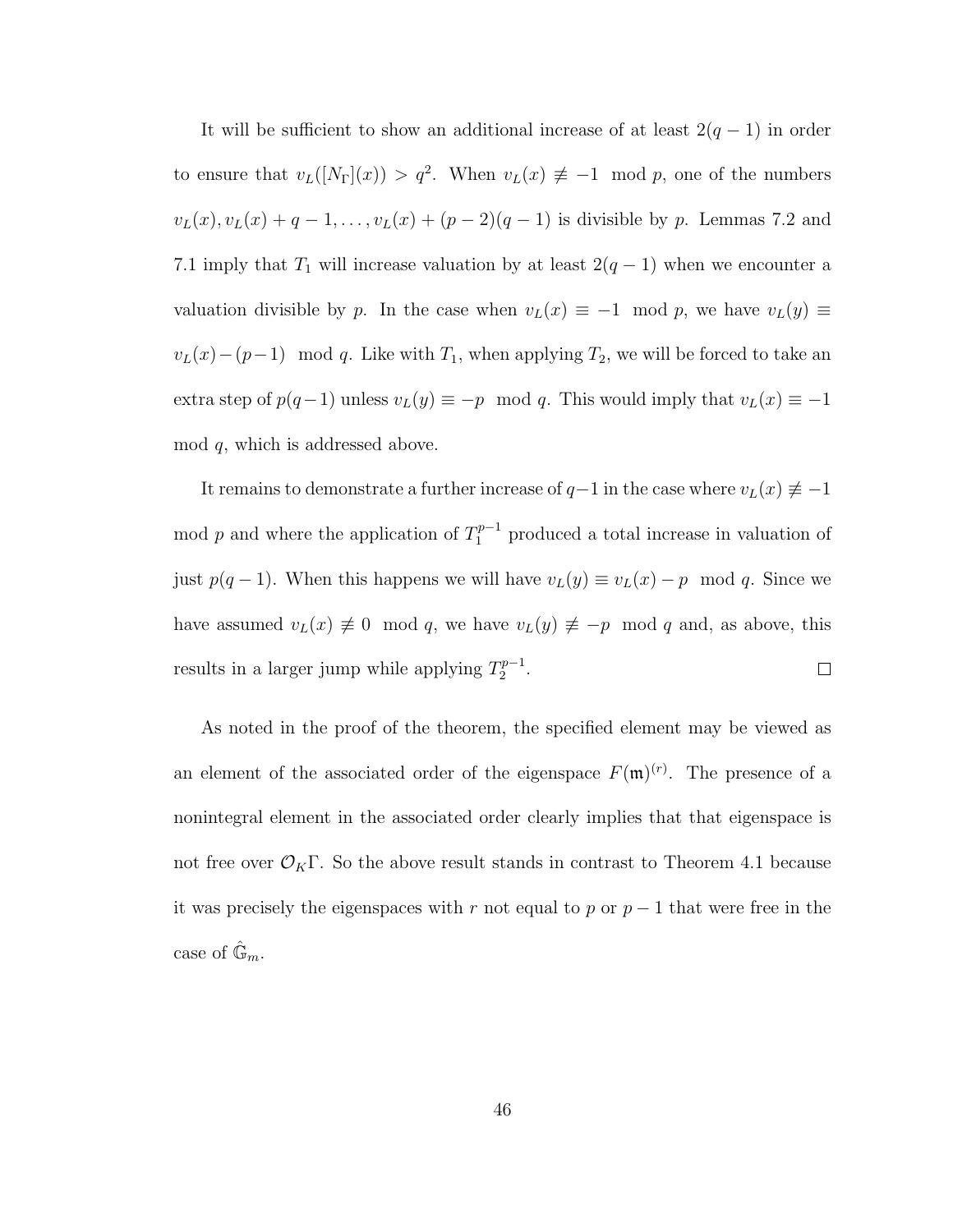### 10.3 The Kummer pairing

Another method for detecting when  $\phi(F(\mathfrak{m})) \subseteq [\pi^m](F(\mathfrak{m}))$  is to use the **Kummer** pairing. 3 It is a map

$$
\langle \cdot, \cdot \rangle_m : L^{\times} \times F(\mathfrak{m}) \to F[\pi^m],
$$

where  $m \geq 1$  is an integer such that L contains the group  $F[\pi^m]$  of  $\pi^m$ -torsion points of F. If  $\alpha \in L^{\times}$  and  $\beta \in F(\mathfrak{m})$  then  $\langle \alpha, \beta \rangle_m$  is defined to be  $\sigma_{\alpha}(\gamma)$   $\overline{F} \gamma$ , where  $\sigma_{\alpha}$  is the element of  $G_L^{ab}$  associated to  $\alpha$  by reciprocity and  $\gamma \in \overline{\mathbb{Q}}_p$  is such that  $[\pi^m](\gamma) = \beta$ . The Kummer pairing has the property that  $\langle \alpha, \beta \rangle_m = 0$  for all  $\alpha \in L^{\times}$  if and only if  $\beta \in [\pi^m](F(\mathfrak{m})).$ 

**Theorem 10.2.** Suppose that  $K/\mathbb{Q}_p$  is unramified and let  $L = K(F[\pi^n])$  with  $n \geq 2$ . Then

$$
\frac{1}{\pi}\sum_{\sigma\in G}\chi(\sigma)^{-1}\sigma
$$

is not an element of the associated order  $\mathfrak{A}_{F(\mathfrak{m})}$ .

*Proof.* Let  $\alpha$  be an element of  $L^{\times}$  and  $\beta \in F(\mathfrak{m})$ . We have

$$
\left\langle \alpha, \left[ \sum_{\sigma \in G} \chi(\sigma)^{-1} \sigma \right] (\beta) \right\rangle_{1} = \sum_{\sigma \in G} \sigma \left( \left\langle \sigma^{-1}(\alpha), [\chi(\sigma)^{-1}](\beta) \right\rangle_{1} \right)
$$

$$
= \sum_{\sigma \in G} \left\langle \sigma^{-1}(\alpha), [\chi(\sigma) \chi(\sigma)^{-1}](\beta) \right\rangle_{1}
$$

$$
= \left\langle N_{L/K}(\alpha), \beta \right\rangle_{1}.
$$

 $3$ This pairing is called the *local Kummer symbol* in [Lan, Ch. 8, §5] and the *generalized Hilbert* pairing in [FV, Ch. VIII, §2].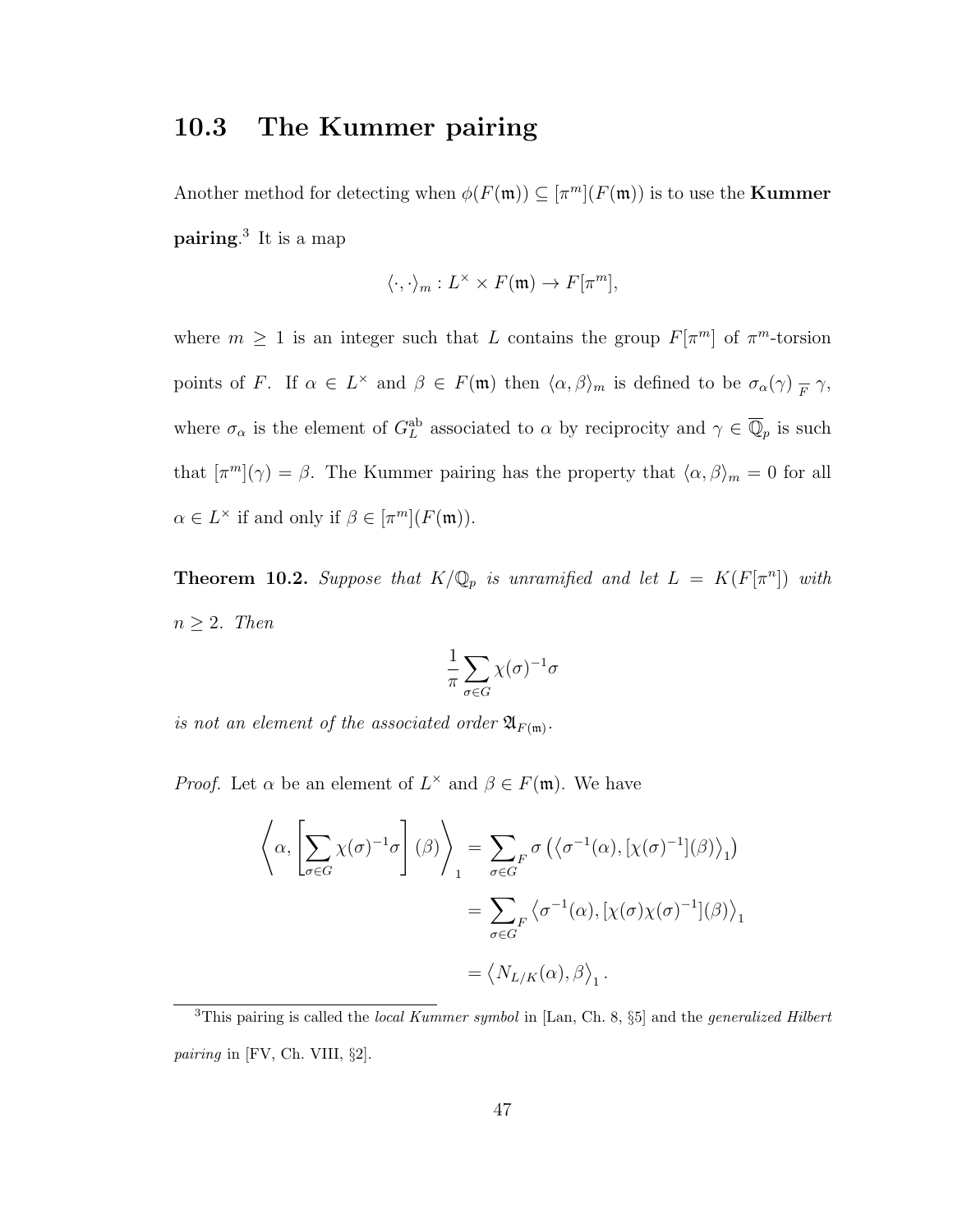Now, L is the class field of  $\pi^{\mathbb{Z}}U_K^{(n)}$  and, since  $(L^{\times})^p$  is a subgroup of the left kernel of the pairing, we will start with the observation that  $U_K^{(n)} \subseteq (L^{\times})^p$ . This comes from the assumption that  $K/\mathbb{Q}_p$  is unramified, for then  $U_K^{(n)} \subseteq (K^\times)^{p^{n-1}} \subseteq (L^\times)^p$ .

It remains to show that  $\langle \pi, \beta \rangle_1 \neq 0$  for some  $\beta$ . For this  $\beta$ , take a so-called  $\pi$ -primary element. Such elements can be obtained as  $\beta = E_F(a[\pi](X))\big|_{X=\lambda}$  where a is any element of  $\mathcal{O}_K$ ,  $\lambda$  is a primitive  $\pi^n$ -torsion point, and  $E_F$  is the Artin-Hasse exponential associated to F [FV, Ch. VIII, §2.3]. For this  $\beta$  we have  $\langle \pi, \beta \rangle_1 = [a](\lambda)$ and clearly this may be nonzero.  $\Box$ 

### 10.4 Comparison to the additive, Kummer case

Cassou-Noguès and Taylor have determined the associated order of the ring of integers of the division fields of  $F$  in the "Kummer" case, that is, considering  $K(F[\pi^{m+r}])$  as an extension of  $K(F[\pi^r])$  for integers  $r \geq m \geq 1$ . Use the notation  $M = K(F[\pi^r])$  and  $N = K(F[\pi^{m+r}]),$  so that  $N/M$  is a Galois extension with group isomorphic to  $F[\pi^m]$ . Specifically, we fix a primitive  $\pi^{m+r}$ -torsion point  $\alpha$ and define  $\psi : \Gamma = \text{Gal}(N/M) \to F[\pi^m]$  by  $\psi(\gamma) = \gamma(\alpha) \frac{1}{F} \alpha$ . This map is an isomorphism known as the *Kummer isomorphism*. In  $[CNT, Ch, X]$ , the authors consider the ring of integers  $\mathcal{O}_N$  as an additive Γ-module. They determine that the associated order of this module inside MΓ is

$$
\mathfrak{A}_{N/M}=\mathcal{O}_M+\sum_{i=0}^{q^m-2}\mathcal{O}_M\sigma_i,
$$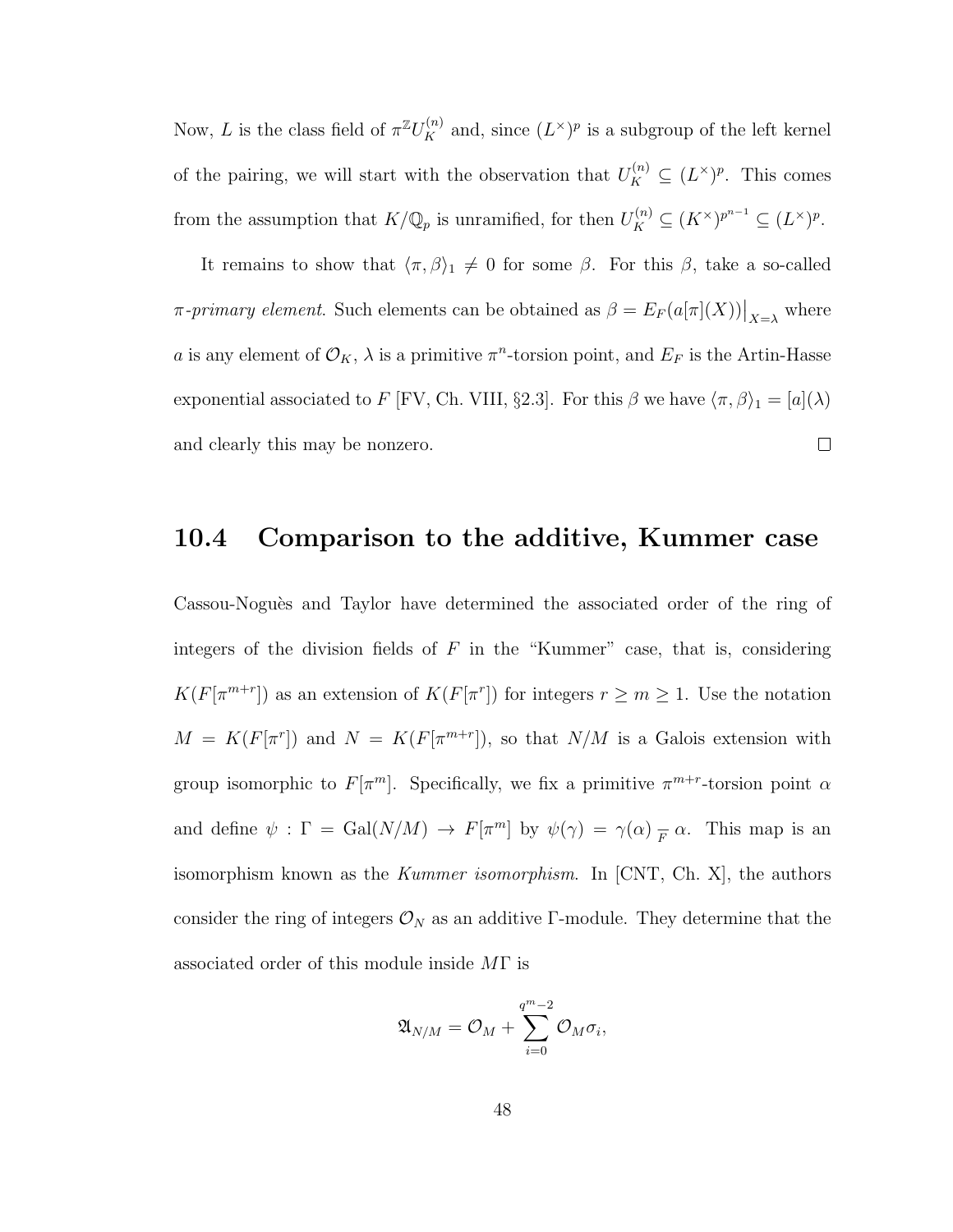where  $\sigma_i = \frac{1}{\pi^n}$  $\frac{1}{\pi^m} \sum_{\gamma \in \Gamma} \psi(\gamma)^i (\gamma - 1).$ 

We would like to make a comparison between their associated order and the elements of  $\mathfrak{A}_{F(N)}$  described in Theorems 10.1 and 10.2. An obstacle to this comparison is that while the Galois module  $\mathcal{O}_M$  can use  $\mathcal{O}_N$  as its ring of scalars, a Lubin-Tate formal group only admits scalar multiplication by  $\mathcal{O}_K$ . Therefore we will compute the intersection of  $\mathfrak{A}_{N/M}$  with KT.

**Proposition 10.3.** The intersection of  $\mathfrak{A}_{N/M}$  with KF is generated as an  $\mathcal{O}_K\Gamma$ module by  $\tau_i = \frac{1}{\pi^m}$  $\frac{1}{\pi^{m-i}}\sum_{\gamma\in H_i}\gamma$  for  $i=0,\ldots,m-1$ , where  $H_i=\text{Gal}(N/K([\pi^{i+r}]))$ .

*Proof.* It is clear that  $\tau_i \in K\Gamma$  for all i. Next we show that  $\tau_i \in \mathfrak{A}_{N/M}$ . Let  $M_i = N^{H_i}$ , so that  $M = M_0 \subset M_1 \subset \cdots \subset M_m = N$ . Then we have  $\mathfrak{A}_{N/M} \cap K\Gamma =$  $\mathfrak{A}_{N/M_0} \cap K\Gamma \supseteq \mathfrak{A}_{N/M_1} \cap K\Gamma \supseteq \cdots \supseteq \mathfrak{A}_{N/M_m} \cap K\Gamma = \mathcal{O}_K$ . By Cassou-Noguès and Taylor's result,  $\tau_i$  is an element of  $\mathfrak{A}_{N/M_{m-i}}$  (it is the  $\sigma_0$  generator).

To finish the proof, we show that if  $\phi$  is any element of  $\mathfrak{A}_{N/M} \cap K\Gamma$  then the coefficients of the elements of  $H_i - H_{i+1} \subset \Gamma$  agree up to an element of  $\mathcal{O}_K$ .

If  $\theta \in \text{Gal}(M/K)$  then it restricts to an automorphism of  $F[\pi^m]$ . Let  $\theta_*$  be the automorphism of  $\Gamma$  such that  $\theta \circ \psi = \psi \circ \theta_*$ . Using the correspondence between θ and θ<sub>∗</sub>, the Galois group of  $M/K$  can act on  $φ ∈ MΓ$  in two ways—write  $θ · φ$ for  $\theta$  acting on the coefficients of  $\phi$  and  $\phi^{\theta}$  for the action on elements of  $\Gamma$  via  $\theta_*^{-1}$ . One checks that these two actions agree on  $\sigma_i$  for all i. Now if we act on  $\phi \in \mathfrak{A}_{N/M} \cap K\Gamma$  we are guaranteed to have invariance under the left action because θ fixes K. If we let  $φ = a + \sum_{i=0}^{q^m-2} b_i σ_i$  with  $a ∈ \mathcal{O}_M$  then, since  $θ · σ_i = σ_i^θ$  for all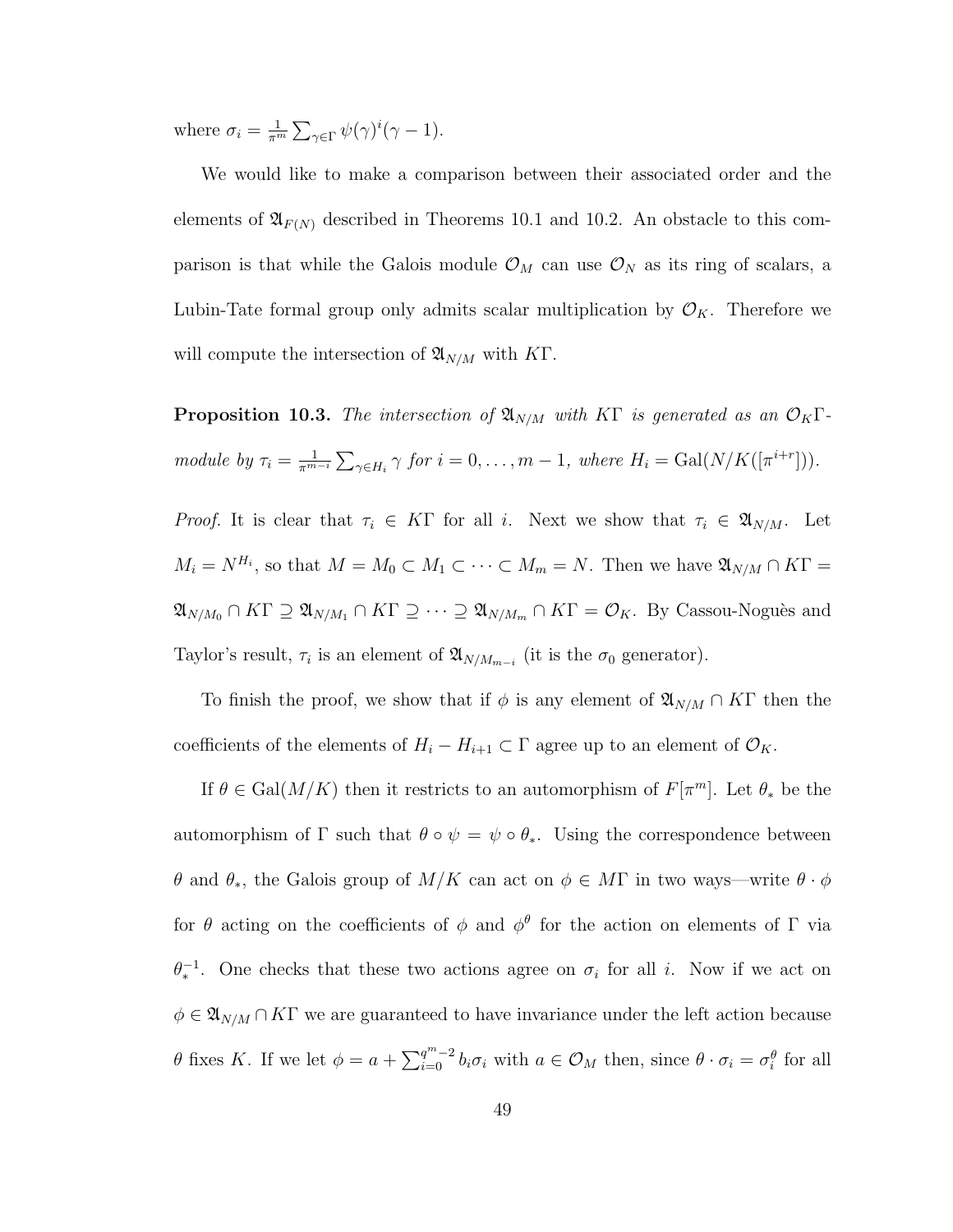*i*, we have  $\phi^{\theta} - \phi = \phi^{\theta} - \theta \cdot \phi = a - \theta(a) \in \mathcal{O}_M$ , that is,  $\phi^{\theta} - \phi \in \mathcal{O}_M \cap K\Gamma = \mathcal{O}_K$ . This proves the above claim, for we note that, since  $Gal(M/K)$  acts transitively on the set of primitive  $\pi^i$ -torsion points, the  $\theta_*$  act transitively on  $H_i - H_{i+1}$  for  $i = 0, \ldots, m - 1.$  $\Box$ 

The  $\pi^2$ -torsion field, the subject of Theorem 10.1, is an instance of a Kummer tower with  $r = m = 1$ . With  $N = K(F[\pi^2])$  and  $M = K(F[\pi])$ , the proposition says that  $\mathfrak{A}_{N/M} \cap K\Gamma$  is generated over  $\mathcal{O}_K\Gamma$  by  $\tau_0 = \pi^{-1} \sum_{\gamma \in \Gamma} \gamma$ . This means that, if the same eigenspace decomposition from Section 7.1 is applied to the additive Galois module  $\mathcal{O}_N$ , this  $\tau_0$  will lie in the associated order of every eigenspace. However, for the points of F in  $\mathcal{O}_N$ , we have seen in the previous two sections that while  $\tau_0$ does indeed lie in the associated order of  $F(\mathfrak{m})^{(r)}$  for  $r = 2, \ldots, q-2$ , the same is not true for  $r = q$ . We have found by computation of examples that  $\tau_0$  may fail to be in the associated order of  $F(\mathfrak{m})^{(q-1)}$ , but as yet we do not have a proof of a general statement like Theorem 10.2.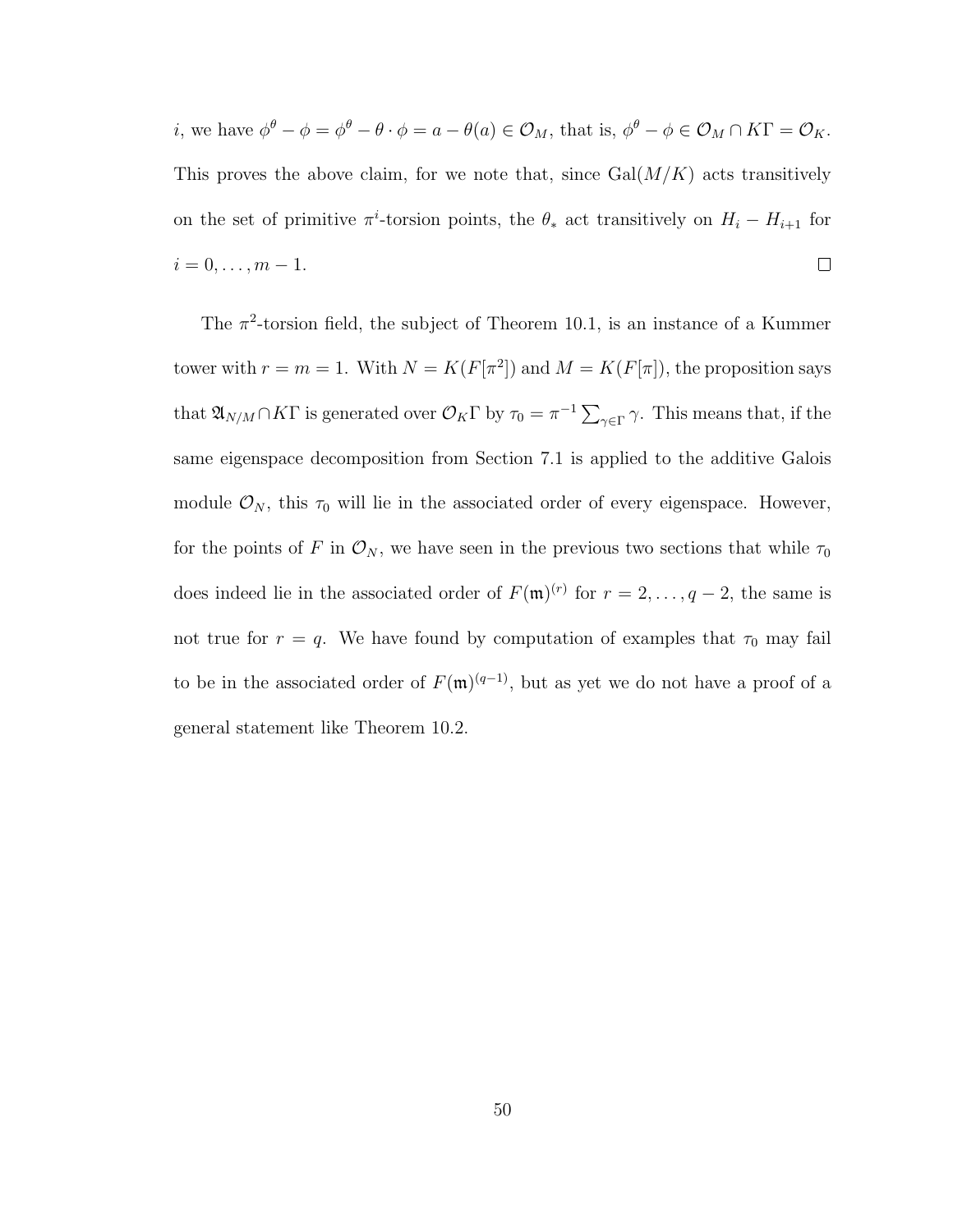### Bibliography

- [Ber] Anne-Marie Bergé,  $\hat{A}$  propos de l'ordre associé à l'anneau des entiers d'une extension, d'après H. Jacobinski, Séminaire de Théorie des Nombres de Bordeaux (1971–1972), Exp. no. 8.
- [Bon] Mikhail V. Bondarko, Cohomology of formal group moduli and deeply ramified extensions, Mathematical Proceedings of the Cambridge Philosophical Society 135 (2003), no. 1, 19–24.
- [Byo] Nigel P. Byott, Integral Galois module structure of some Lubin-Tate extensions, Journal of Number Theory 77 (1999), no. 2, 252–273.
- [CNT] Philippe Cassou-Nogu`es and Martin J. Taylor, Elliptic functions and rings of integers, Progress in Mathematics, vol. 66, Birkhäuser, 1987.
- [CW] John Coates and Andrew Wiles, On the conjecture of Birch and Swinnerton-Dyer, Inventiones Mathematicae 39 (1977), no. 3, 223–251.
- [FV] Ivan B. Fesenko and Sergei V. Vostokov, Local fields and their extensions,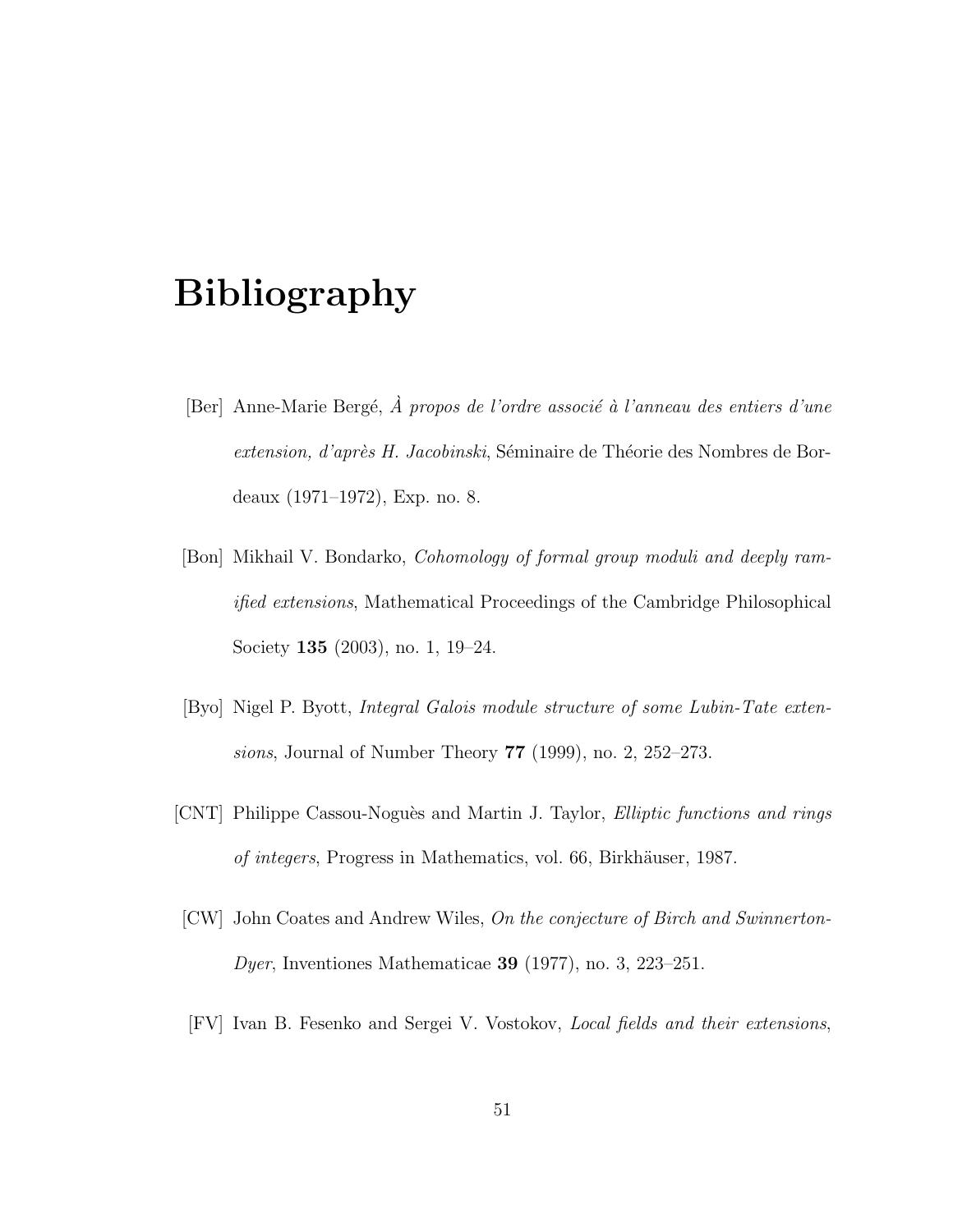2nd ed., Translations of Mathematical Monographs, vol. 121, American Mathematical Society, 2002.

- [Gre] Cornelius Greither, On Chinburg's second conjecture for abelian fields, Journal für die reine und angewandte Mathematik  $479$  (1996), 1–37.
- [Haz] Michiel Hazewinkel, Formal groups and applications, Pure and Applied Mathematics, vol. 78, Academic Press, 1978.
- [Hus] Dale Husemöller, *Elliptic curves*, 2nd ed., Graduate Texts in Mathematics, vol. 111, Springer-Verlag, 2004.
- [Lan] Serge Lang, Cyclotomic fields I and II, combined 2nd ed., Graduate Texts in Mathematics, vol. 121, Springer-Verlag, 1990.
- [Leo] Heinrich-Wolfgang Leopoldt, Über die Hauptordnung der ganzen Elemente eines abelschen Zahlkörpers, Journal für die reine und angewandte Mathematik 201 (1959), 119–149.
- [Mar] Jacques Martinet, Anneau des entiers d'une extension galoisienne considéré comme module sur l'algèbre du groupe de Galois, Colloque de Théorie des Nombres de Bordeaux (1969), Bulletin de la Société Mathématique de France, Mémoire 25 (1971), 123-126.
- [Neu] Jürgen Neukirch, *Algebraic number theory*, Vol. 322, Springer-Verlag, 1999.